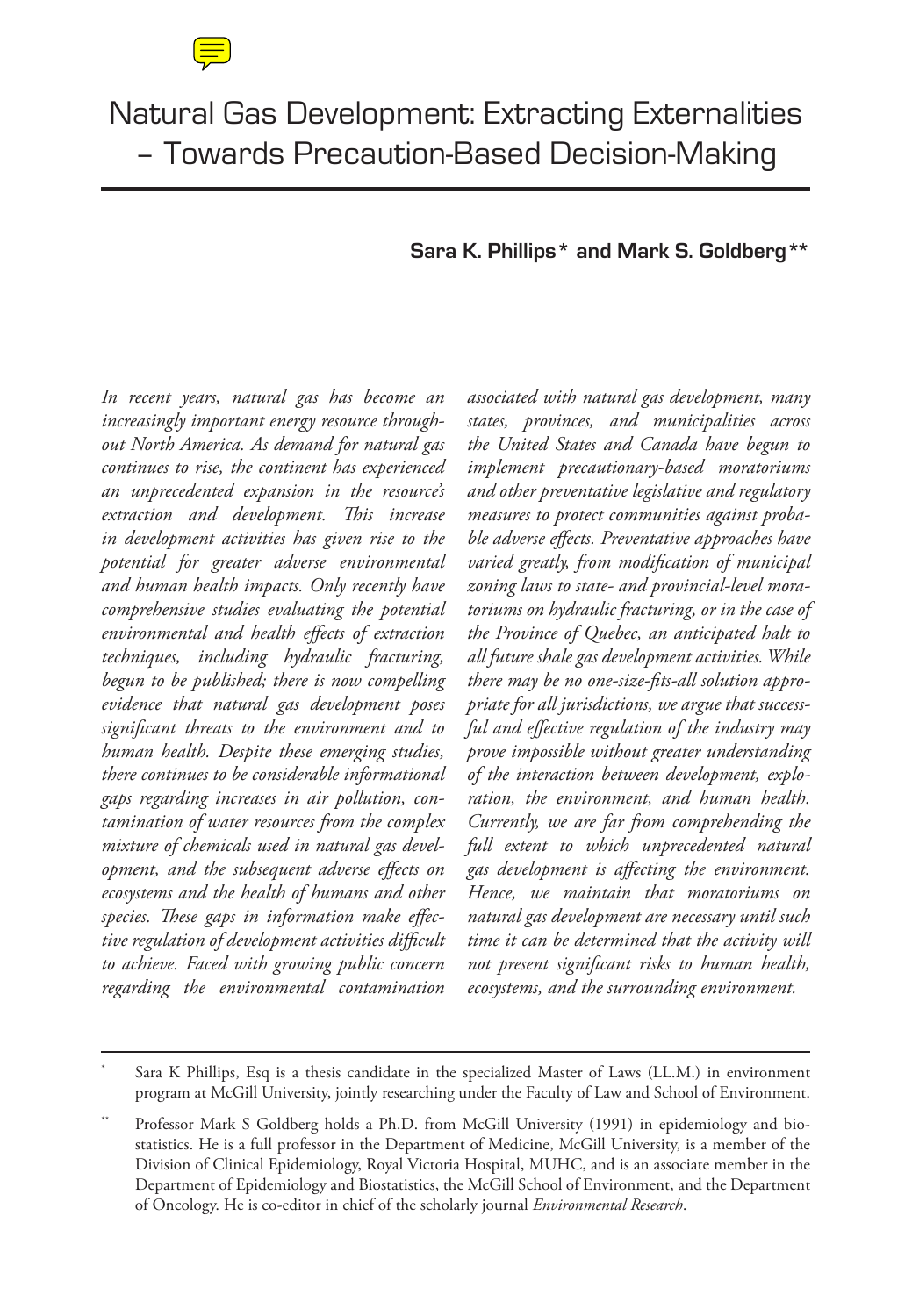*Ces dernières années, le gaz naturel est devenu une importante ressource énergétique en Amérique du Nord. Tandis que la demande est en pleine expansion, le continent a aussi vu accroître l'extraction et le développement de cette ressource. L'essor du gaz naturel a engendré la possibilité impacts négatifs majeurs sur l'environnement et sur notre santé. Ce n'est que récemment qu'ont commencé à être publiées des études exhaustives évaluant les effets potentiels des techniques d'extractions, incluant la fracturation hydraulique, sur l'environnement et sur la santé. Malgré ces nouvelles études, nous avons encore trop peu d'informations sur les effets que cela pourrait avoir sur la pollution de l'air, sur la contamination des sources d'eau par les mélanges chimiques complexes utilisés pour l'extraction des gaz naturels, et subséquemment, sur l'impact négatif que cela aurait sur les écosystèmes et la santé des êtres humains et d'autres espèces vivantes. Ce manque d'information rend difficile la mise en place de régulations efficaces dans le développement de ces activités. Face à l'inquiétude grandissante du public quant à la contamination de l'environnement associée à l'exploitation des gaz naturels, de nombreux états, provinces et municipalités aux États-Unis* 

*et au Canada, se basant sur le principe de précaution, ont commencé à mettre en place des moratoires, des mesures législatives et d'autres réglementations préventives afin de protéger les communautés d'effets dommageables probables. Cette approche préventive varie de la modification des règles municipales de zonage aux moratoires provinciaux sur la fracturation hydraulique, ou, dans le cas du Québec, l'interdiction prévue du développement de toute activité future liée aux gaz de schiste. Bien qu'il n'y ait probablement pas de solution unique pour toutes ces juridictions, nous considérons qu'une réglementation efficace et réussie de cette industrie serait impossible sans une meilleure compréhension de l'interaction entre le développement, la recherche, l'environnement et notre santé. Nous n'avons pour le moment que trop peu d'informations sur l'effet total qu'aurait sur l'environnement cette exploitation sans précédent des gaz naturels. Dès lors, nous soutenons qu'il est nécessaire de créer des moratoires sur l'exploitation de ces gaz naturels jusqu'à ce qu'il puisse être déterminé que cela ne présentera pas de risque significatif pour la santé des êtres humains, les écosystèmes et l'environnement.*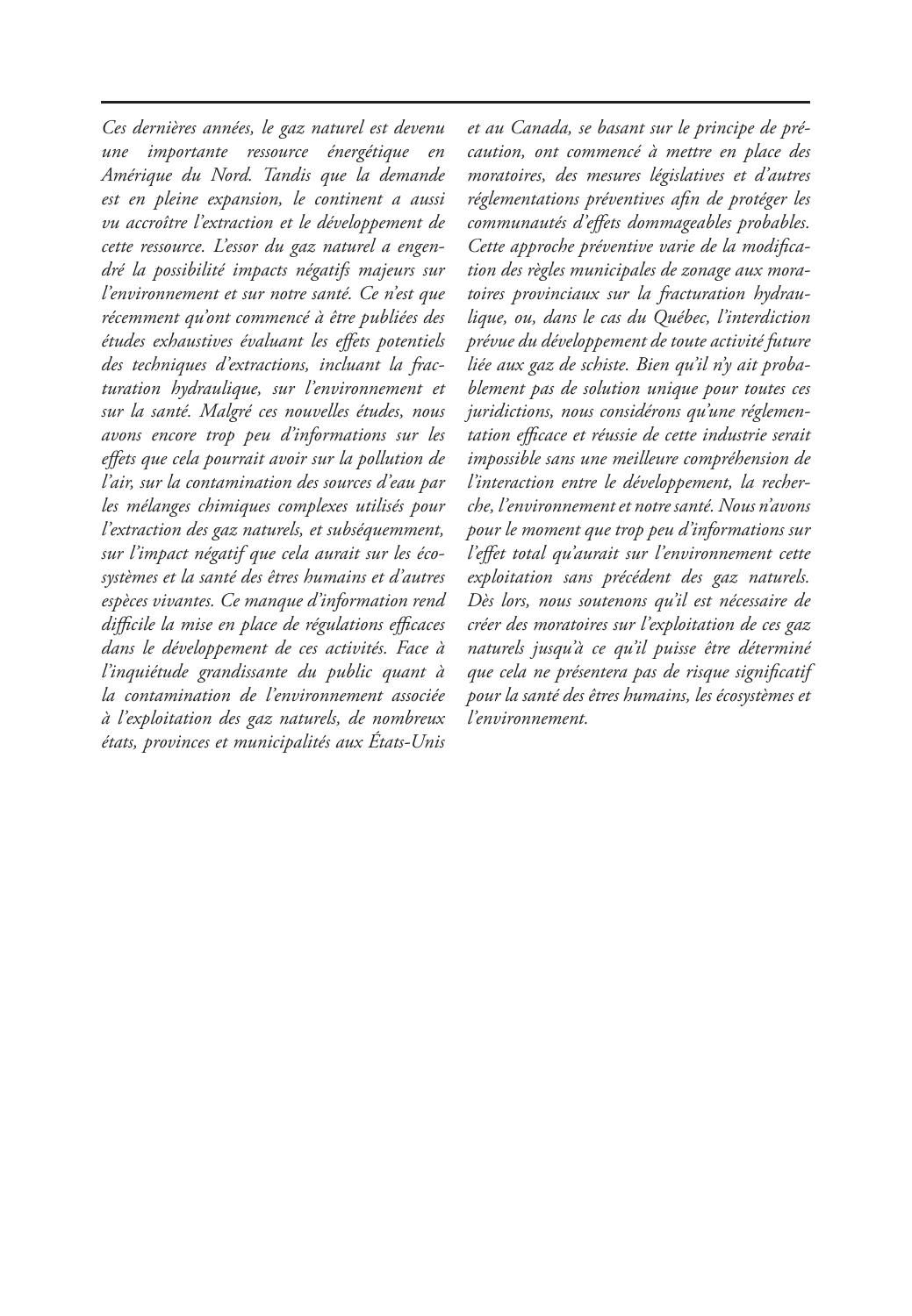| $\mathbf{1}$ .        | INTRODUCTION                                                                                                   | 154 |
|-----------------------|----------------------------------------------------------------------------------------------------------------|-----|
| 2.                    | THE PRECALITIONARY PRINCIPLE: A PRIMER                                                                         | 157 |
|                       | 2.1 Precautionary Principle Defined                                                                            | 157 |
|                       | 2.2 Precaution in Practice                                                                                     | 162 |
| 3.                    | FXTRACTING FXTFRNAI ITIFS: IGNORANCE IS NOT BLISS                                                              | 165 |
|                       | 3.1 Environmental Effects: An Overview                                                                         | 166 |
|                       | 3.2 Chemical Components of Hydraulic Fracturing Fluid                                                          | 169 |
|                       | 3.3 Air Pollution                                                                                              | 173 |
|                       | 3.4. Migration of Contaminants                                                                                 | 175 |
|                       | 3.5 Climate Change                                                                                             | 176 |
|                       | 3.6 Contamination of Water Resources                                                                           | 178 |
|                       | 3.7 Epidemiology: Investigating Health Effects in Human from Complex<br>Mixtures of Hydraulic Fracturing Fluid | 181 |
|                       | 3.8 Measuring Externalities                                                                                    | 184 |
| $\mathcal{A}_{\cdot}$ | NATURAL GAS DEVELOPMENT AND HYDRAULIC FRACTURING<br>MORATORIUM FFEORTS: I FGAL AND SOCIOPOLITICAL IMPACTS      | 187 |
|                       | 4.1 Canada                                                                                                     | 188 |
|                       | 4.2 The United States                                                                                          | 191 |
|                       | 4.3 Implications for Natural Gas Development                                                                   | 201 |
| 5.                    | CONCLUSIONS                                                                                                    | 505 |
|                       |                                                                                                                |     |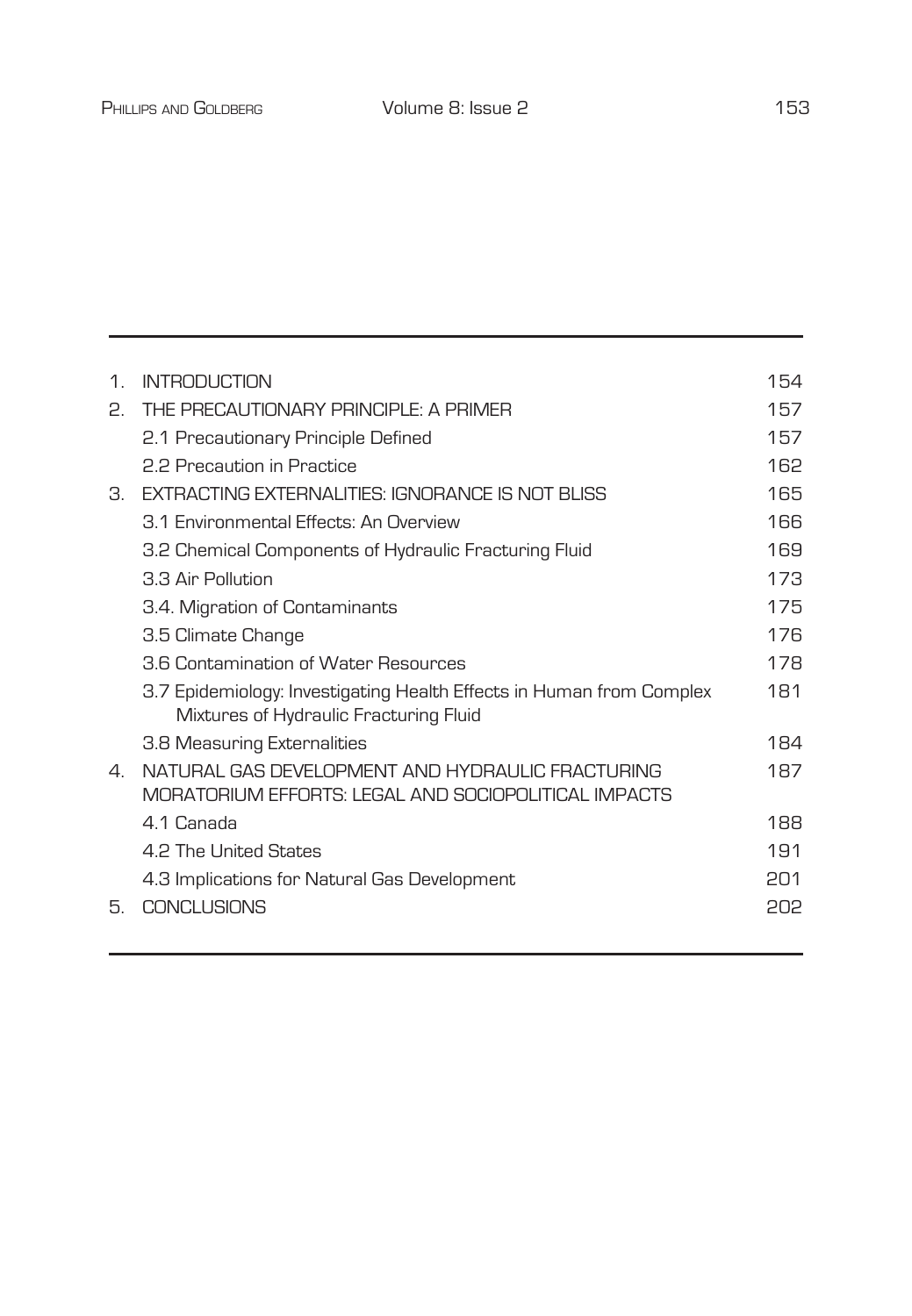n 2001, during a commencement speech to graduating students from the Fletcher School of<br>Law and Diplomacy at Tufts University, Kofi Annan, former Secretary General of the United<br>Nations ("UN"), stated: "[c]ontrary to popul n 2001, during a commencement speech to graduating students from the Fletcher School of Law and Diplomacy at Tufts University, Kofi Annan, former Secretary General of the United economy and ecology. It is often said that protecting the environment would constrain or even undermine economic growth. In fact, the opposite is true: unless we protect resources and the Earth's natural capital, we shall not be able to sustain economic growth."1 The statement by Mr. Annan highlights an impervious paradigm in the North American psyche: that protection of the environment equates to constrained economic development and decreased overall wealth. Economic growth and environmental protection, it is often surmised, cannot be reconciled. The argument suggests that if development activities are too heavily regulated, then nationstates and their citizens may lose out on jobs, higher standards of living, and general prosperity. However, as Mr. Annan so eloquently affirms, sustaining a modicum of economic activity can only be possible if we also maintain the integrity of those most valuable resources, "the Earth's natural capital,"2 for instance water, viable soil, and clean, breathable air. Such resources allow for the very continuance of life and nurture humanity so that civilizations may flourish. Akin to those "physiological needs" found within Maslow's hierarchy,<sup>3</sup> the planet naturally provides those basic sources of sustenance (e.g., air, water, food) that then allow for life's greater pursuits, including economic development.

<sup>2</sup> *Ibid*.

<sup>1</sup> Kofi Annan, "Containing Climate Change: A Global Challenge", (Commencement Address, delivered at the Fletcher School of Law and Diplomacy, Tufts University, 20 May 2001), (2001) 25:2 The Fletcher F World Aff 5 at 7.

<sup>&</sup>lt;sup>3</sup> AH Maslow, "A Theory of Human Motivation" (1943) 50:4 Psychological Review 370 at 373-74.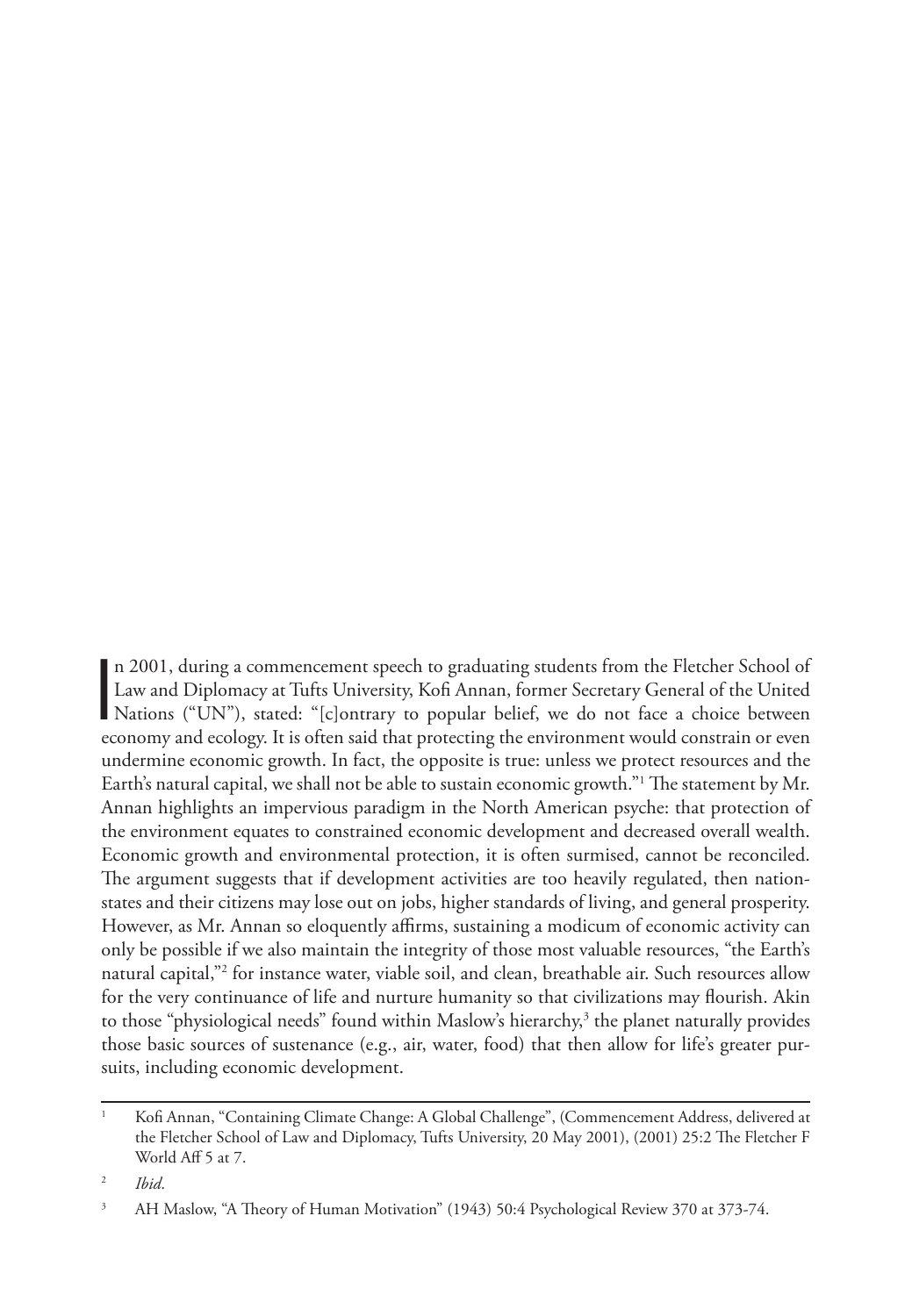In our world today, the natural resources of oil and gas could arguably be said to play a pivotal, if not crucial role in our lives, meeting what we now consider basic needs. Natural gas, the subject of this article, provides electricity, heating, cooking fuel, transportation, lighting, and more throughout the North American continent.<sup>4</sup> Yet, even with the energy benefits of natural gas and its reputation for being "the cleanest of all the fossil fuels,"5 extraction of the resource is associated with a number of significant environmental and health risks.<sup>6</sup> Despite these risks, a regulatory disconnect in both the United States ("US") and Canada has occurred between the development of natural gas and the protection of essential natural resources (e.g., water), human health, and the environment. Even with newly-emerging legislation to regulate natural gas development, the environmental and health effects of drilling in sensitive areas, such as being close to human populations, agriculture, or essential ecosystems, are still poorly understood. Specifically, there has been insufficient research conducted to analyze the immediate and cumulative environmental and health effects of the process of hydraulic fracturing, also called hydrofracking or fracking, within natural gas wells. Ever-emerging reports now indicate that hydraulic fracturing indeed poses considerable risks to potable water supplies and human health, and may even be a significant contributor to global warming.<sup>7</sup>

Knowing intuitively, as we do, that the preservation of life on Earth requires a clean and healthy environment, it is clearly impossible to support the notion that energy, above all else, is so valuable that it is worth risking the fundamental resources that sustain us. In this scenario, there is no room for a cost-benefit analysis between industry, environment, and human health. Nor is it appropriate to balance (in monetary terms) human life, ecosystems, and the natural world against energy consumption and economic growth. Yet in North America, we consistently see that extractive sector development is favored over precaution and the protection of human health and the environment: a cart before the horse scenario. In our steadfast quest for energy acquisition, we have continually neglected the principles of precaution and responsible development. We have opted instead to pursue rapid and widespread resource extraction, mitigating environmental and health hazards as they arise.

In this article, we contend that additional comprehensive, peer reviewed studies are required in order to effectively regulate, mitigate, and ultimately prevent adverse environmental and health effects of natural gas development. In light of the highly suggestive data<sup>8</sup> to indicate that there are significant environmental and health problems associated with natural gas development, and even though there are informational shortcomings, we argue that moratoriums on all hydraulic fracturing activities, as well as any further drilling and exploration are

<sup>4</sup> Natural Gas Supply Association, *Uses of Natural Gas*, online: NaturalGas.org <http://www.naturalgas. org>.

<sup>5</sup> Natural Gas Supply Association, *Natural Gas and the Environment*, online: NaturalGas.org <http://www. naturalgas.org>.

<sup>6</sup> EPA Clean Energy, *Natural Gas*, online: US Environmental Protection Agency <http://www.epa.gov>.

<sup>7</sup> See e.g. "Documents: Natural Gas's Toxic Waste", *The New York Times* (26 February 2011), online: The New York Times <http://www.nytimes.com> [Documents]; Robert W Howarth, Renee Santoro & Anthony Ingraffea, "Methane and the Greenhouse-Gas Footprint of Natural Gas from Shale Formations" (2011) 106 Climatic Change 679 [Howarth, Santoro & Ingraffea 2011]; Theo Colborn et al, "Natural Gas Operations from a Public Health Perspective" (2011) 17:5 Human and Ecological Risk Assessment 1039.

See Section 3 at 164.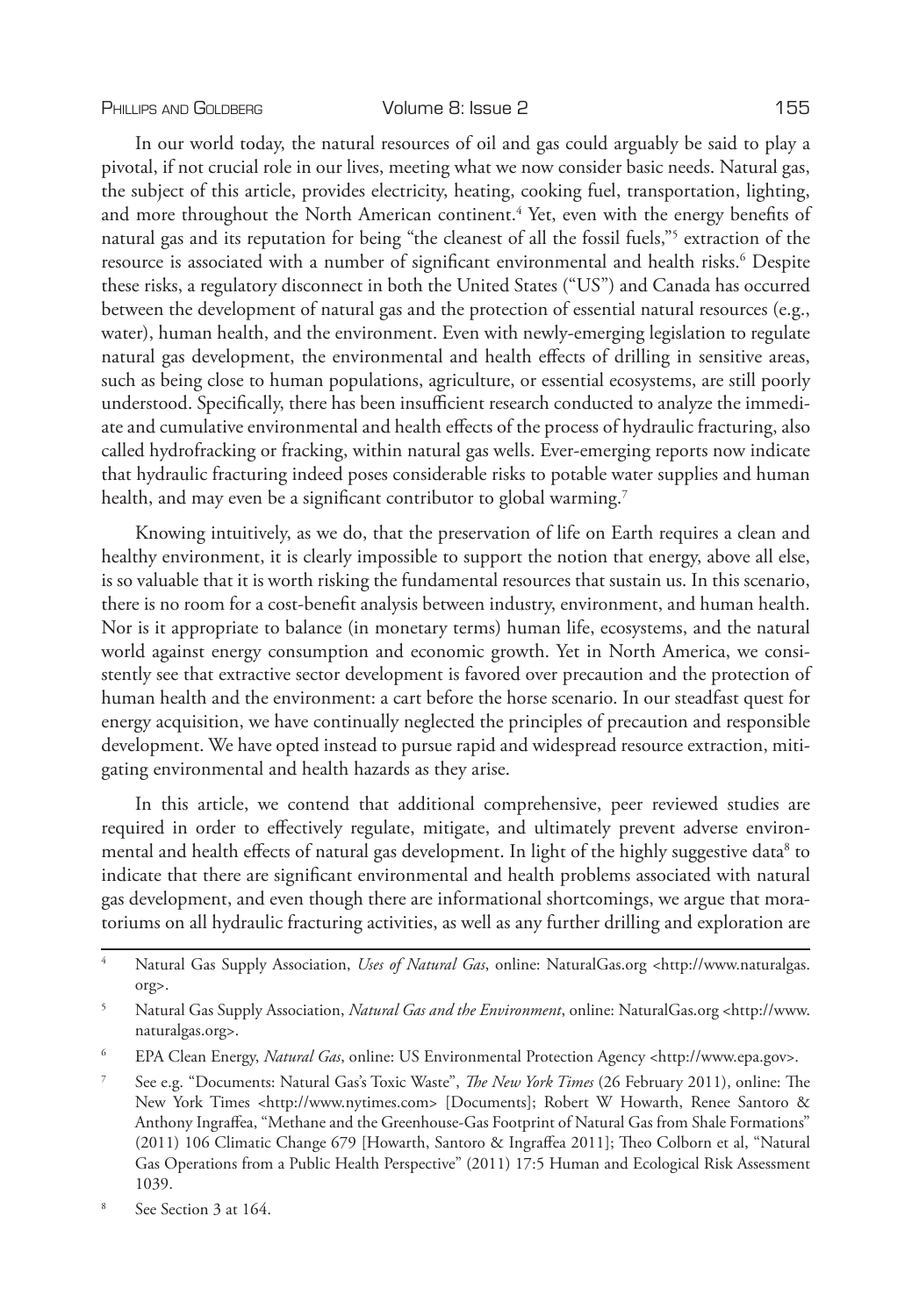needed.9 While we recognize the importance of natural gas as an energy resource, we argue that successful and effective regulation of the industry may prove impossible without greater understanding of the interaction between development, exploration, and the environment. We abstain from using a cost-benefit analysis (i.e., monetizing all costs and benefits in comparing alternative technologies and policies) to determine whether precaution, via the implementation of moratoriums on development, must be exercised. We instead contend that moratoriums are the only way to prevent costly externalities that include extensive contamination and overuse of valuable potable water resources, land contamination, increased seismic activity, and other effects.

We base our proposal for natural gas development moratoriums on the well-established and widely accepted precautionary principle.10 Recognized to varying degrees in both Canada and the  $US<sub>1</sub><sup>11</sup>$  the principle demands precautionary measures "even if some cause and effect relationships are not fully established scientifically."12 Although multiple variations of the precautionary principle exist, we advocate use of the 2001 *Lowell Statement on Science and the Precautionary Principle* ("Lowell Statement"),<sup>13</sup> with consideration also to the 1998 *Wingspread Consensus Statement on the Precautionary Principle*14 and the concepts found within the 1997 *Declaration on the Responsibilities of the Present Generations Towards Future Generations*. 15 These documents, including the principles found within them, provide the substantial foundation for our assertion that because natural gas development poses considerable risks to human health and the environment, many of which remain unknown or as yet proven definitively, a moratorium on extraction and development activities must occur. If we choose to merely claim adherence to precautionary ideals within our domestic and international laws without manifestly conforming to the principles, we leave ourselves vulnerable to a future of unknown, and possibly severe, environmental contamination with health effects that may linger for decades.

This article is divided into four sections. Section 2 provides the underlying theoretical framework for our argument, situating the *Lowell Statement* as our central point of reference when considering the primary justifications for development moratoriums. Section 3 presents an overview of the human health and environmental hazards that are present in natural gas development activities, with additional consideration to the practice of hydraulic fracturing. In

- <sup>11</sup> Further discussion of the precautionary principle's use within Canadian and American law will be found at 164-67, below.
- <sup>12</sup> Precautionary Principle, *The Wingspread Consensus Statement on the Precautionary Principle* (26 January 1998), online: Science and Environmental Health Network <http://www.sehn.org> [*Wingspread*].
- <sup>13</sup> International Summit on Science and the Precautionary Principle, *Lowell Statement on Science and the Precautionary Principle* (17 December 2001), online: Lowell Center for Sustainable Production <http:// www.sustainableproduction.org> [*Lowell Statement*].
- <sup>14</sup> *Wingspread*, *supra* note 12.
- <sup>15</sup> *Declaration on the Responsibilities of the Present Generations Towards Future Generations*, 29 C/Res 31, UNESCOR, 29th Sess, Supp No 44, (1997) 69 [*Declaration*].

Although we advocate for greater, comprehensive research of natural gas development and the implementation of precautionary moratoriums in the interim, we also acknowledge that the use of hydraulic fracturing and other resource extraction techniques may still be necessary on a small, controlled scale for the purposes of study.

<sup>&</sup>lt;sup>10</sup> Further discussion of the precautionary principle and its acceptance within international environmental law will be found at 8, below.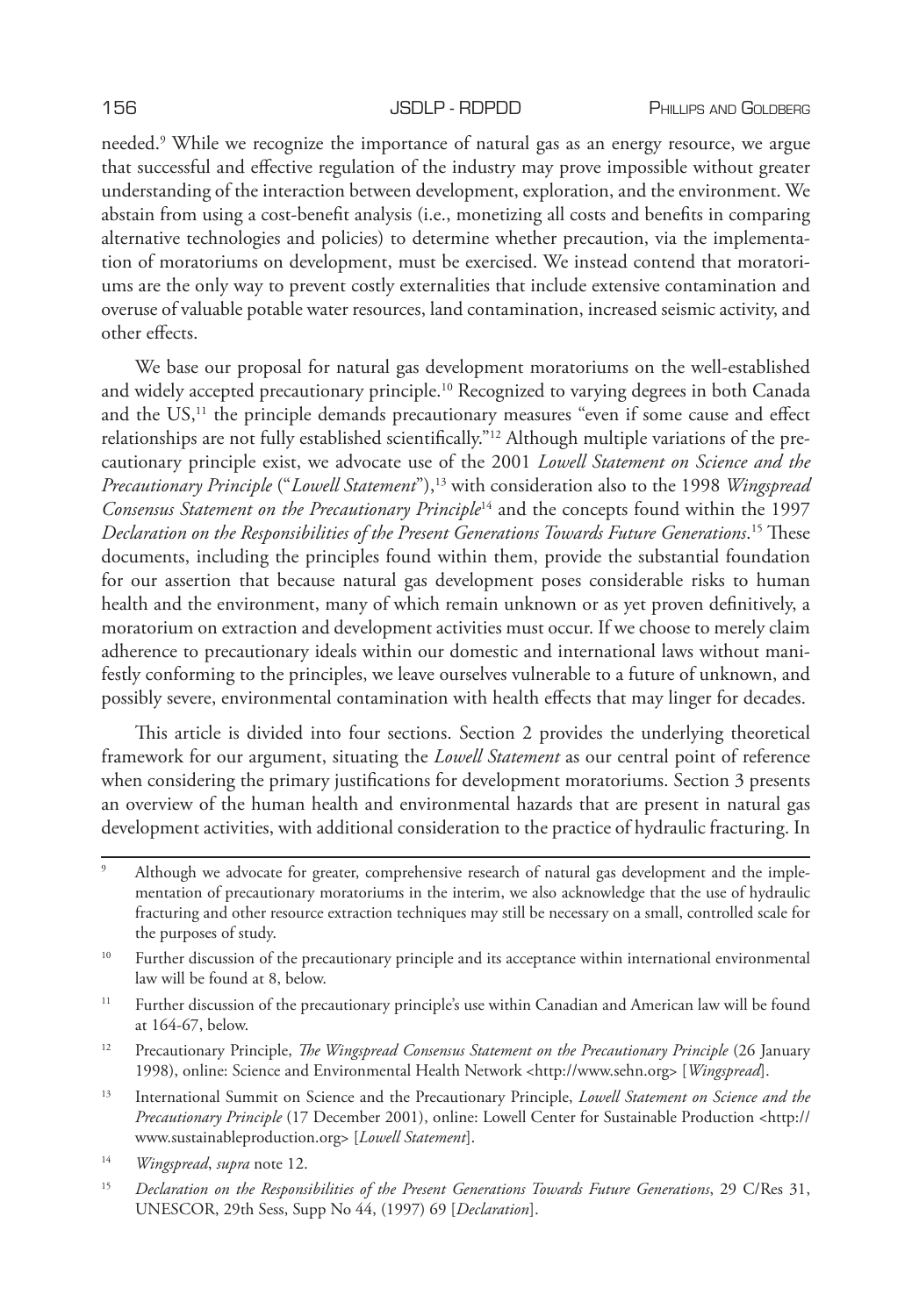this section, we examine the epidemiology and toxicology related to exposures from complex chemical mixtures arising from hydraulic fracturing, taking into account existing informational gaps. Section 4 offers an overarching analysis of hydraulic fracturing and natural gas development moratorium efforts. This section considers the role of precaution in guiding municipalities, states, and provinces in their attempts to implement moratoriums or other preventative measures on development activities.

# **2. THE PRECAUTIONARY PRINCIPLE: A PRIMER**

# 2.1 Precautionary Principle Defined

The role of the precautionary principle in the context of natural gas development is an essential consideration to the legal rationales behind implementing moratoriums on hydraulic fracturing and natural gas development, generally. Principle 15 of the 1992 *Rio Declaration on Environment and Development* ("*Rio Declaration*") expresses one of the most widely-accepted definitions<sup>16</sup> of the precautionary principle in environmental matters, stating: "[i]n order to protect the environment, the precautionary approach shall be widely applied by States according to their capabilities. *Where there are threats of serious or irreversible damage, lack of full scientific certainty shall not be used as a reason for postponing cost-effective measures to prevent environmental degradation*."17 Although the *Rio Declaration*'s characterization of the precautionary principle is not legally binding upon signatory nation-states,<sup>18</sup> the Principle establishes a uniform "consensus" that precaution need be exercised in matters of development and potential environmental harm.<sup>19</sup>

Alternative versions of the precautionary principle exist and the *Lowell Statement* is arguably better suited to the environmental and health concerns surrounding natural gas development. Issued in December of 2001, the *Lowell Statement* calls "for the recognition of the precautionary principle as a key component of environmental and health policy decisionmaking, particularly when complex and uncertain threats must be addressed."20 The *Statement* advocates precautionary "action on early warnings … even if the exact nature and magnitude of the harm are not fully understood," as well as "application of transparent and inclusive decision-making processes that increase the participation of all stakeholders and communities,

<sup>&</sup>lt;sup>16</sup> Claudia Saladin, "Precautionary Principle in International Law" (2000) 6:4 International Journal of Occupational and Environmental Health 270 at 273; Joakim Zander, *The Application of the Precautionary Principle in Practice: Comparative Dimensions* (Cambridge: Cambridge University Press, 2010) at 36-37; John S Applegate, "The Precautionary Preference: An American Perspective on the Precautionary Principle" (2000) 6:3 Human and Ecological Risk Assessment 413 at 414-15.

<sup>&</sup>lt;sup>17</sup> UNCED, Rio Declaration on Environment and Development, UN Doc A/CONF.151/5/Rev.1 (1992), 31 ILM 874 (1992), Principle 15 [*Rio Declaration*] (emphasis added); David Hunter, James Salzman & Durwood Zaelke, *International Environmental Law and Policy*, 3rd ed (Foundation Press, 2007) ("[t] he *Rio Declaration* may be understood as a bargain between the affluent North concerned with global environmental problems and the poor South concerned primarily with development questions" at 189). Hunter, Salzman, and Zaelke's characterization, though perhaps overly simplistic, highlights the fact that the *Rio Declaration* was highly qualified and extremely politicized.

<sup>18</sup> Hunter, Salzman & Zaelke, *supra* note 17 at 189.

<sup>19</sup> *Ibid* at 190.

<sup>20</sup> *Lowell Statement*, *supra* note 13.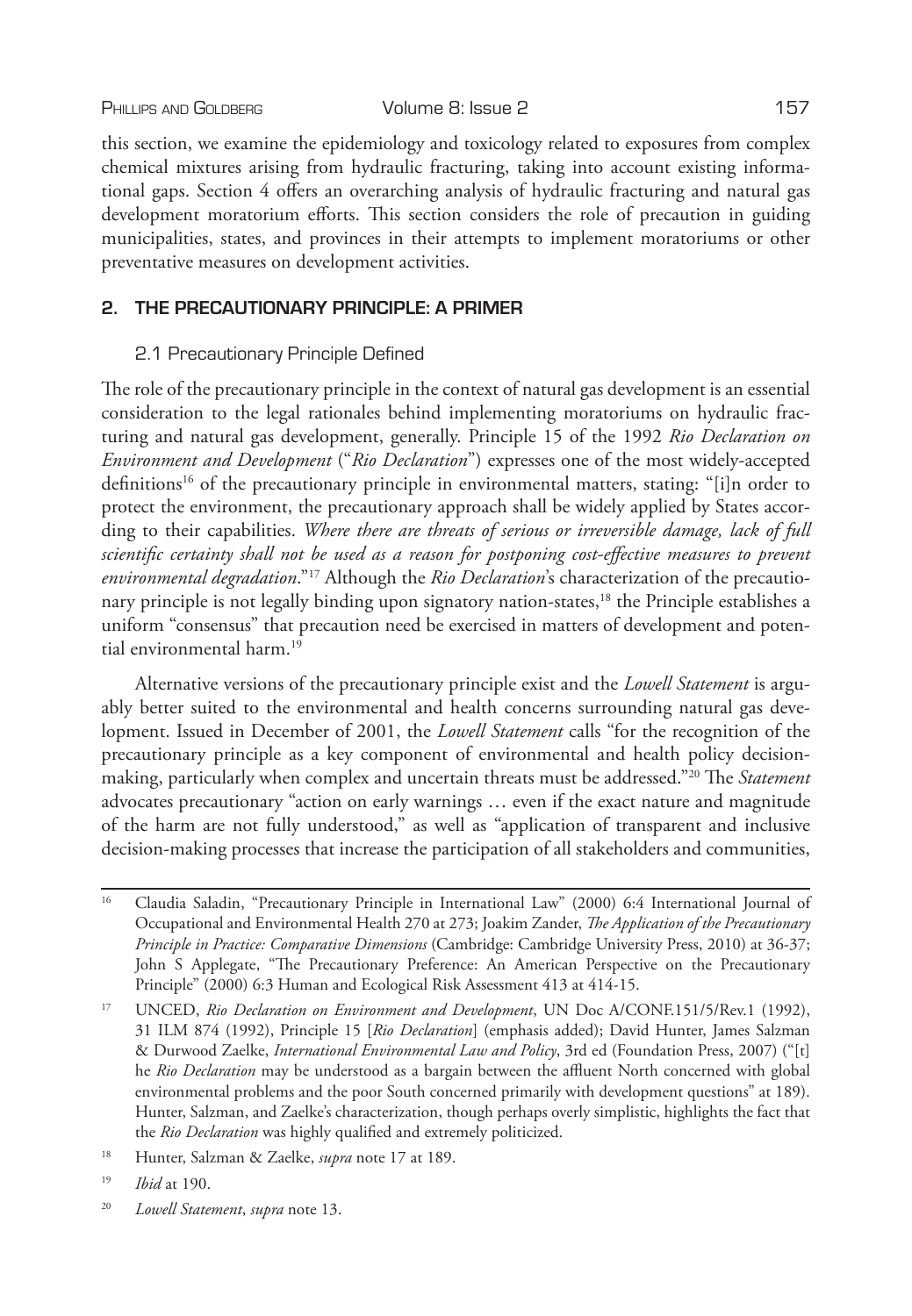particularly those potentially affected by a policy choice."21 The *Lowell Statement* acknowledges existing scientific limitations and the uncertainties surrounding environmental and human health effects of development activities; however, the *Statement* asserts "that waiting for incontrovertible scientific evidence of harm before preventive action is taken can increase the risk of costly mistakes that can cause serious and irreversible harm not only to ecosystem and human health and well-being, but also to the economy."22 For these reasons, the *Lowell Statement* is a compelling version of the precautionary principle for the purposes of assessing concerns surrounding natural gas development.

The 1998 *Wingspread Consensus Statement on the Precautionary Principle* ("*Wingspread Statement*"), much like the *Lowell Statement*, advocates an open, inclusive, and democratic approach to implementation of the precautionary principle: "[t]he process of applying the Precautionary Principle must be open, informed and democratic and must include potentially affected parties."<sup>23</sup> Such an approach implies increased public access to information, $24$  open and public forums prior to decision- and rule-making, and greater overall transparency in administrative, legislative, and regulatory processes.25 Included in the *Lowell Statement* is the understanding that protective regulatory decisions regarding development activities must often be made despite existing informational gaps and imperfect scientific certainty.26 The *Lowell Statement* asserts that "[d]ecision-makers frequently look for high levels of proof of causal links between a technology and a risk before acting, so that their decisions will be protected from accusations of being arbitrary."<sup>27</sup> As is characteristic of many high risk development activities, however, science is far from understanding the comprehensive, far-reaching effects of natural gas development upon human health and the environment. Nor may science provide an understanding of these effects in the immediate future, but the *Lowell Statement* astutely reaffirms the logical notion that "not knowing whether an action is harmful *is not the same thing* as knowing that it is safe."28

A final, important component of the *Lowell Statement* places the onus of precautionary responsibility upon the "originators of potentially dangerous activities."29 Thus, the developer, not the public, is tasked with proving an activity (in this case, resource extraction) has been

- <sup>28</sup> *Ibid* (emphasis added).
- <sup>29</sup> *Lowell Statement*, *supra* note 13.

<sup>21</sup> *Ibid*.

<sup>22</sup> *Ibid*.

<sup>23</sup> *Wingspread*, *supra* note 12.

<sup>&</sup>lt;sup>24</sup> Access to information is one of the major obstacles to comprehensive, peer reviewed studies of the environmental and health effects of natural gas development. Further discussion of existing informational gaps is found at pages 171-72, below.

<sup>&</sup>lt;sup>25</sup> Transparency is an issue that often plagues the natural gas industry. See e.g. Lynne Peeples, "Fracking's Toxic Secrets: Lack of Transparency Over Natural Gas Drilling Endangers Public Health, Advocates Say", *The Huffington Post* (21 November 2012), online: The Huffington Post <http://www.huffintonpost.com>; Federal Energy Regulatory Commission, News Release, RM13-1-000/RM12-3-000, "FERC Launches Inquiry to Improve Natural Gas Market Price Transparency" (15 November 2012), online: FERC <http://www.ferc.gov>.

<sup>26</sup> *Lowell Statement*, *supra* note 13.

<sup>27</sup> *Ibid*.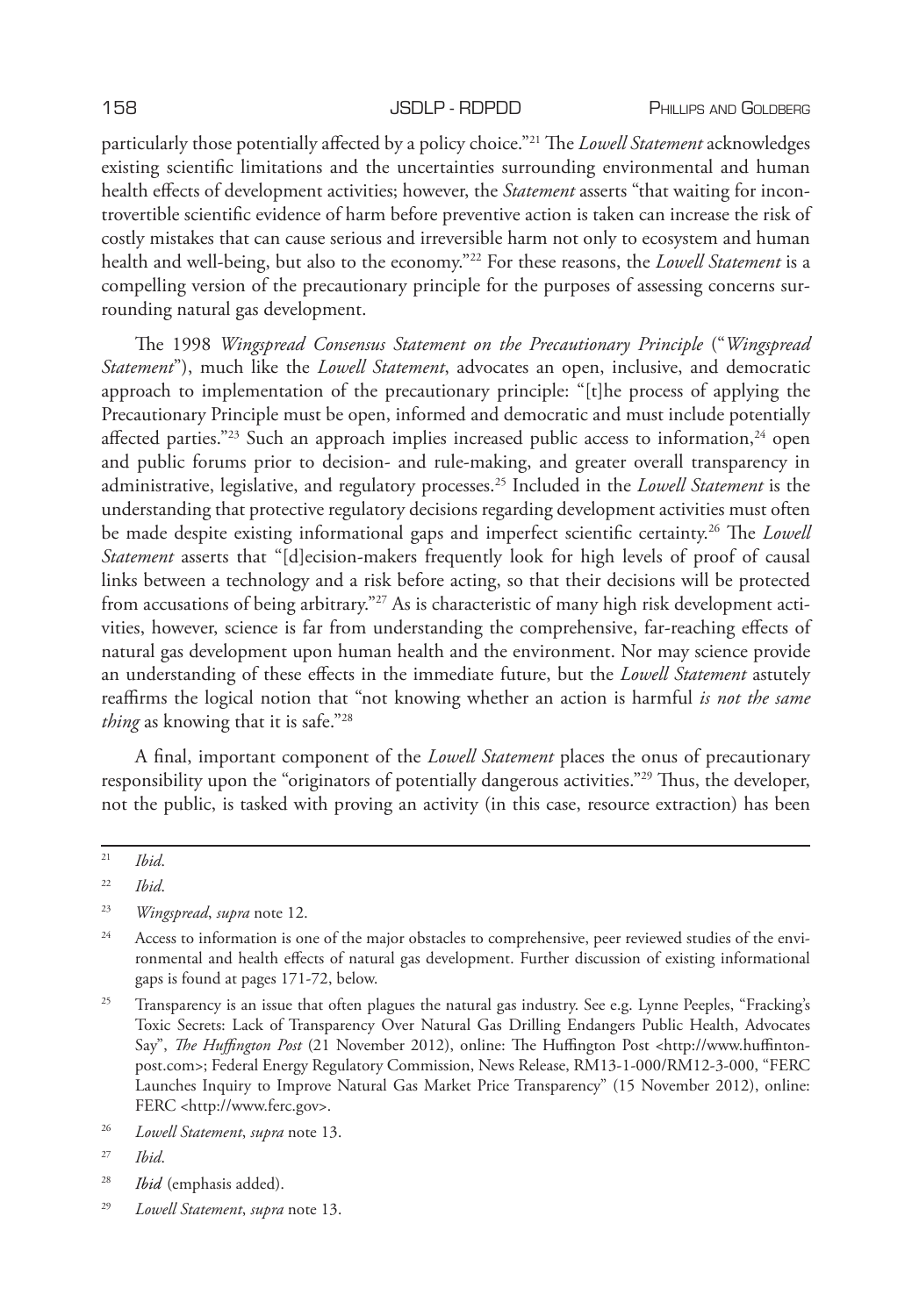adequately and impartially studied, does not present serious threats to human health and the environment, and is being performed with the highest safeguards in place.<sup>30</sup> This component does not negate the responsibility of government and regulators to ensure the public's safety and wellbeing nor does it suggest that the public should not continue to employ due diligence in its monitoring of development activities. Yet, shifting the "burden of proof"31 would presumably require the extractive sector to demonstrate, through an assortment of objective, transparent, and peer-reviewed studies, that a particular development activity did not pose significant threats to the environment and human health and could be conducted in a way that minimizes risk.

In contemplating application of the precautionary principle to development activities, the preferred method recognizes the concept that "[p]recaution is a principle of justice, that no one should have to live with fear of harm to their health and environment."32 Though the ideals of justice are not the subject of this article, it should be noted that concepts of justice may often be informed by society and may also be a reflection of a culture's values and moral code.<sup>33</sup> As a result, the argument could be made that within certain societies, justice is better served by the protection of economic interests over human health and environment or vice versa. However, the more customary approach, largely recognized throughout international law, establishes that "environment and human rights are intrinsically linked, and … environmental degradation leads to poverty and human indignity."34 This approach highlights the social and economic inequities that may result when otherwise healthy, livable environments are allowed to become contaminated and uninhabitable. If we accept the existence of this innate, correlative relationship between human life and the environment, then the role of precaution in development activities demands contemplation without conducting (and basing conclusions upon) a dubious cost-benefit analysis of economic factors against the immeasurable human life and natural world.

We thus do not seek, or attempt here, to undertake a cost-benefit analysis in order to assess which regulatory responses are appropriate for natural gas development. Such an endeavor would entail considering the uses of natural gas as a feedstock and energy source mainly for producing electricity and thus would require a comparison of all of the alternatives for these uses, including estimating damages for all externalities. This endeavor would also require assuming that hydraulic fracturing should not be undertaken if the costs outweigh the benefits. This approach presumes that one can not only create a complete inventory of items that may be affected through time, but that one can also assign monetary values to all of the damages, including non-market goods like human health. Weighing economic considerations against

<sup>30</sup> *Ibid*.

<sup>31</sup> *Wingspread*, *supra* note 12.

<sup>32</sup> Joel Tickner, Carolyn Raffensperger & Nancy Myers, *The Precautionary Principle in Action: A Handbook*, 1st ed (1999) at 15, online: Lowell Center for Sustainable Production <http://www.sustainableproduction.org>.

<sup>33</sup> Matthew Alan Cahn & Rory O'Brien, *Thinking About the Environment: Readings on Politics, Property, and the Physical World* (Armonk, NY: M.E. Sharpe, 1996) at 57.

<sup>&</sup>lt;sup>34</sup> Jona Razzaque, "Right to a Healthy Environment in Human Rights Law" in Mashood A Baderin & Manisuli Ssenyonjo, eds, *International Human Rights Law: Six Decades After the UDHR and Beyond*  (Surrey: Ashgate Publishing Group, 2010) at 115.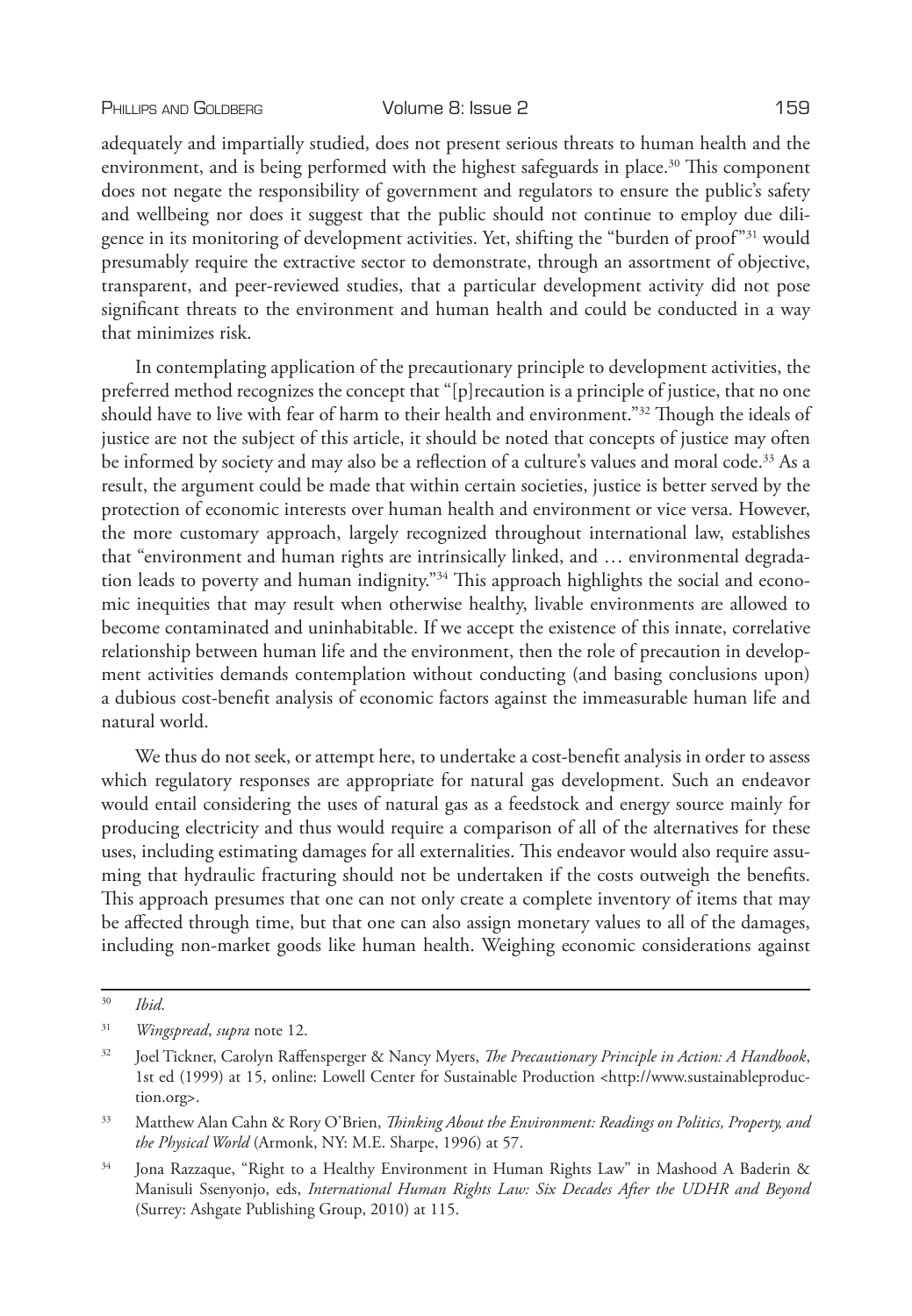human life and the environment, with the assumption that each represents a good or service from which a quantifiable value may be ascertained is, in our view, an undesirable approach to determining the need to exercise precaution.<sup>35</sup>

Clearly, implementation of the precautionary principle presents several challenges. In application and theory, the principle contains a number of flaws. The principle lacks a congruent environmental ethic, meaning those values that are attached to the relationship between the environment, humanity, health, economics, and other aspects of the natural and artificial world.<sup>36</sup> As indicated above, if we apply an environmental ethic that places energy needs above all other considerations, the precautionary principle may be utilized to invoke a cost-benefit analysis. Potential adverse environmental and health effects will be balanced against the perceived greater need for energy development and consumption. Conversely, if the ethic is to place environmental considerations as supreme, the precautionary principle may presuppose a complete halt to all development activities lest environmental damage occur. Thus, the precautionary principle will be construed and applied differently throughout the world by industry, governments, communities, and individuals, as according to each set of unique needs and value systems.

In relation to natural gas development and precaution, the *Lowell Statement* is comprised of essential components that convey an arguably more balanced environmental ethic: "[t]he goal of precaution is to prevent harm, not to prevent progress. We believe that applying precautionary policies can foster innovation in better materials, safer products, and alternative production processes." Simply, the *Statement* allows room for both progress and precautionary prevention. The *Statement* contains other desirable objectives as well, including "upholding the basic right of each individual (and future generations) to a healthy, life-sustaining environment" and advocating for "action on early warnings, when there is credible evidence that harm is occurring or likely to occur." Collectively, these elements are significant to the *Lowell Statement's* attractiveness as a robust and meaningful construction of the precautionary principle as applied to natural gas development.

The right of future generations to a clean and healthy environment bears mentioning here. As written, the *Lowell Statement* intrinsically recognizes the importance of environmental stewardship in a temporal sense, extending duties of precaution to protect those individuals of the unborn generations. Great debate exists over whether unborn persons actually possess

<sup>&</sup>lt;sup>35</sup> The concept of payment for ecosystem services is not discussed in this article. For further discussion and critique of the cost-benefit analysis approach see Nicholas A Ashford, "The Legacy of the Precautionary Principle in US Law: The Rise of Cost-Benefit Analysis and Risk Assessment as Undermining Factors in Health, Safety and Environmental Protection" in Nicolas de Sadeleer, ed, *Implementing the Precautionary Principle: Approaches from the Nordic Countries, EU and USA* (London: Earthscan, 2007) 352 at 366; Michael S Baram, "Cost-Benefit Analysis: An Inadequate Basis for Health, Safety, and Environmental Regulatory Decisionmaking (1979-1980) 8 Ecology LQ 473.

<sup>36</sup> Andrew Brennan & Yeuk-Sze Lo, "Environmental Ethics" in Edward N Zalta, ed, *The Stanford Encyclopedia of Philosophy* (Fall 2011), online: Stanford Encyclopedia of Philosophy <http://plato.stanford.edu>.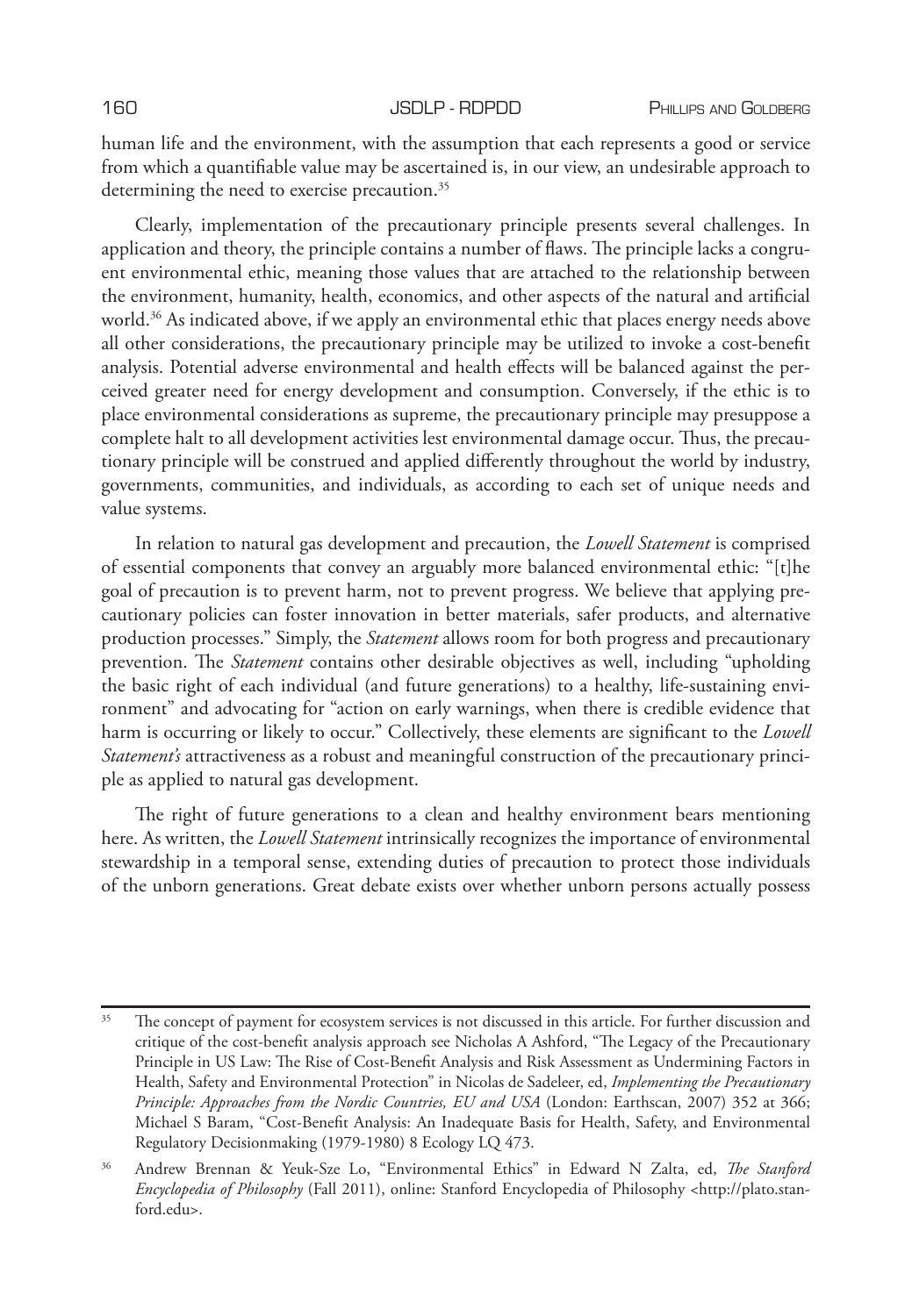### PHILLIPS AND GOLDBERG **Volume 8: Issue 2** 161

legal rights; however, this topic is outside the scope of our present discussion.37 Placing existing disagreements aside, the notion that human society would be concerned about the condition of the planet for our progeny is not a new one. In 1997, the General Conference of the United Nations Educational, Scientific and Cultural Organization recognized the rights of future generations by adopting the *Declaration on the Responsibilities of the Present Generations Towards Future Generations*. 38 The *Declaration* covers a montage of topics, from peace to biodiversity to freedom of choice.<sup>39</sup> In the context of development activities, articles 4 and 5, entitled "Preservation of life on Earth" and "Protection of the environment" respectively, place responsibilities on "present generations" toward "future generations" with regard to conservation and sustainable development.<sup>40</sup> In its first line, article 4 states "[t]he present generations have the responsibility to bequeath to future generations an Earth which will not one day be irreversibly damaged by human activity."<sup>41</sup> Article 5 asserts that "present generations should take into account possible consequences for future generations of major projects before these are carried out."42

The UN is not the only organization to affirm the right of future generations to a healthy and sustainable Earth. *The Bemidji Statement on Seventh Generation Guardianship*, issued by the Indigenous Environmental Network, confirms "[w]e have the sacred right and obligation to protect the common wealth of our lands and the common health of our people and all our relations for this generation and seven generations to come."43 Indeed, even selected federal environmental statutes in the US and Canada look directly to the impending needs of future generations as an important policy consideration. For example, according to the *National Environmental Policy Act* ("*NEPA*"), "it is the continuing policy of the Federal Government, in cooperation with State and local governments … to create and maintain conditions under which man and nature can exist in productive harmony, and fulfill the social, economic, and other requirements of present and future generations of Americans."44 In describing its role in "promot[ing] environmental stewardship,"45 Environment Canada states that "[c]ontinually striving to be world-class is at the core of [the Department's] approach to protecting our envi-

- <sup>39</sup> *Ibid* at arts 2, 6, 9.
- <sup>40</sup> *Ibid* at arts 4, 5.
- <sup>41</sup> *Ibid* at art 4.
- <sup>42</sup> *Ibid* at art 5(4).

<sup>&</sup>lt;sup>37</sup> For discussion of the rights of future generations, see e.g. Burns H Weston, "Climate Change and Intergenerational Justice: Foundational Reflections" (2008) 9:3 Vt J Envtl L 375; Ori J Herstein, "The Identity and (Legal) Rights of Future Generations" (2009) 77 Geo Wash L Rev 1173; Axel Gosseries, "On Future Generations' Future Rights" (2008) 16:4 J Polit Philos 446; Science and Environmental Health Network and the International Human Rights Clinic at Harvard Law School, *Models for Protecting the Environment for Future Generations* (October 2008), online: Science and Environmental Health Network <http://www.sehn/org>.

<sup>38</sup> *Declaration*, *supra* note 15.

<sup>43</sup> Indigenous Environmental Network, *The Bemidji Statement on Seventh Generation Guardianship* (6 July 2006), online: Science and Environmental Health Network <http://www.sehn.org>.

<sup>44</sup> US, *The National Environmental Policy Act of 1969*, 42 USC § 4331(a) (2000) [*NEPA*].

<sup>45</sup> Environment Canada, *Acts, Regulations and Agreements*, online: Environment Canada <http://www.ec.gc. ca>.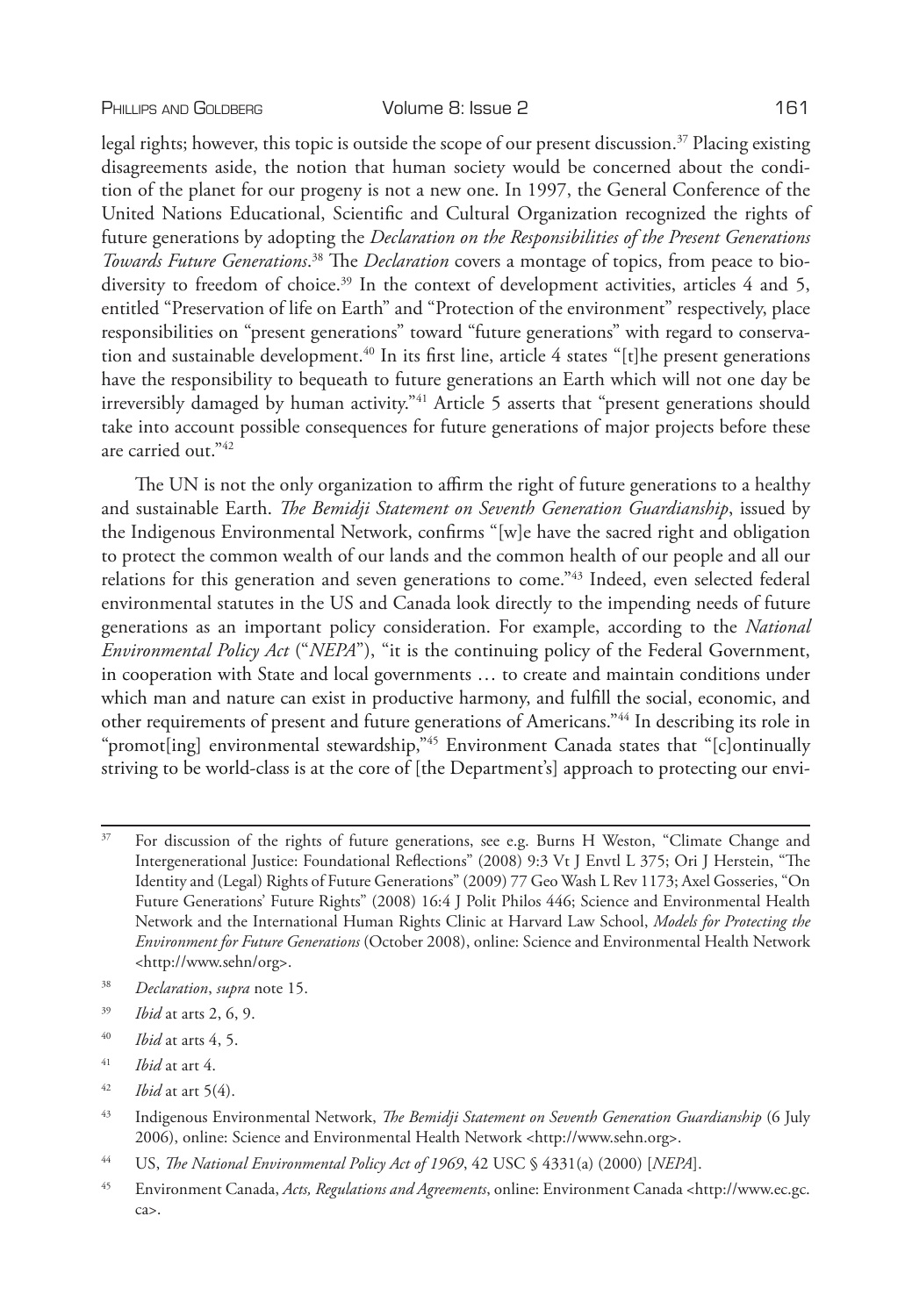ronment today and for future generations."46 Similar language referencing the rights of future generations can also be found within various state constitutions and environmental statutes throughout the US.47

# 2.2 Precaution in Practice

In practice, several applications of the precautionary principle currently exist, from full or partial moratoriums on development activities to non-binding legislative and policy guidelines.48 The full extent to which the principle is applied within American and Canadian regulation and development will not be discussed here. It is important to note, however, that the principle has been incorporated within numerous federal acts in Canada, including the *Federal Sustainable Development Act*49 and the *Canadian Environmental Protection Act*, 50 among others.51 According to Environment Canada, "Canada's [federal] environmental policy is guided by the precautionary principle," and the UN Conference on Environment and Development's 1992 *Rio Declaration* has been used as a guiding standard.52 Unlike Canada, the US has not expressly incorporated the precautionary principle into the language of federal legislation.53 In the past, decision-making regarding adverse environmental and health effects has often been carried out as a reactionary response<sup>54</sup> or following the completion of cost-benefit analyses.<sup>55</sup> Nevertheless,

<sup>46</sup> *Ibid*.

<sup>47</sup> See e.g. Cal Pub Res Code § 21001 (c), (e) (2011); Mont Code Ann § 75-1-103 (2011); IL Const art XI, § 1; Hawaii Const art XI, § 1.

<sup>48</sup> Catherine Tinker, "Responsibility for Biological Diversity Conservation Under International Law" (1995) 28 Vand J Transnat'l L 777 at 794, 804.

<sup>49</sup> *Federal Sustainable Development Act*, SC 2008, c 33, s 9(1) ("[T]he Minister shall develop … a Federal Sustainable Development Strategy based on the Precautionary Principle").

<sup>50</sup> *Canadian Environmental Protection Act*, 1999, SC 1999, c 33, Preamble, ss 2(1)(a), 6(1.1), 76.1.

<sup>51</sup> See e.g. *Oceans Act*, SC 1996, c 31, Preamble ("[whereas] Canada promotes the wide application of the precautionary approach to the conservation, management and exploitation of marine resources"), s 30(c)  $("[t]$ he national strategy will be based on the principles of ... the precautionary approach, that is, erring on the side of caution"); Bob Boulden et al, *Regional Environmental Effects Framework* (2000) at 11, online: Canadian Environmental Assessment Agency <http://www.publications.gc.ca>.

<sup>52</sup> Environment Canada Sustainable Development, *Planning for a Sustainable Future: A Federal Sustainable Development Strategy for Canada* (October 2010) at 7, online: Environment Canada <http://www.ec.gc. ca>.

<sup>53</sup> Zander, *supra* note 16 at 268-69.

<sup>54</sup> Robert V Percival, "Who's Afraid of the Precautionary Principle?" (2006) 23 Pace Envtl L Rev 21 at 22.

<sup>55</sup> See Baram, *supra* note 35 at 479-81 (cost-benefit analyses may continue to be used by federal environmental regulators throughout the US. In 2009, the US Supreme Court held that the EPA was justified in using a cost-benefit analysis when promulgating regulations under § 316(b) of the *Clean Water Act*. *Entergy Corp v Riverkeeper, Inc*, 556 US 208 (2009)).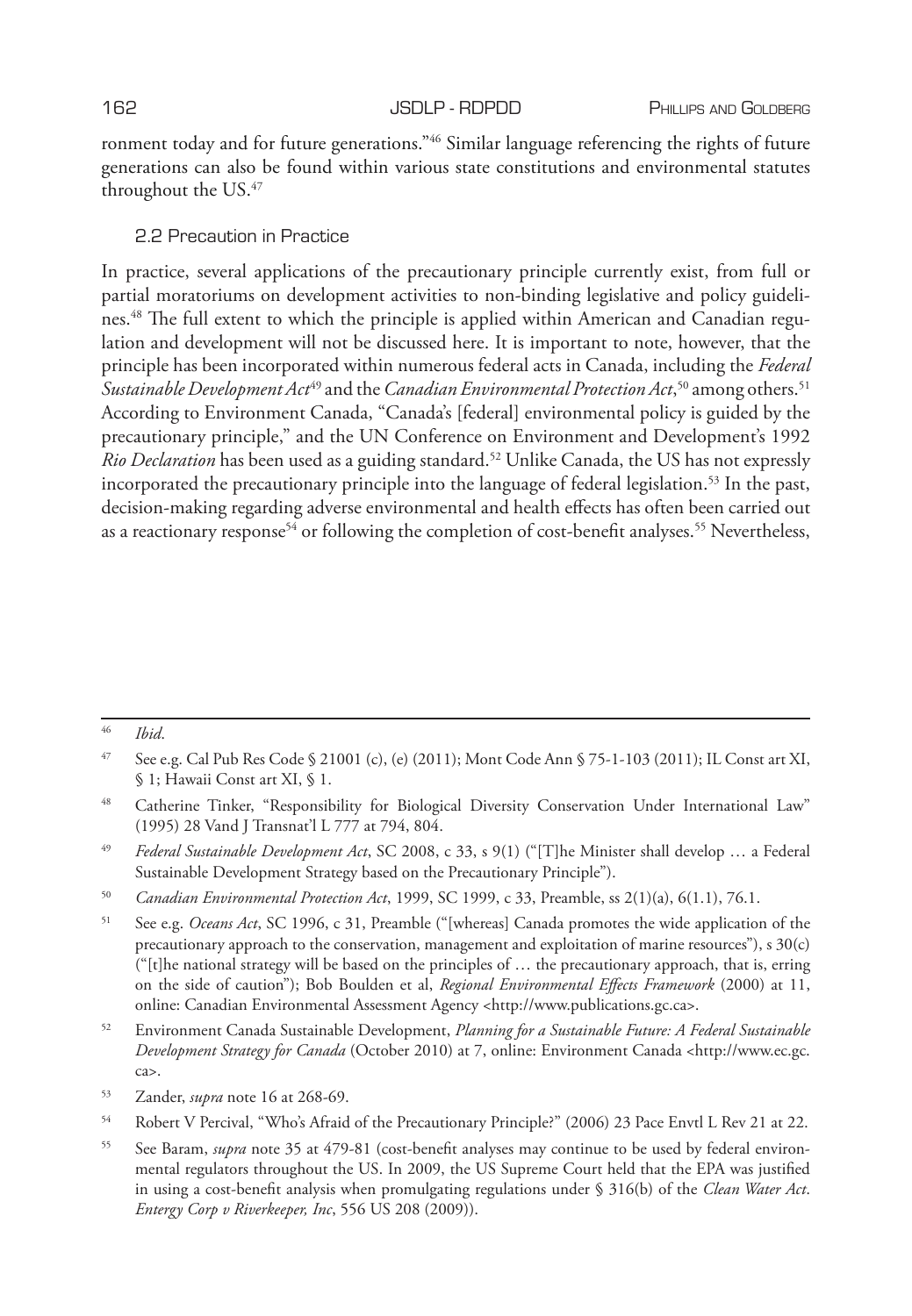PHILLIPS AND GOLDBERG **Volume 8: Issue 2** 163

elements of the principle are found within various US federal environmental statutes, such as the *NEPA*56 and the *Endangered Species Act*. 57

Both Canada and the US also employ the use of environmental assessments and/or environmental impact statements prior to commencing many development projects.<sup>58</sup> Environmental assessments and impact statements are precautionary in nature and, as stated, are ideally prepared before a development activity has begun. Canada and the US each have different standards to trigger the use of assessments and impact statements, which can occur simultaneously on federal, and state or provincial levels. According to the US Environmental Protection Agency ("the EPA," also referred to as "the agency"), environmental impact statements are "prepared for projects that the proposing agency views as having significant prospective environmental impacts."59 The impact statement "should provide a discussion of significant environmental impacts and reasonable alternatives … which would avoid or minimize adverse impacts or enhance the quality of the human environment."60 The *Canadian Environmental Assessment Act*  ("*CEAA*") includes as one of its primary purposes the goal "to ensure that designated projects … are considered in a careful and precautionary manner to avoid significant adverse environmental effects."61

Given the prevalence of precautionary-based federal environmental statutes within both Canada and the US, it is unsurprising that Canadian provinces and US states have begun to apply the precautionary principle to development activities on a provincial, state, and most

<sup>56</sup> *NEPA*, *supra* note 44 at § 4331 (a) ("[t]he Congress, recognizing the profound impact of man"s activity on the interrelations of all components of the natural environment … and recognizing further the critical importance of restoring and maintaining environmental quality to the overall welfare and development of man, declares that it is the continuing policy of the Federal Government … to use all practicable means and measures … to foster and promote the general welfare, to create … conditions under which man and nature can exist in productive harmony"); *ibid* at § 4331 (c) ("[t]he Congress recognizes that each person should enjoy a healthful environment and that each person has a responsibility to contribute to the preservation and enhancement of the environment").

<sup>57</sup> *Endangered Species Act of 1973*, 16 USC § 1531(a)(5) (2002) ("[t]he Congress finds and declares that … encouraging the States and other interested parties … to develop and maintain conservation programs which meet national and international standards is a key to … better safeguarding, for the benefit of all citizens, the Nation's heritage of fish, wildlife, and plants").

<sup>58</sup> See e.g. *Canadian Environmental Assessment Act, 2012*, SC 2012, c 19 s 52 [*CEAA*]; *NEPA Regulations*, 40 CFR § 1501.2-1501.4 (1978).

<sup>59</sup> EPA Mid-Atlantic Region, *Environmental Assessments & Environmental Impact Statements*, online: US Environmental Protection Agency <http://www.epa.gov>.

<sup>60</sup> *Ibid*.

<sup>61</sup> *CEAA*, *supra* note 58 at s 4(1)(b).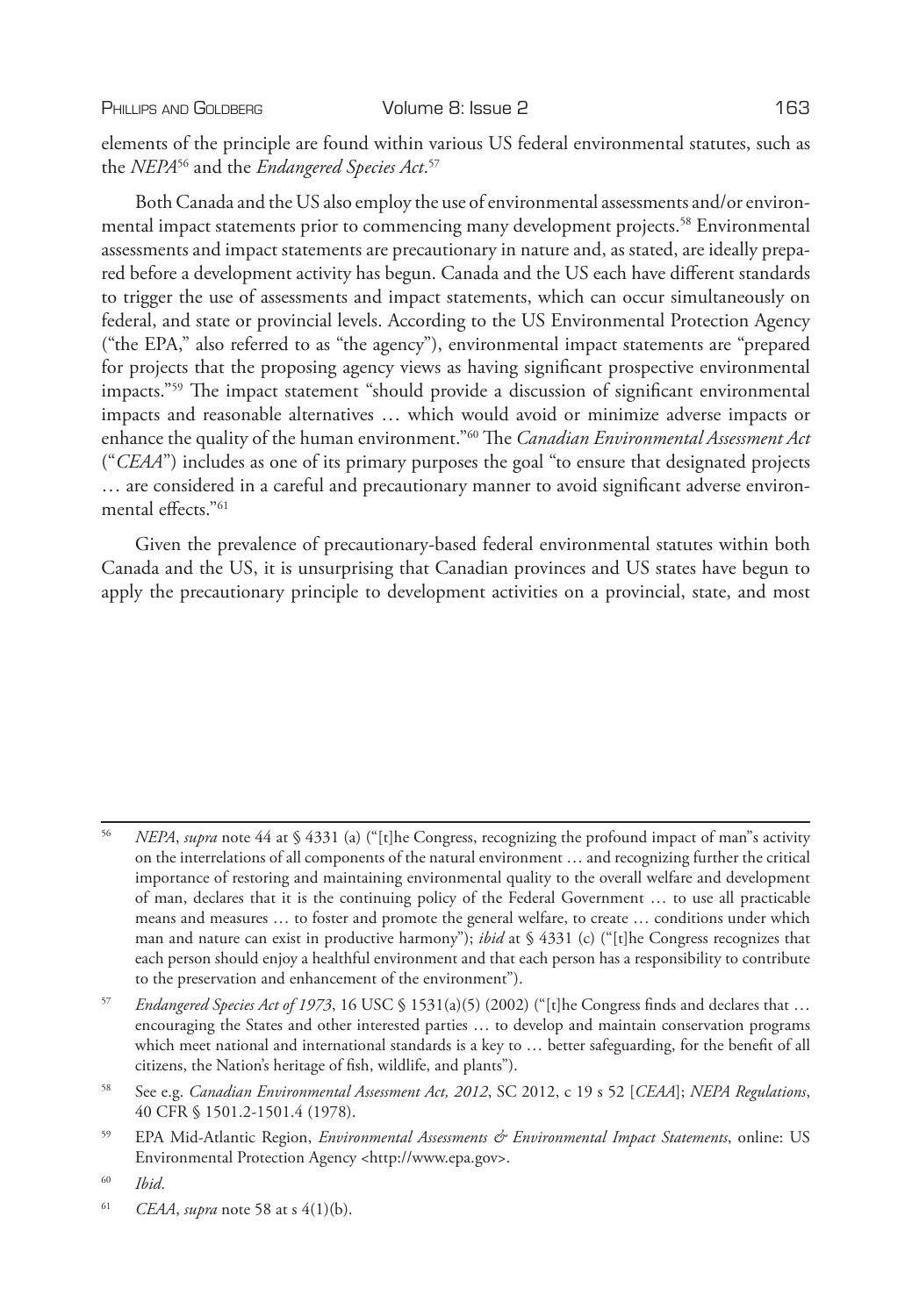notably at the municipal level.<sup>62</sup> In 2003, the City of San Francisco, California amended its environment code by adding the *Precautionary Principle Policy Statement* ("*Policy Statement*"), a five-part codification of the precautionary principle, which applies to all of the municipality's future development decision-making.63 The *Policy Statement* affirms "an equal right to a healthy and safe environment<sup>"64</sup> and utilizes "the Precautionary Principle ... as a policy framework to develop and implement laws for a healthier and more just San Francisco."65 In the Province of Quebec, the precautionary principle has been directly incorporated into provincial legislation, including the *Sustainable Development Act*66 and the *Environment Quality Act*. 67 The principle is also implied, though not explicitly stated, in Quebec's *An Act to Affirm the Collective Nature of Water Resources and Provide for Increased Water Resource Protection*. 68

The Supreme Court of Canada has also endorsed the use of the precautionary principle within municipal legislation, as was seen in the 2001 case *114957 Canada Ltée (Spraytech, Société d'arrosage) v Hudson (Town of)*. 69 The case involved two landscaping and lawn care companies (Spraytech and Chemlawn, the "companies") and the Town of Hudson, a municipality located just west of Montreal, Quebec.<sup>70</sup> The Town, having adopted a bylaw restricting the use of cosmetic pesticides, issued a summons to the companies, citing a violation of the

 $62$  As a general rule, Canadian provinces have exclusive, constitutionally protected jurisdiction over the "exploration," "development, conservation and management" of non-renewable natural resources (*Constitution Act, 1867* (UK), 30 & 31 Vict, c 3, s 92A, reprinted in RSC 1985, App II, No 5 at s 92(A)). There have been exceptions to this rule as illustrated by the controversial 1980 National Energy Program which provided, among other provisions, the federal government "a 25% interest in all existing and future petroleum rights on Canada Lands." (Thomas J Courchene, "Energy Prices, Equalization and Canadian Federalism: Comparing Canada's Energy Price Shocks" (2006) 31 Queen's LJ 644 at 660). By 1984, the National Energy Program was essentially dismantled (*ibid* at 661). In the US, oil and natural gas regulation is accomplished through a combination of state and federal regulations. See e.g. EPA, *Oil and Gas Extractive Sector (NAICS 211)*, online: US Environmental Protection Agency <http://www. epa.gov>; FERC, Natural Gas, online: Federal Energy Regulatory Commission <http:// www.ferc.gov>; COGCC, Amended Rules, online: Colorado Oil and Gas Commission <http://www.cogcc.state.co.us>; *Oklahoma Corporation Commission*, online: Oklahoma Corporation Commission <http://www/occ.state. ok.uk>; *Alabama Oil and Gas Board*, online: Geological Survey of Alabama <http://www.gsa.state.al.us>.

<sup>63</sup> US, San Francisco, *Environment Code*, c 1 § 100-104 (2003), online: American Legal Publishing Corporation <http://www.amlegal.com/library/ca/sfrancisco.shtml>.

- <sup>64</sup> *Ibid* at § 100(a).
- <sup>65</sup> *Ibid* at § 100(d).

<sup>66</sup> *Sustainable Development Act*, RSQ 2006, c D-8.1.1 s 6(j) ("[w]hen there are threats of serious or irreversible damage, lack of full scientific certainty must not be used as a reason for postponing the adoption of effective measures to prevent environmental degradation").

<sup>67</sup> *Environment Quality Act*, RSQ 2009, c Q-2 s 31.102 ("[t]he Minister must conduct an assessment of the cumulative impacts of water withdrawals and consumptive uses. The assessment must evaluate the application of the prevention principle and the precautionary principle").

<sup>68</sup> *An Act to Affirm the Collective Nature of Water Resources and Provide for Increased Water Resource Protection*, RSQ 2009, c C-6.2, Preamble ("[as] water is indispensable to life and is a vulnerable and exhaustible resource … it is important to preserve water and improve water management to meet the needs of present and future generations").

<sup>69</sup> 2001 SCC 40, [2001] 2 SCR 241 [*Spraytech*].

<sup>70</sup> *Ibid* at paras 5-6.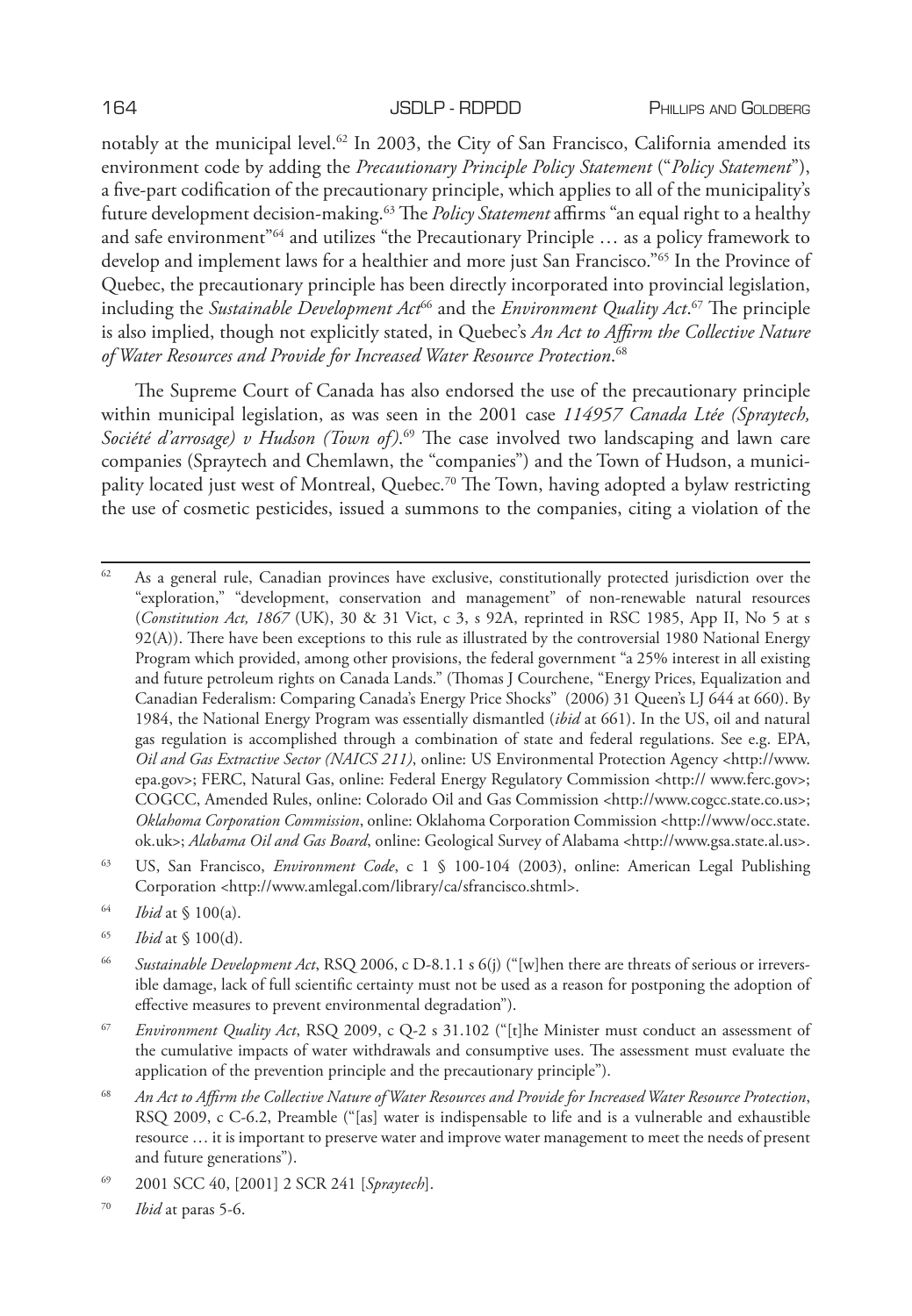newly adopted ordinance.<sup>71</sup> In considering the Town of Hudson's authority to regulate the use of pesticides within its perimeters and to "improve the health of the Town's inhabitants,"72 the court noted that "to permit the Town to regulate pesticide use is consistent with principles of international law and policy."73 The bylaw, the court determined, "respect[ed] international law's 'precautionary principle'" and "[i]n the context of the precautionary principle's tenets, the Town's concerns about pesticides fit well under their rubric of preventive action."74 Though the court's focus in *Spraytech* was upon the use and regulation of pesticides, the majority's comments in obiter dicta are encouraging for proponents of the precautionary principle's use in Canadian natural gas development activities. The court, in citing several scholarly articles regarding the precautionary principle's widespread incorporation within statutes and treaties worldwide, supported the notion that "there may be 'currently sufficient state practice to allow a good argument that the precautionary principle is a principle of customary international law.'"75 Hypothetically, inclusion of the precautionary principle into that group of laws that comprise customary norms would create a more definitive obligation upon nation-states to include the principles of precaution in all future planning and development—an inspiring, though seemingly unrealistic notion at present. The court's discussion in *Spraytech*, however, may be one step in the right direction.

# **3. EXTRACTING EXTERNALITIES: IGNORANCE IS NOT BLISS**

Widespread controversy surrounds the use of hydraulic fracturing in natural gas extraction. Natural gas drilling occurs near, and oftentimes through, subterranean water aquifers.<sup>76</sup> Many coal bed methane basins in the US are located within or adjacent to an underground source of drinking water,77 creating a high risk for water contamination. In addition to the risks to potable water resources, natural gas development may cause significant air and land contamination issues. Through migration of contaminants and emissions released during well construction and operation, natural gas development poses considerable risks to human health and the environment. The following sections provide a synopsis of the existing and potential health and environmental concerns associated with increased natural gas development. These concerns—notwithstanding informational gaps—make evident the rationale for precaution behind the call for natural gas development moratoriums.

<sup>71</sup> *Ibid* at paras 6-7.

<sup>72</sup> *Ibid* at para 29.

<sup>73</sup> *Ibid* at para 30.

<sup>74</sup> *Ibid* at paras 31-32.

<sup>75</sup> *Ibid* at para 32.

<sup>76</sup> EPA Water: Hydraulic Fracturing, *Evaluation of Impacts to Underground Sources of Drinking Water by Hydraulic Fracturing of Coalbed Methane Reservoirs Study* (2004), 1-1, 5-2, 5-14, online: US Environmental Protection Agency <http://www.epa.gov> [*Impacts to USDW*].

<sup>77</sup> *Ibid* at 5-14, ES-7.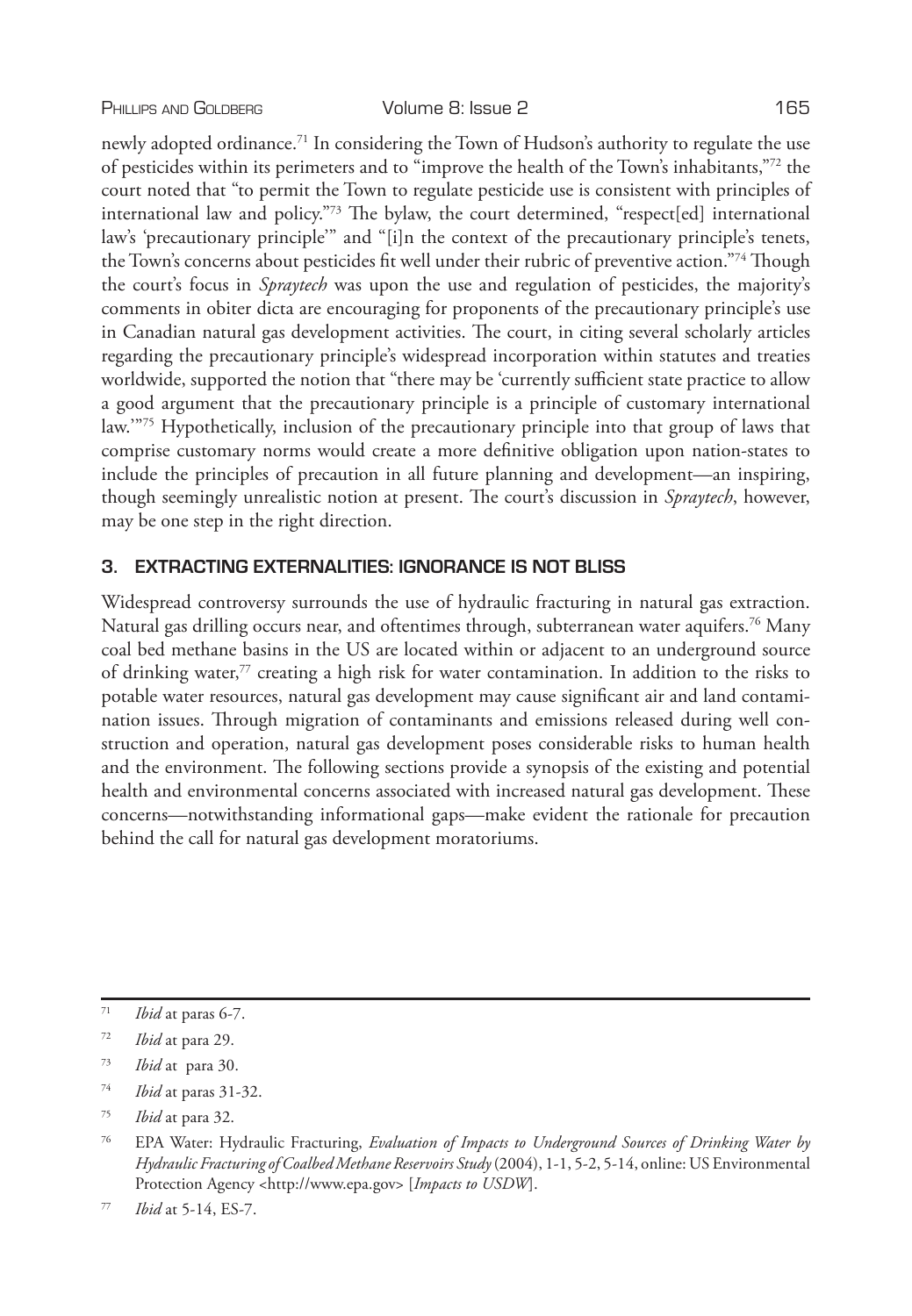# 3.1 Environmental Effects: An Overview

Hydraulic fracturing is an extraction process used to increase the flow and production of natural gas wells.78 The process involves pumping, under high pressure, "fracturing fluid" deep into gas wells, thereby creating fractures within rock beds.79 The underground fractures create channels which allow trapped gas to escape up to a well's surface.80 Used commercially since the late 1940s, hydrofracking has been traditionally employed to stimulate well production.<sup>81</sup> Today, with the advent of new technologies and attempts to increase production, hydraulic fracturing is used in nearly all natural gas operations in Canada and the US.82 In 2009, in the US alone, there were over 493,000 producing natural gas wells.<sup>83</sup> As of 2010, the US was estimated to be the largest producer of natural gas on the planet.<sup>84</sup> According to these estimates, Canada was the fourth largest producer, behind Russia and the European Union.<sup>85</sup>

The fracking process employs a multitude of toxic and carcinogenic substances, many of which may seep into underground aquifers or into nearby water systems. There are several pathways through which water contamination may occur: substandard waste disposal practices in which toxins seep into water supplies,<sup>86</sup> faulty well construction or improperly sealed wells,<sup>87</sup> and through transport of contaminants via fractured subsurface formations (e.g., shale rock).<sup>88</sup> Methane, which is explosive and an asphyxiant, is one of the primary components of natural gas and it may also enter groundwater supplies during drilling and extraction.89 In

- <sup>79</sup> *Ibid*.
- <sup>80</sup> *Ibid*.
- <sup>81</sup> American Oil & Gas Historical Society, Shooters *A "Fracking" History*, online: American Oil & Gas Historical Society <http://www.aoghs.org>.
- <sup>82</sup> CSUG, *Understanding Hydraulic Fracturing*, online: Canadian Society for Unconventional Gas <http:// www.csug.ca>.
- <sup>83</sup> EIA, *Number of Producing Gas Wells*, online: US Energy Information Administration <http://www.eia. gov>.
- <sup>84</sup> CIA, *Country Comparison: Natural Gas Production*, online: Central Intelligence Agency <http://www. cia.gov> [CIA].
- <sup>85</sup> *Ibid*.
- <sup>86</sup> Ian Urbina, "Regulation Lax as Gas Wells' Tainted Water Hits Rivers", *The New York Times* (26 February 2011), online: The New York Times <http://www.nytimes.com>.
- <sup>87</sup> Russell Gold, "Faulty Wells, Not Fracking, Blamed for Water Pollution", *The Wall Street Journal* (25 March 2012), online: The Wall Street Journal <http://www.wsj.com>.
- <sup>88</sup> Tom Myers, "Potential Contaminant Pathways from Hydraulically Fractured Shale to Aquifers" (2012) 50:6 Groundwater 872 at 880; Intermountain Oil and Gas BMP Project, *Coalbed Methane*, online: Getches Wilkinson Center for Natural Resources, Energy, and the Environment <http://www.oilandgasbmps.org>. The Myers study was funded by the Catskill Mountainkeeper and the Park Foundation, both "outspoken opponents of hydraulic fracturing operations," and has been criticised by some as being impartial (Taylor Kuykendall, "Study Opposes Assumption Frack Fluid Can't Migrate to Surface", *The State Journal* (3 May 2012), online: The State Journal <http://www.statejournal.com>).
- <sup>89</sup> Stephen G Osborn et al, "Methane Contamination of Drinking Water Accompanying Gas-Well Drilling and Hydraulic Fracturing" (2011) 108:20 Proceedings of the National Academy of Sciences 8172 at 8173, online: Proceedings of the National Academy of Sciences <http://www.pnas.org>.

<sup>78</sup> Independent Petroleum Association of America, *Hydraulic Fracturing: Effects on Energy Supply, the Economy, and the Environment* (April 2008), online: Energy in Depth <http://www.energyindepth.org>.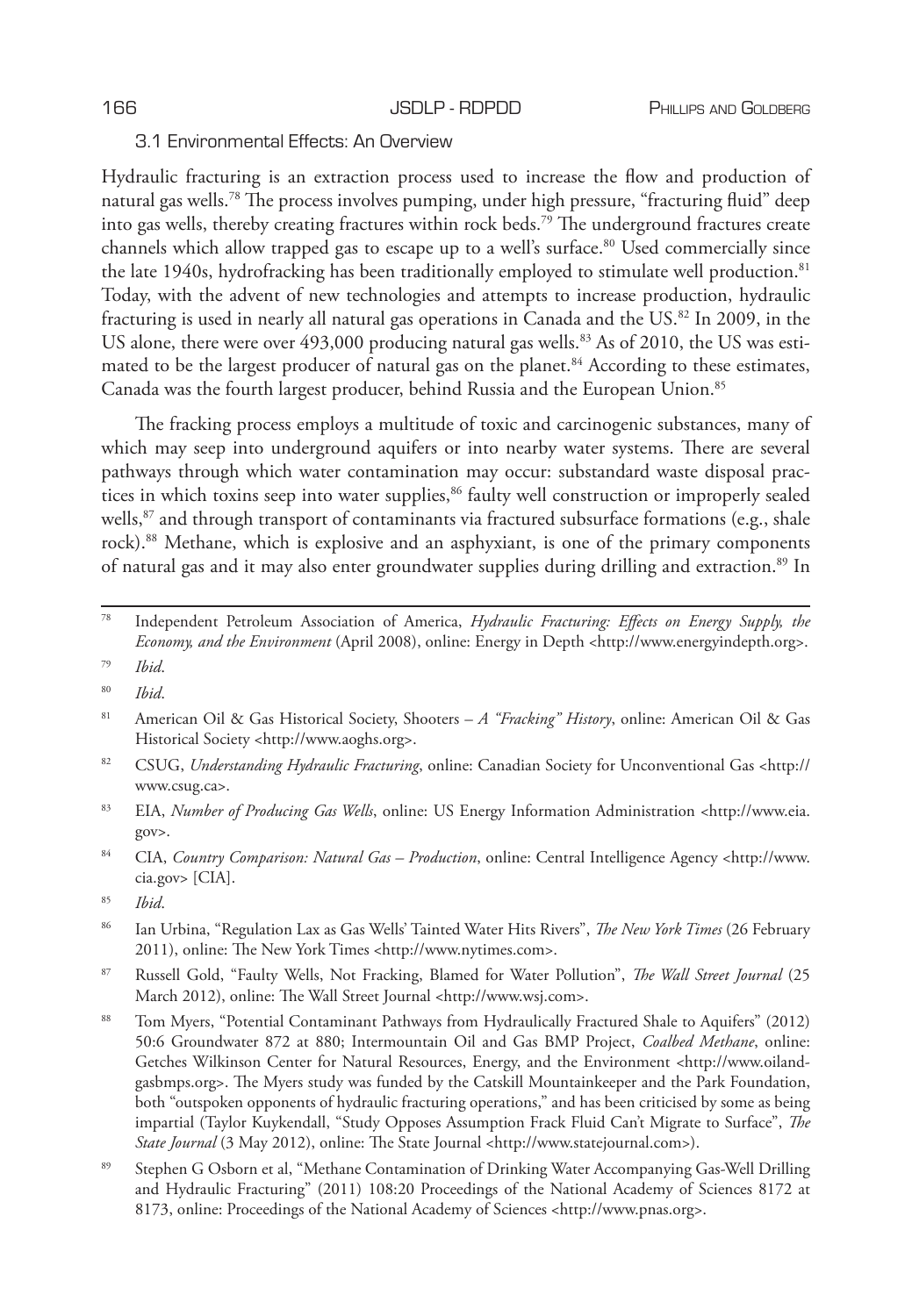addition to concerns over water contamination, natural gas development is accompanied by significant externalities pertaining to use and shortages of water, air pollution, accidents caused by extreme weather conditions, and the consequent adverse effects on the health of humans, other species, and ecosystems.

In February 2011, the *New York Times* published over 1,000 pages of state and federal documents detailing existing and potential environmental impacts of natural gas development in the US.<sup>90</sup> The publications included field surveys, documents from various state and federal agencies, EPA briefings, as well as leaked reports describing the EPA's growing concern over contamination of underground sources of drinking water.<sup>91</sup> We address only those documents most illustrative of the increasing environmental and health concerns associated with natural gas development. These concerns have been documented by both state and federal agencies, the severity of which has been recognized by the EPA, as discussed in the paragraphs below.

In a 2010 leaked document concerning the EPA's national compliance and enforcement strategy, the EPA stated, "[e]nvironmental impacts caused by energy extraction activities are significant. As oil and gas development encroach on suburban and urban areas, human health and environmental impacts are expected to escalate."<sup>92</sup> The report made clear that the risks of contamination are present in all areas of natural gas development, including contamination of "surface water, groundwater, air, and surface media."93 Environmental pollution during natural gas operations may occur for a multitude of reasons. Emissions released to the ambient air and contamination of aquifers and soil during the construction and operation of wells is often unavoidable. Other forms of surface and subsurface contamination may result from faulty equipment, improper waste disposal and management, or negligence.<sup>94</sup>

Natural gas development has also been linked to increased seismic activity and the EPA's report noted that such activity is of growing concern.<sup>95</sup> The recent release of a National Research Council report entitled *Induced Seismicity Potential in Energy Technologies*96 substantiated that "[h]ydraulic fracturing to date has been confirmed as the cause for small, felt seismic events at one location in the world."97 The report also stated that "water injection for disposal

<sup>94</sup> *Ibid*.

<sup>90</sup> Documents, *supra* note 7.

<sup>91</sup> *Ibid*.

<sup>92</sup> *Ibid* at 1.

<sup>93</sup> *Ibid* at 3.

<sup>95</sup> Ibid at 3. See also Henry Fountain, "Add Quakes to Rumblings over Gas Rush", *The New York Times*  (12 December 2011), online: The New York Times <http://www.nytimes.com>; Sarah Eddington, "Arkansas Earthquakes Decline After 'Fracking' Injection Well Closures", *The Huffington Post* (14 March 2011), online: The Huffington Post <http://www.huffingtonpost.com>; Alec Liu & Jeremy A Kaplan, "Earthquakes in Arkansas May Be Man-Made, Experts Warn", *Fox News* (1 March 2011), online: Fox News <http://www.foxnews.com>; Shawn McCarthy, "Shale Gas 'Fracking' Halted After Possible Quake Link", *The Globe and Mail* (1 June 2011), online: The Globe and Mail <http://www.theglobeandmail. com>.

<sup>96</sup> National Academy of Sciences, *Induced Seismicity Potential in Energy Technologies (Report in Brief)* (2012), online: Division on Life and Earth Sciences of the National Academies <http://www.dels.nas.edu> [National Academy of Sciences].

<sup>97</sup> *Ibid* at 3.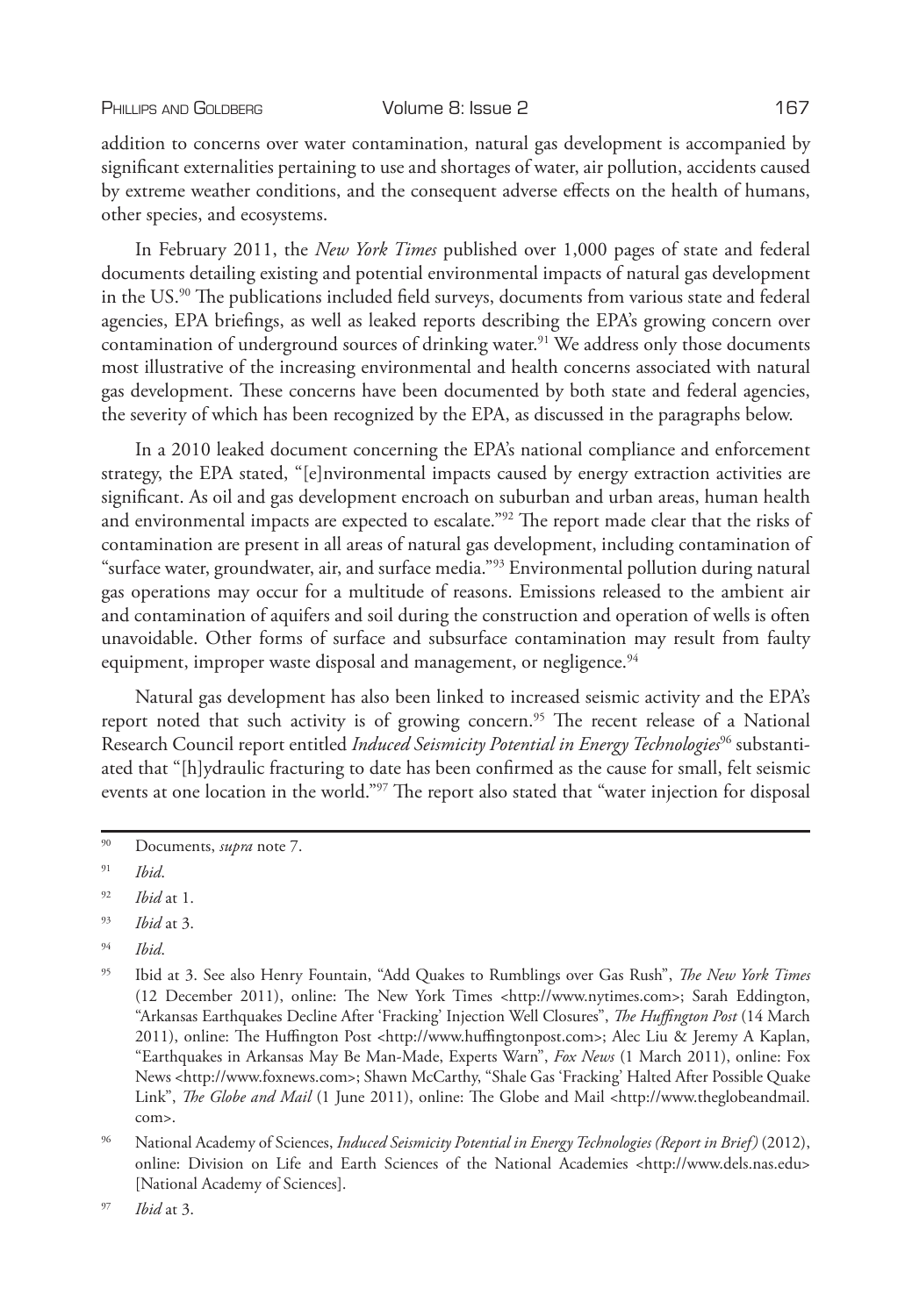[of well wastewater] has been suspected or determined a likely cause for induced seismicity at approximately eight sites in the past several decades."98 Injection wells are often used to dispose of wastewater produced during natural gas extraction activities.<sup>99</sup> Despite the report's conclusions regarding resource development and extraction activities, the Research Council indicated that there currently exist "no standard methods to implement risk assessments for induced seismicity."100 An assessment would be used to determine "how induced earthquakes might cause damage to structures and human injuries or deaths"<sup>101</sup> and the report recommends such an undertaking for all "individual energy projects."<sup>102</sup>

In addition to the concerns discussed above, the EPA documents also addressed the adverse effects caused specifically by the widespread use of hydraulic fracturing within extraction activities. In a January 2010 briefing report for Robert Sussman, EPA Senior Policy Counsel to the EPA Administrator, the agency characterized "incidences of drinking water contamination resulting from [hydraulic fracturing] activities" as "anecdotal," while also recognizing that hydrofracking has the potential to cause adverse environmental and health effects.<sup>103</sup> The briefing presented a candid overview of the regulatory and informational gaps that surround hydraulic fracturing, stating: "EPA recognizes potential indirect impacts from [hydraulic fracturing] may exist beyond the scope of the [*Safe Drinking Water Act*] and the 2004 study such as surface discharge of waste waters, depletion of drinking water supplies, and methane migration."104 The study to which the briefing referred was conducted by the EPA in 2004 and asserted to have found no link between hydraulic fracturing of coal bed methane wells and contamination of underground sources of drinking water.105 The conclusions of the 2004 study were highly controversial. Critics condemned the EPA's conclusion that further investigation of hydrofracking in coal bed methane reservoirs was unnecessary despite an admitted "lack of field water quality data regarding the fate of the substances in the hydraulic fracturing fluids within these sources of drinking water."<sup>106</sup>

The condemnation of the findings in the 2004 report is exemplary of criticisms typically directed at studies conducted on natural gas development.<sup>107</sup> Scrutiny originates from

<sup>103</sup> Documents, *supra* note 7 at 7-8.

<sup>98</sup> *Ibid*.

<sup>99</sup> *Ibid*.

<sup>100</sup> National Academy of Sciences, *supra* note 96 at 3.

<sup>101</sup> *Ibid*.

<sup>102</sup> *Ibid* at 4.

<sup>104</sup> *Ibid* at 8.

<sup>105</sup> *Impacts to USDW*, *supra* note 76 at 7-4.

<sup>106</sup> Weston Wilson, *Whistle Blower Memo to Colorado Senators Regarding 2004 EPA Hydraulic Fracturing Report* (8 October 2004), online: LA Times <http://www.latimes.com>.

<sup>107</sup> See e.g. Public Accountability Initiative, Contaminated Inquiry: *How a University of Texas Fracking Study*  Led by a Gas Industry Insider Spun the Facts and Misled the Public (July 2012), online: Public Accountability Initiative <http://www.public-accountability.org/research/reports> [Public Accountability]; *Controversy Mounts over EPA's Release of Draft Report on Fracking* (15 May 2012), online: OMB Watch <http://www. ombwatch.org>; University at Buffalo, The State University of New York, News Release, "University at Buffalo Statement Regarding Shale Resources and Society Institute" (28 June 2012), online: University at Buffalo <http://www.buffalo.edu/news>.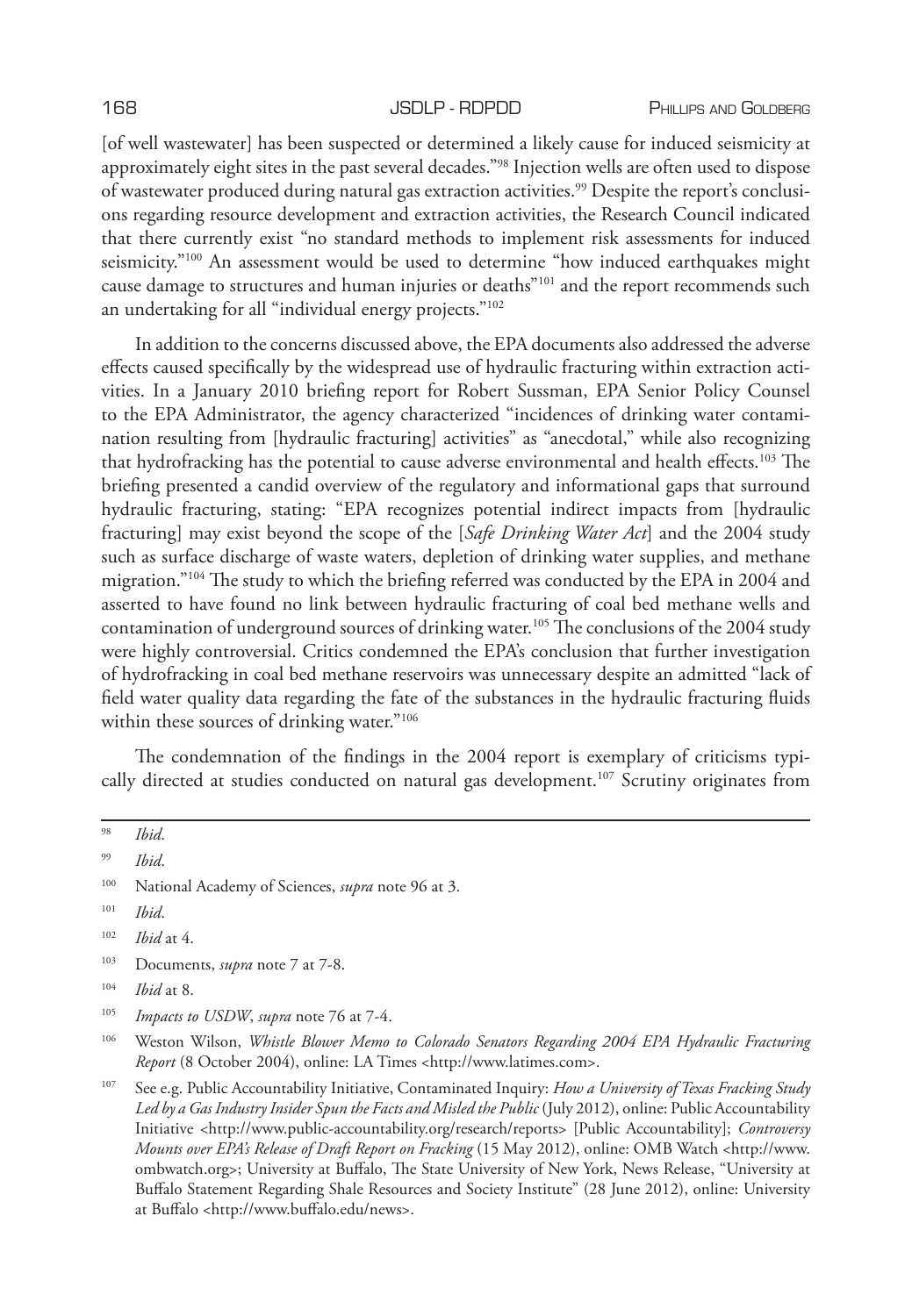all sectors: industry; government; and the public. At times, such criticism has been warranted as investigators were revealed to harbor financial interests<sup>108</sup> or conclusions were drawn using incomplete or unreliable data.<sup>109</sup> However, the general trend of disagreement points to a much more disquieting dilemma. There exists too little information to unambiguously identify the short- and long-term effects of natural gas development. The fact that development activities may potentially cause adverse environmental damage is perhaps commonsensical; however, the rate at which natural gas is currently being developed throughout the United States, for example, is unprecedented.110 Consequently, it may be difficult (if not impossible) to ascertain, at this time, what environmental and human health effects will come to pass, as we shall discuss below.

# 3.2 Chemical Components of Hydraulic Fracturing Fluid

In the abovementioned EPA briefing for Robert Sussman, reference was made to a 2010 report compiled by the Environmental Working Group ("Working Group") which found that the EPA was failing in its duties to regulate hydraulic fracturing fluid.<sup>111</sup> The Working Group report presented a somber picture of poorly functioning federal and state regulatory frameworks and described several environmental and health risks linked to the process of hydraulic fracturing.112 The report emphasized the hazards associated with the use of petroleum distillates and diesel fuel as components of fracturing fluid, with particular emphasis placed upon the presence of the related group of compounds benzene, toluene, ethylbenzene, and xylene ("BTEX"), often found in high levels in diesel fuel.113 Benzene is an accepted human carcinogen (International Agency for Research on Cancer ("IARC") group 1), while ethylbenzene is possibly carcinogenic to humans (IARC group 2B), and toluene and xylene are not classifiable as to their carcinogenicity (IARC group 3).<sup>114</sup>

The use of diesel fuel in fracking fluid, although regulated in the US under the *Safe Drinking Water Act*, raises significant environmental and health concerns given that "BTEX chemicals … can pollute water in very small amounts and are known to cause cancer and other serious health problems."<sup>115</sup> Exposure to any of these four chemicals can produce neurological

<sup>108</sup> *Public Accountability*, *supra* note 107.

<sup>109</sup> Wilson, *supra* note 106 at 4-5, 11-14.

<sup>110</sup> See US EIA, *Annual Energy Outlook 2013 Early Release Overview* at 10, online: US Energy Information Administration <http://www.eia.gov/forecasts/aeo> [US EIA].

<sup>111</sup> Documents, *supra* note 7 at 7.

<sup>112</sup> Dusty Horwitt, *Drilling Around the Law*, Environmental Working Group at 2, online: Environmental Working Group <http://www.ewg.org>.

<sup>113</sup> *Ibid*.

<sup>114</sup> IARC, "Chemical Agents and Related Occupations" (2012) 100F IARC Monographs on the Evaluation of Carcinogenic Risks to Humans at 285, online: International Agency for Research on Cancer <http:// www.iarc.fr>; IARC, "Some Industrial Chemicals" (2000) 77 IARC Monographs on the Evaluation of Carcinogenic Risks to Humans at 257, online: International Agency for Research on Cancer <http:// www.iarc.fr>; IARC, "Re-evaluation of Some Organic Chemicals, Hydrazine and Hydrogen Peroxide" (1999) 71 IARC Monographs on the Evaluation of Carcinogenic Risks to Humans at 855, 1204, online: International Agency for Research on Cancer <http://www.iarc.fr>.

<sup>115</sup> Horwitt, *supra* note 112 at 7.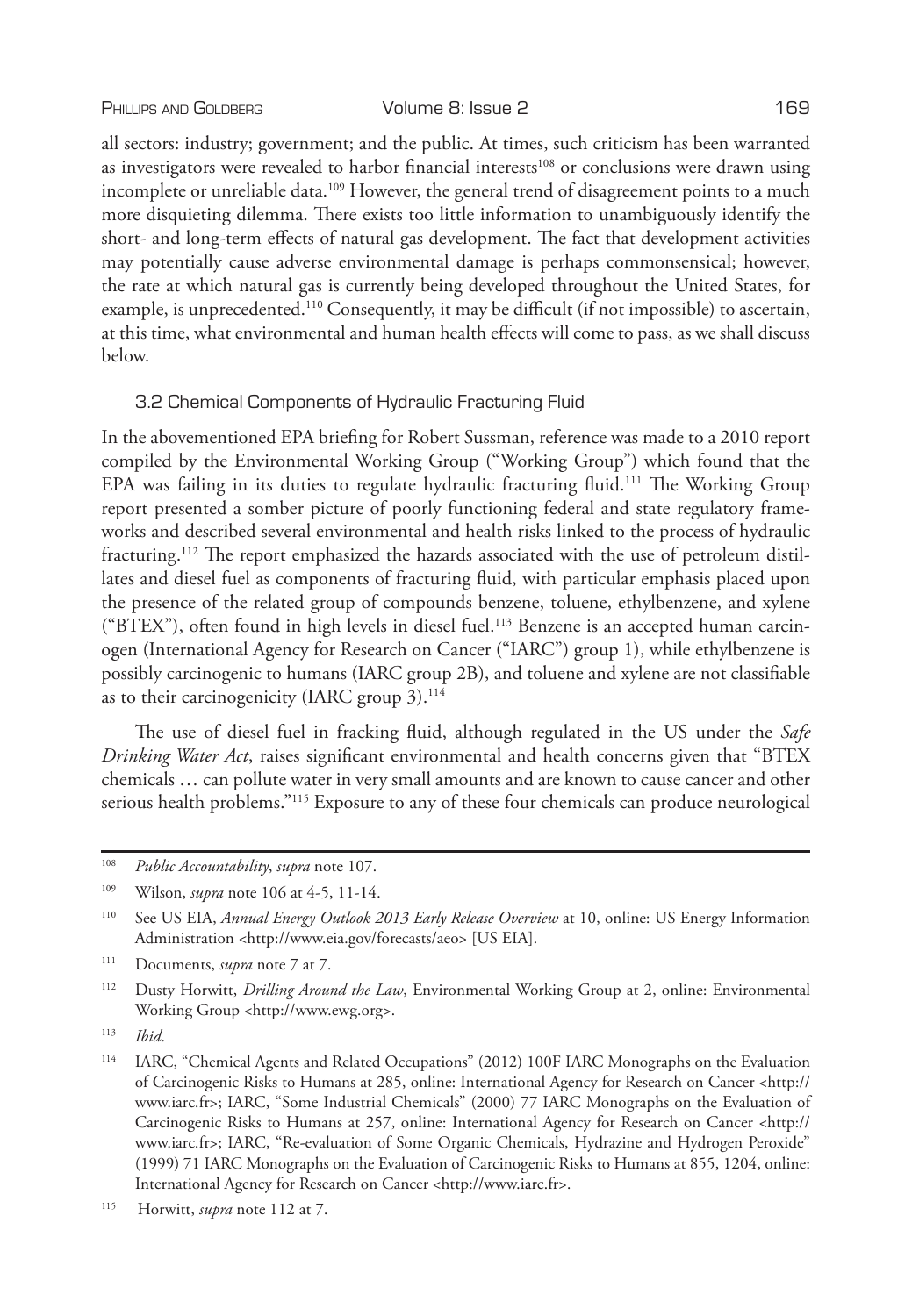symptoms and impairment.<sup>116</sup> Benzene, in particular, is "readily absorbed" in both animals and humans, where it may act as a neurotoxin or affect reproduction and development.<sup>117</sup> According to the EPA risk assessment on benzene:

As is the case with many other organic solvents, benzene has been shown to produce neurotoxic effects in experimental animals and humans after short-term exposures to relatively high concentrations of the compound. Benzene produces generalized symptoms such as dizziness, headache, and vertigo, leading to drowsiness, tremor, delirium, and loss of consciousness.<sup>118</sup>

Benzene can also cause hematological effects, which may ultimately lead to aplastic anemia and acute myelogenous leukemia.<sup>119</sup>

The EPA's toxicological review of toluene reveals similar, significant acute health effects to those of benzene. The report states that upon inhalation:

The most sensitive effects [of toluene] observed in humans following inhalation exposure are neurologic effects, including altered color vision, dizziness, fatigue, headache, and decreased performance in neurobehavioral tests. Exposure to higher levels in humans and animals have resulted in respiratory tract irritation. Animal studies of toluene inhalation have revealed delayed neurodevelopment and decreased offspring weight at levels that also resulted in maternal toxicity.120

Xylenes, comprising the isomers of o-,p-, and m-xylene, may cause the following:

Reversible symptoms of neurological impairment and irritation of the eyes and throat are well-known health hazards from acute inhalation exposure to xylenes and other aromatic solvents in humans. In general, these acute effects are most pronounced at high exposure levels, in excess of 1000 ppm; at lower concentrations, more subtle effects may occur. Animal studies more clearly identify neurological effects as sensitive effects of repeated inhalation exposure to xylenes.<sup>121</sup>

According to the Agency for Toxic Substances and Disease Registry ("ATSDR"):

Exposure to high levels of ethylbenzene in the air for short periods can cause eye and throat irritation. Exposure to higher levels can result in vertigo and dizziness. Exposure to relatively low concentrations of ethylbenzene for several days to weeks

<sup>116</sup> See ATSDR, *Interaction Profile for: Benzene, Toluene, Ethylbenzene, and Xylenes (BTEX)* (May 2004) at ix, online: Agency for Toxic Substances & Disease Registry <http://www.atsdr.cdc.gov> (we note that adverse effects depend on dose, duration, and frequency of exposure; as well, exposure to complex mixtures may lead to toxicological effects that are not a simple function of the individual ones) [ATSDR].

<sup>117</sup> EPA Integrated Risk Information System, *Toxicological Review of Benzene* (October 2002) at xiii and 3, online: US Environmental Protection Agency <http://www.epa.gov>. See also Office of Environmental Health Hazard Assessment, *Prioritization of Toxic Air Contaminants – Children's Environmental Health Protection Act – Final Report* (October 2001) at benzene – 1, online: OEHHA <http://www.oehha. ca.gov>.

<sup>118</sup> *Ibid* at 143.

<sup>119</sup> *Ibid* at 28.

<sup>120</sup> EPA Integrated Risk Information System, *Toxicological Review of Toluene* (September 2005) at 88, online: US Environmental Protection Agency <http://www.epa.gov>.

<sup>121</sup> EPA Integrated Risk Information System, *Toxicological Review of Xylenes* (January 2003) at 52, online: US Environmental Protection Agency <http://www.epa.gov>.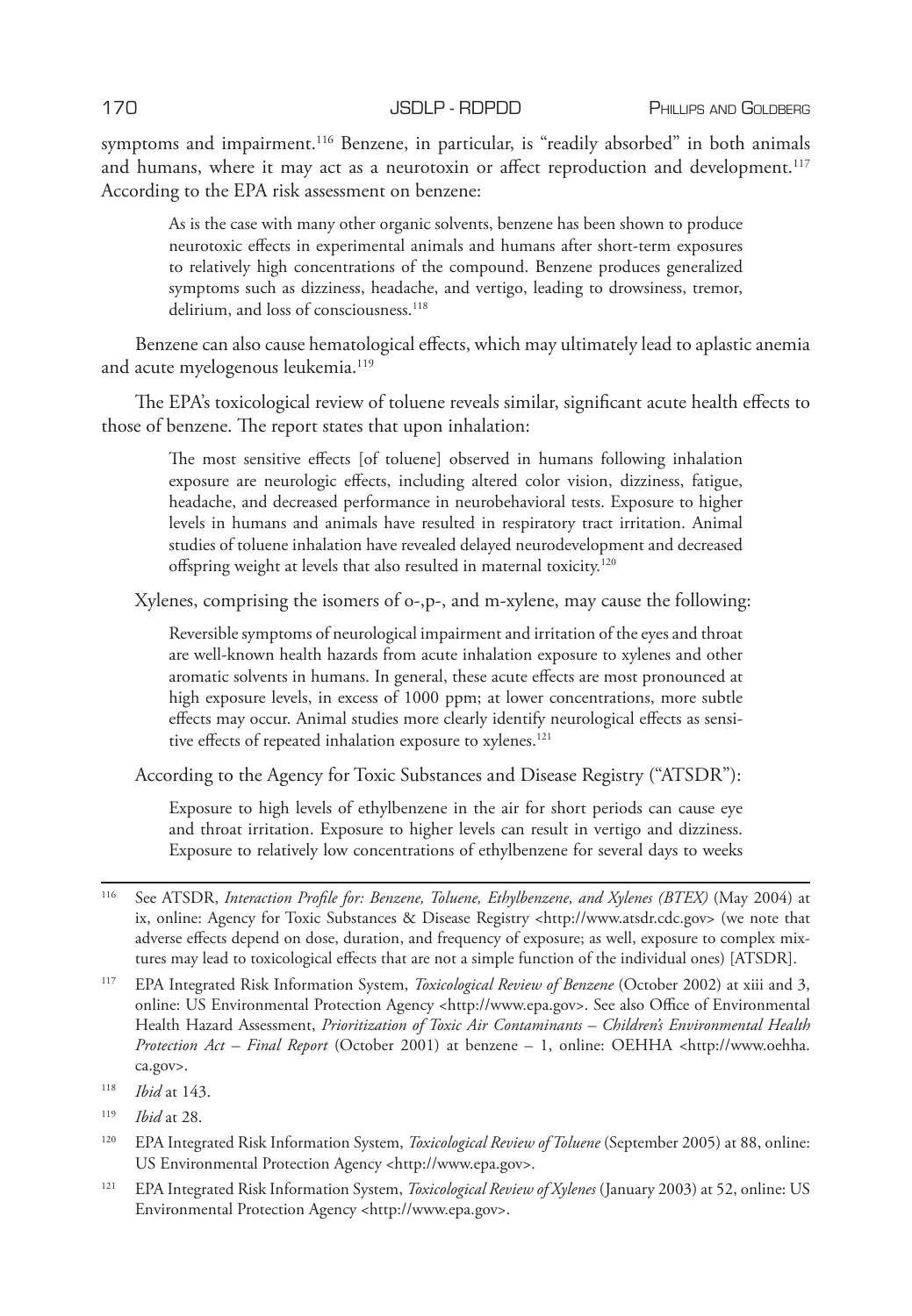resulted in potentially irreversible damage to the inner ear and hearing of animals. Exposures to relatively low concentrations of ethylbenzene for several months to years caused kidney damage in animals.122

There does not appear to be any studies on the long-term, non-cancerous effects of ethylbenzene in humans, $123$  and the EPA offers no formal risk assessment of the substance. $124$ 

Although the four BTEX compounds often appear together, there is limited data as to their joint effects on health.<sup>125</sup> The findings from toxicological reviews of the chemicals indicate that multiple symptoms may be caused from exposure. As we discuss further in the epidemiological section below, the physiological response depends on various factors, including the components of the mixture, the concentrations of the individual components, and the duration and frequency of exposure. However, prediction of specific effects from a specific mixture is impossible.

Alongside BTEX chemicals, the Working Group considered the dangers associated with various petroleum distillates used within hydraulic fracturing fluid. The Working Group found that distillates may be equally as damaging as the BTEX chemicals found within diesel fuel.<sup>126</sup> In addition to containing diesel fuel and benzene, $127$  distillates may comprise inter alia asphalt, paraffin wax, gasoline, fuel oil, and paint thinners.128 However, the Working Group acknowledged that significant informational gaps still exist when attempting to identify precisely which petroleum distillates are being used by companies within the natural gas extractive sector.<sup>129</sup> Despite these information gaps, a 2011 investigation by the US House of Representatives Committee on Energy and Commerce Minority Staff found:

The BTEX compounds appeared in 60 hydraulic fracturing products used between 2005 and 2009 and were used in 11.4 million gallons of hydraulic fracturing fluids. In addition, the hydraulic fracturing companies injected more than 30 million gallons of diesel fuel or hydraulic fracturing fluids containing diesel fuel in wells in 19 states. $130$ 

The Energy and Commerce Committee's report, entitled "Chemicals Used in Hydraulic Fracturing," confirmed that of those "hydraulic fracturing products" studied, the Committee found a total of "750 chemicals and other components."131

<sup>123</sup> *Ibid*.

<sup>122</sup> ATSDR, *Toxicological Profile for Ethylbenzene* (November 2010) at 4, online: Agency for Toxic Substances & Disease Registry <http://www.atsdr.cdc.gov>.

<sup>124</sup> See EPA Integrated Risk Information System, *Ethylbenzene* at II.B-II.C, online: US Environmental Protection Agency <http://www.epa.gov>.

<sup>125</sup> ATSDR, *supra* note 116 at ix.

<sup>126</sup> Horwitt, *supra* note 112 at 9.

<sup>127</sup> *Ibid* at 9-10.

<sup>128</sup> *Ibid* at 9.

<sup>129</sup> *Ibid* at 12.

<sup>&</sup>lt;sup>130</sup> US, Minority Staff of United States House of Representatives Committee on Energy and Commerce, 112th Cong, *Chemicals Used in Hydraulic Fracturing* (April 2011) at 10 [US Minority Staff Report].

<sup>131</sup> *Ibid* at 5.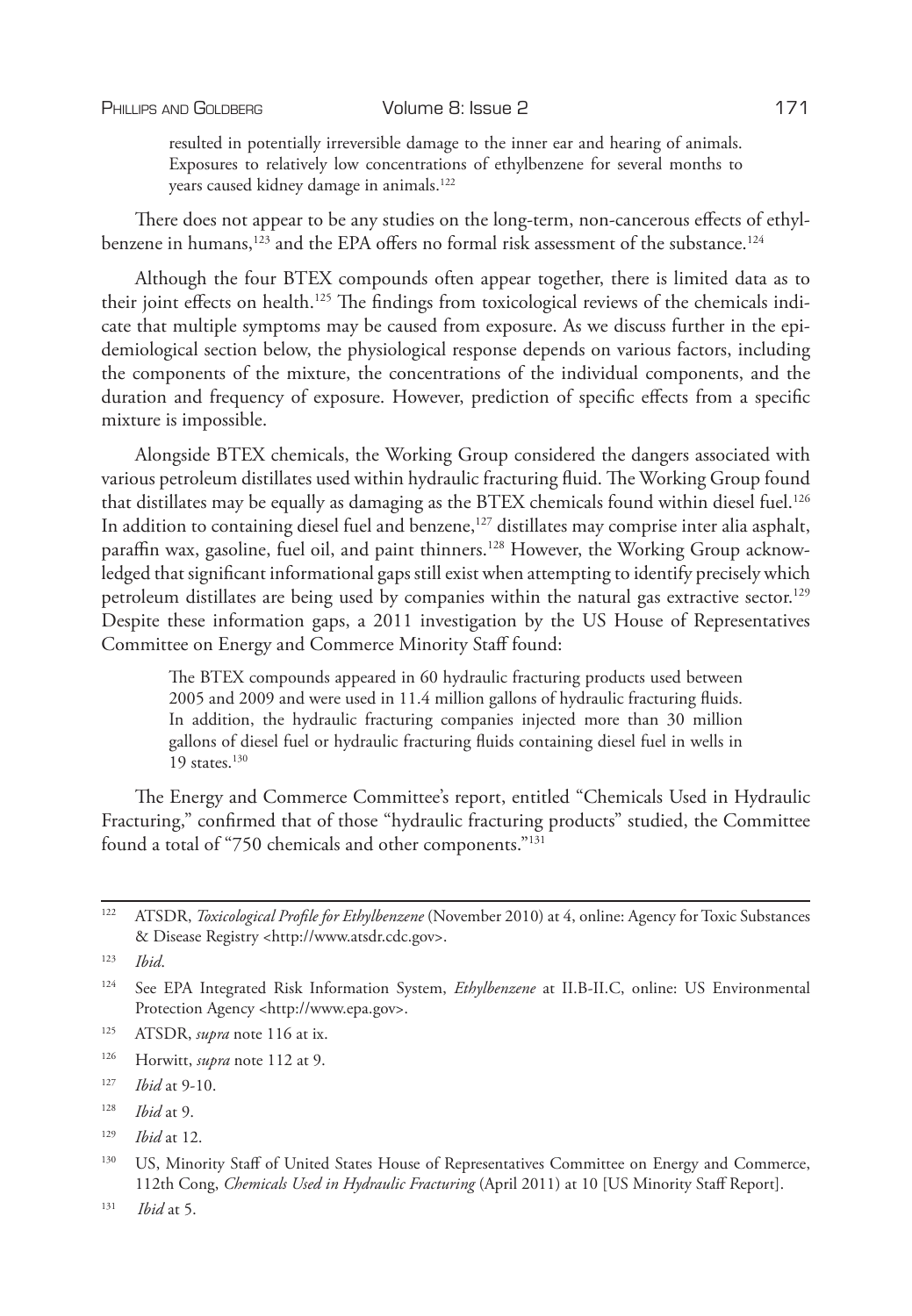One of the largest obstacles to research and identification of the potential environmental and human health effects associated with hydraulic fracturing fluid is public access to information. In the US, natural gas developers have consistently guarded the complex chemical makeup of hydraulic fracturing fluid as proprietary information.132 Neither state nor federal laws have generally required public disclosure of fracking fluid's chemical components, though some exceptions do exist for emergency situations, healthcare professionals, and environmental agencies.133 Barriers surrounding access to information have limited the ability to conduct comprehensive studies, including studies relating to human health and water and air pollution.

Despite these existing informational gaps, The Endocrine Disruption Exchange ("TEDX") began research on the relationship between natural gas development and human health in 2004, following a request from the Oil and Gas Accountability Project of the US based nonprofit organization Earthworks.<sup>134</sup> TEDX, located in Paonia, Colorado, "is a non-profit organization dedicated to compiling and disseminating the scientific evidence on the health and environmental problems caused by low-dose exposure to chemicals that interfere with development and function, called endocrine disruptors."<sup>135</sup> TEDX's research showed that land, air, and water pollution, which are present at all stages of natural gas development, pose a variety of serious short- and long-term risks to human health.136

A significant portion of TEDX's research focused upon analyses of the chemicals used within natural gas extraction activities, such as hydraulic fracturing. Chemical data were drawn from a variety of sources, including Material Safety Data Sheets,<sup>137</sup> federally mandated state Tier II reports,138 private studies,139 and information gathered following a nearby "accidental blow-out of the Crosby Well in Wyoming."<sup>140</sup> Despite the organization's ability to collect a substantial quantity of data regarding the chemicals used in natural gas extraction, TEDX

<sup>138</sup> *Ibid* ("Tier II forms require basic facility identification information, employee contact information for both emergencies and non-emergencies, and information about chemicals stored or used at the facility").

<sup>139</sup> Colborn et al, *supra* note 7 at 1043 (TEDX was "provided data from a 2007 … study, sponsored by 19 oil and gas companies and conducted by a third party consultant and analytical laboratory").

<sup>132</sup> Hannah Wiseman, "Trade Secrets, Disclosure, and Dissent in a Fracturing Energy Revolution" (2011) 111:1 Colum L Rev Sidebar 1 at 5-6.

<sup>133</sup> *Ibid*.

<sup>134</sup> Colborn et al, *supra* note 7 at 1042.

<sup>135</sup> TEDX, online: The Endocrine Disruption Exchange <http://www.endocrinedisruption.com>.

<sup>136</sup> Colborn et al, *supra* note 7 at 1042, 1046, 1048.

<sup>137</sup> EPA Emergency Management, Emergency Planning and Community Right- to-Know Act (EPCRA) Hazardous Chemical Storage Reporting Requirements, online: US Environmental Protection Agency <http://www.epa.gov/osweroe1/content/epcra/> ("[Material Safety Data Sheets] are detailed information sheets that provide data on health hazards and physical hazards of chemicals along with associated protective measures. Over 500,000 products have [Material Safety Data Sheets] which are normally obtained from the chemical manufacturer").

<sup>&</sup>lt;sup>140</sup> *Ibid* ("[w]hen the blow-out occurred, methane and other gases, petroleum condensates, and drilling fluids (muds) were released from fissures in the ground adjacent to the well. During the 58 hours the eruption took place, 25,000 square feet of soil surface in the area were contaminated. The driller released copies of the [Material Safety Data Sheets] for the products used during the blow-out and later [TEDX] found the names of several more products from remedial action work plans to clean up the site").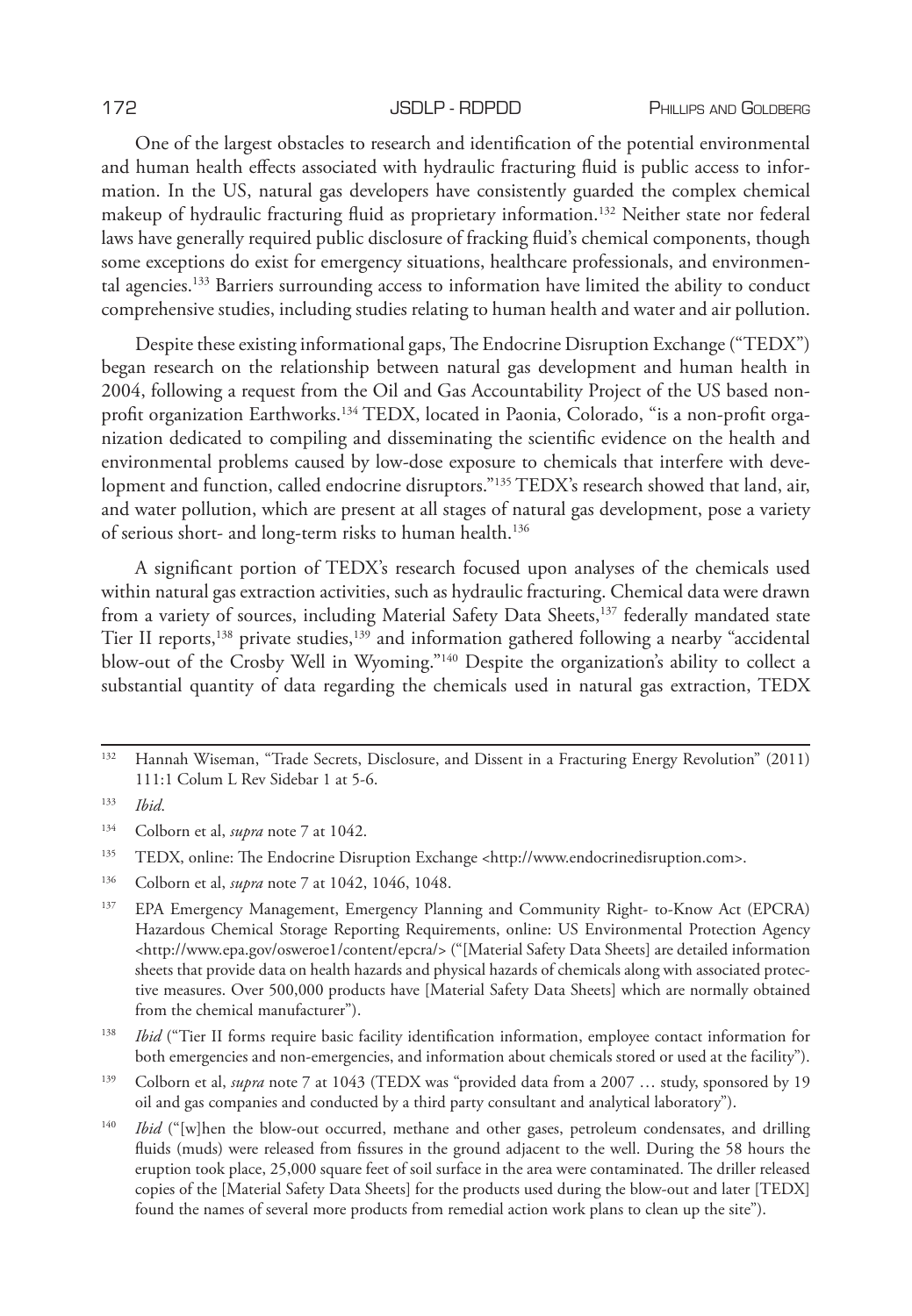PHILLIPS AND GOLDBERG **Volume 8: Issue 2** 173

researchers, like those of the Working Group, were unable to fill all existing informational gaps because of an inability to access information from industry:

It should be clear that our list of products is not complete, but represents only products and chemicals that we were able to identify, through a variety of sources, as being used by industry during natural gas operations. For most products, we cannot definitively say whether they were used during drilling or during fracking … [Material Safety Data Sheets] and Tier II reports are fraught with gaps in information about the formulation of the products. The percent of the total composition of the product is rarely reported on these forms. The most critical limiting factor in our research was that Chemical Abstract Service (CAS) numbers<sup>141</sup> were often not provided on [Material Safety Data Sheets].<sup>142</sup>

Recognizing the limitations of the data in TEDX's research, the organization's results nevertheless present a disquieting view of the potential for adverse human health effects associated with natural gas development. The potential health effects from air, water, and land contamination can be serious and may occur acutely (e.g., neurological problems) or over long periods of time (e.g., cancer). TEDX's study identified Chemical Abstract Service numbers for 353 substances used within natural gas extraction, the majority of which have the potential to affect human health upon immediate exposure.<sup>143</sup> Nearly half of the chemical substances used could harm the major system functions of the human body, including the nervous and immune systems.<sup>144</sup> Many of the chemicals are also known to have significant adverse effects on wildlife and habitat.<sup>145</sup>

# 3.3 Air Pollution

The research conducted by TEDX also found that chemical compounds used within natural gas production and delivery, combined with nitrogen oxides from equipment exhaust, often create rural ground-level ozone air pollution similar to that seen in urban areas.146 Groundlevel ozone, a common secondary air pollutant from the emissions of volatile organic compounds and nitrogen oxides, causes serious, acute effects on human health. The EPA states:

<sup>&</sup>lt;sup>141</sup> *Ibid* at 1044 ("[t]he American Chemical Society has established the CAS number system to identify unique chemical substances. CAS numbers identify substances that may be a single chemical, an isomer of a chemical, a mixture of isomers, polymers, biological sequences, or a mixture of related chemicals. For purposes of accuracy, [TEDX's] research into the health effects of chemicals used in natural gas operations was restricted to only chemicals for which a CAS number was available").

<sup>142</sup> *Ibid* at 1043-44.

<sup>143</sup> Ibid at 1045. See TEDX, *Multistate Summary* (27 January 2011), online: The Endocrine Disruption Exchange <http://www.endocrinedisruption.com> (list of most commonly used substances at 6); TEDX, *Multistate Spreadsheet* (29 March 2011), online: The Endocrine Disruption Exchange <http://www.endocrinedisruption.com> (detailed list (not comprehensive) of substances used in natural gas operations); Frac Focus, *What Chemicals Are Used*, online: Frac Focus <http://fracfocus.org> (list of chemicals used within hydraulic fracturing activities); US Minority Staff Report, *supra* note 130 at 13-30 (additional list of chemicals used within hydraulic fracturing activities).

<sup>144</sup> Colborn et al, *supra* note 7 at 1046. See generally EPA Pollution Prevention and Toxics, *Chemicals in the Environment: OPPT Chemical Fact Sheets*, online: US Environmental Protection Agency <http://www. epa.gov/chemfact> (additional chemical fact sheets).

<sup>145</sup> Colborn et al, *supra* note 7 at 1046.

<sup>146</sup> *Ibid* at 1042.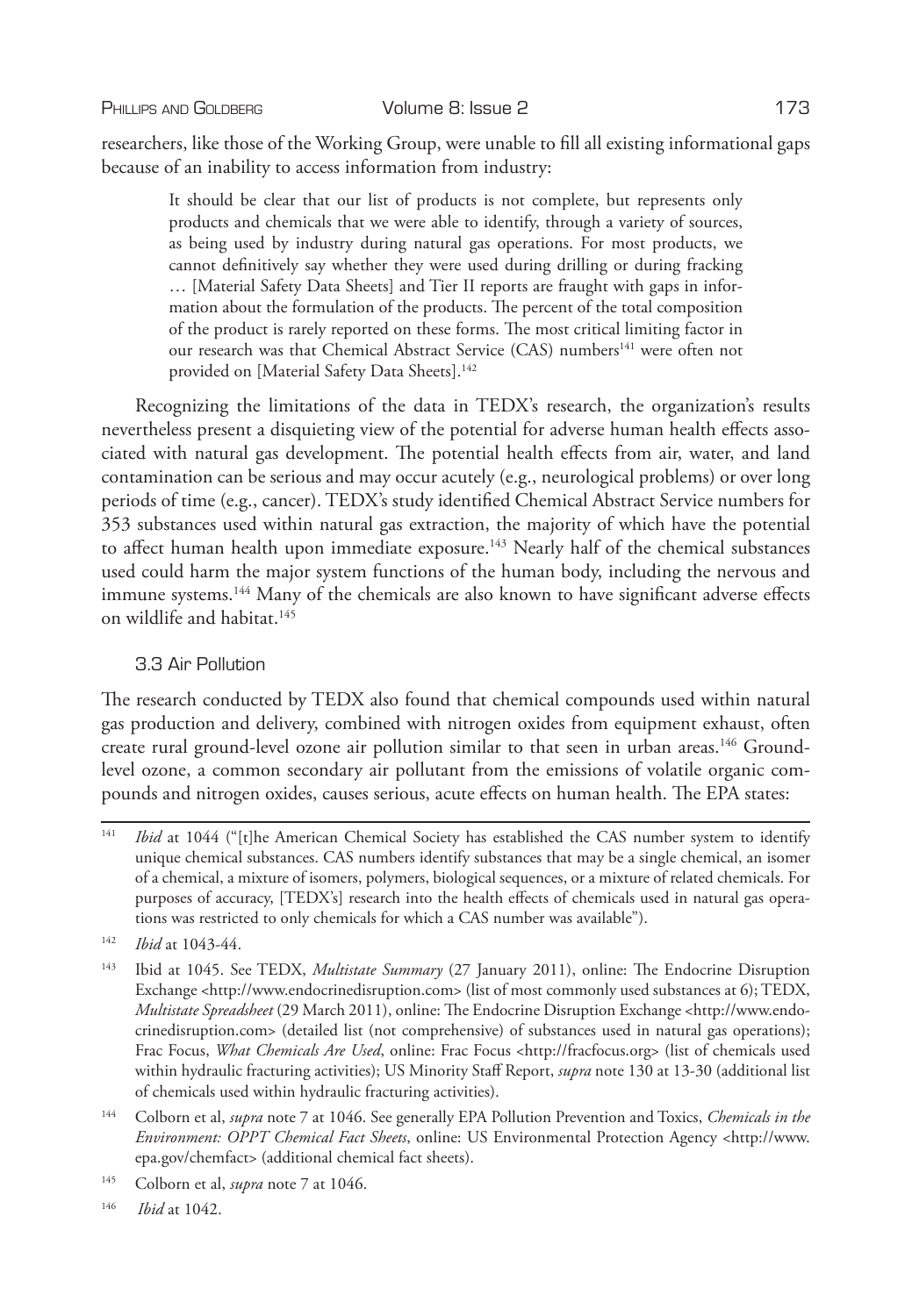Breathing ozone can trigger a variety of health problems including chest pain, coughing, throat irritation, and congestion. It can worsen bronchitis, emphysema, and asthma. Ground-level ozone also can reduce lung function and inflame the linings of the lungs. Repeated exposure may permanently scar lung tissue.<sup>147</sup>

The US Centers for Disease Control and Prevention reports that even "[s]hort-term exposures to ozone have been associated with an increase in mortality as well as cardiovascular- and respiratory-related hospitalizations."148 This was echoed in a review from the World Health Organization:

Based on a meta-analysis of studies published during the period between 1996 and 2001 on short-term effects of [ozone] on all non-accidental causes of death in all ages (or older than 65 years), significant increase of the risk of dying (between 0.2 % and 0.6 % per each increase in 10 μg/m<sup>3</sup> or 5 [parts per billion]) was shown.<sup>149</sup>

This statement means that when ozone increases by a specific amount (5 parts per billion) on a particular day, the percent increase in the number of deaths in the exposed population will also increase on that day. The actual increase will depend on how much the concentration of ozone has increased: if the increase is 5 parts per billion, then the expected increase in mortality is between 0.2 and 0.6 percent; if the increase is 10 parts per billion, then the expected increase in mortality would be between 0.4 and 1.2 percent.<sup>150</sup>

Many rural regions have experienced increased air pollution where natural gas development activities are present. Such pollution has the potential to spread several hundred miles beyond a single production site.151 The State of Wyoming, one of the most rural and sparsely populated states in the US,<sup>152</sup> has seen concentrations of ozone that far exceed those found in larger, polluted urban centers, such as Los Angeles, California.153 Wyoming residents have complained of nose bleeds, shortness of breath, and eye irritation, with at-risk persons (i.e., children, the elderly, and those with respiratory illness) being advised to stay indoors and avoid outdoor activity and exercise.154 In March, 2011 levels of ozone in Wyoming were reported to

<sup>147</sup> EPA Ground-Level Ozone, *Health Effects*, online: US Environmental Protection Agency <http://www. epa.gov>.

<sup>148</sup> Fuyuen Y Yip et al, "Unhealthy Air Quality – United States (2006-09)" 60 Morbidity and Mortality Weekly 28 at 28, online: Centers for Disease Control and Prevention <http://www.cdc.gov>.

<sup>149</sup> World Health Organization, *Health Aspects of Air Pollution with Particulate Matter, Ozone and Nitrogen Dioxide* (WHO Regional Office for Europe, 2003) at 31, online: World Health Organization <http:// www.euro.who.int/document/e79097.pdf>.

<sup>150</sup> *Ibid*.

<sup>151</sup> Colborn et al, *supra* note 7 at 1042.

<sup>152</sup> *Welcome to the State of Wyoming*, online: State of Wyoming <http://www.wyoming.gov>.

<sup>153</sup> Mead Gruver, "Wyoming Plagued By Big-City Problem: Smog", *The Washington Post* (8 March 2011), online: The Washington Post <http://www.washingtonpost.com/wp -dyn/content/article/2011/03/08/ AR2011030802905.html>; Wendy Koch, "Wyoming's Smog Exceeds Los Angeles' Due to Gas Drilling", *USA Today* (9 March 2011), online: USA Today <http://content.usatoday.com/communities/greenhouse/post/2011/03/wyomings-smog-exceeds-los-angeles-due-to-gas-drilling/1#.UVED4lfah24>.

<sup>154</sup> Gruver, *supra* note 153.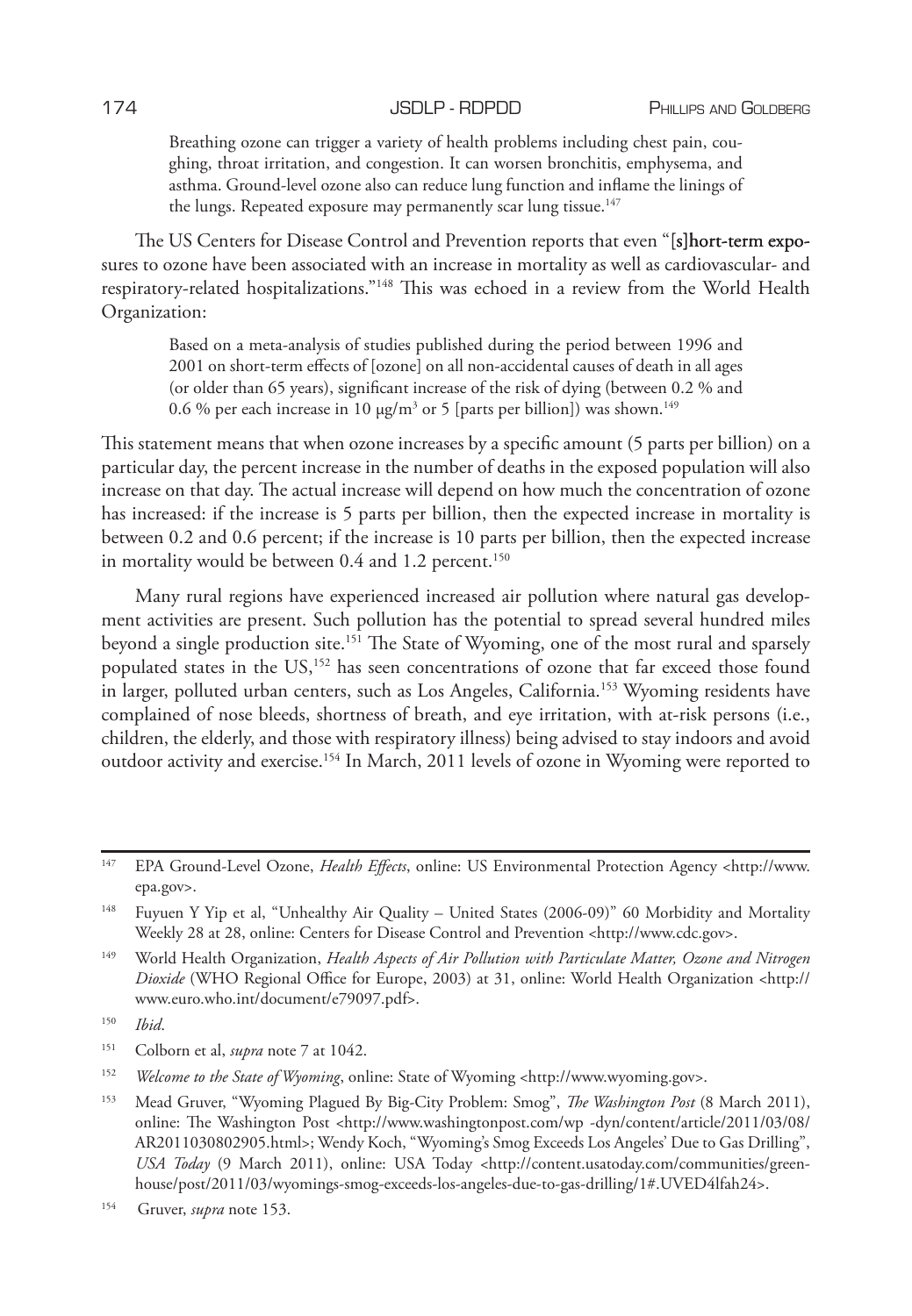PHILLIPS AND GOLDBERG Volume 8: Issue 2 175

have reached up to 124 parts per billion, significantly higher than the EPA's national ambient air quality standards for ozone of 75 parts per billion (or  $0.075$  parts per million).<sup>155</sup>

# 3.4 Migration of Contaminants<sup>156</sup>

Natural gas development and waste disposal techniques have also negatively impacted agricultural and livestock farms. In New York State, a March 2011 gathering of "farmers, landowners, attorneys," and other concerned citizens drew a crowd of more than 400 people, and heard first-hand testimony regarding the industry's effects on farmland and livestock.<sup>157</sup> Testimonies described livestock deaths, birth defects, reproduction issues, and contamination of organic agricultural crops as a result of extraction and production activities.158 The practice of ground surface disposal of natural gas wastes, called "landfarming," has also caused concern among landowners and farmers.159 Landfarming, as described by the EPA, "involves spreading excavated contaminated soils in a thin layer on the ground surface and stimulating aerobic microbial activity within soils through aeration and/or the addition of minerals, nutrients, and moisture."160 In the rural region of Hill County, Texas, neighboring residents to landfarms complained of burning skin and eyes, contamination of livestock feed, and land contaminant migration.<sup>161</sup> Two agricultural farmers voiced concerns regarding the diminished value of their land, as contaminated farmlands no longer yield viable crops.<sup>162</sup>

The aforementioned documents, reports, and testimonies present startling, but predictable revelations. According to the 2010 EPA report concerning national enforcement and compliance strategy, the EPA has already received and investigated several complaints related to coal bed methane operations throughout Region 8, a geographical area encompassing six states in the western US.<sup>163</sup> The complaints described various instances of chemical migration into underground sources of drinking water and improper treatment and disposal of produced waters.164 The report attributed increased air pollution in Region 8 to the rapid development of natural gas throughout the area, stating "Colorado, Wyoming, and Utah have seen ozone levels that exceed nation[al] ambient air quality standards with levels increasing at several sites."165

<sup>160</sup> *Ibid*.

<sup>165</sup> *Ibid*.

<sup>155</sup> *Ibid*; Koch, *supra* note 153; EPA Air and Radiation, *National Ambient Air Quality Standards (NAAQS)*, online: US Environmental Protection Agency <www.epa.gov> [EPA Air and Radiation].

<sup>&</sup>lt;sup>156</sup> See also discussion regarding extreme weather events and land and water contamination at 186-87.

<sup>157</sup> John Christensen, "Hydrofracking Woes Aired in Penn Yen", *The Chronicle Express* (17 March 2011), online: The Chronicle Express <http://www.chronicle-express.com>.

<sup>158</sup> *Ibid*.

<sup>159</sup> EPA Underground Storage Tanks, *Landfarming*, online: US Environmental Protection Agency <http:// www.epa.gov>.

<sup>161</sup> Spike Johnson & Peggy Heinkel-Wolfe, "Practice Lays Waste to Land", *Denton Record-Chronicle* (31 March 2011), online: Denton Record-Chronicle <http://www.dentonrc.com>.

<sup>162</sup> *Ibid*.

<sup>163</sup> Documents, *supra* note 7 at 3-4; EPA, *EPA Region 8 (Mountains and Plains)*, online: US Environmental Protection Agency <http://www.epa.gov>.

<sup>164</sup> Documents, *supra* note 7 at 4.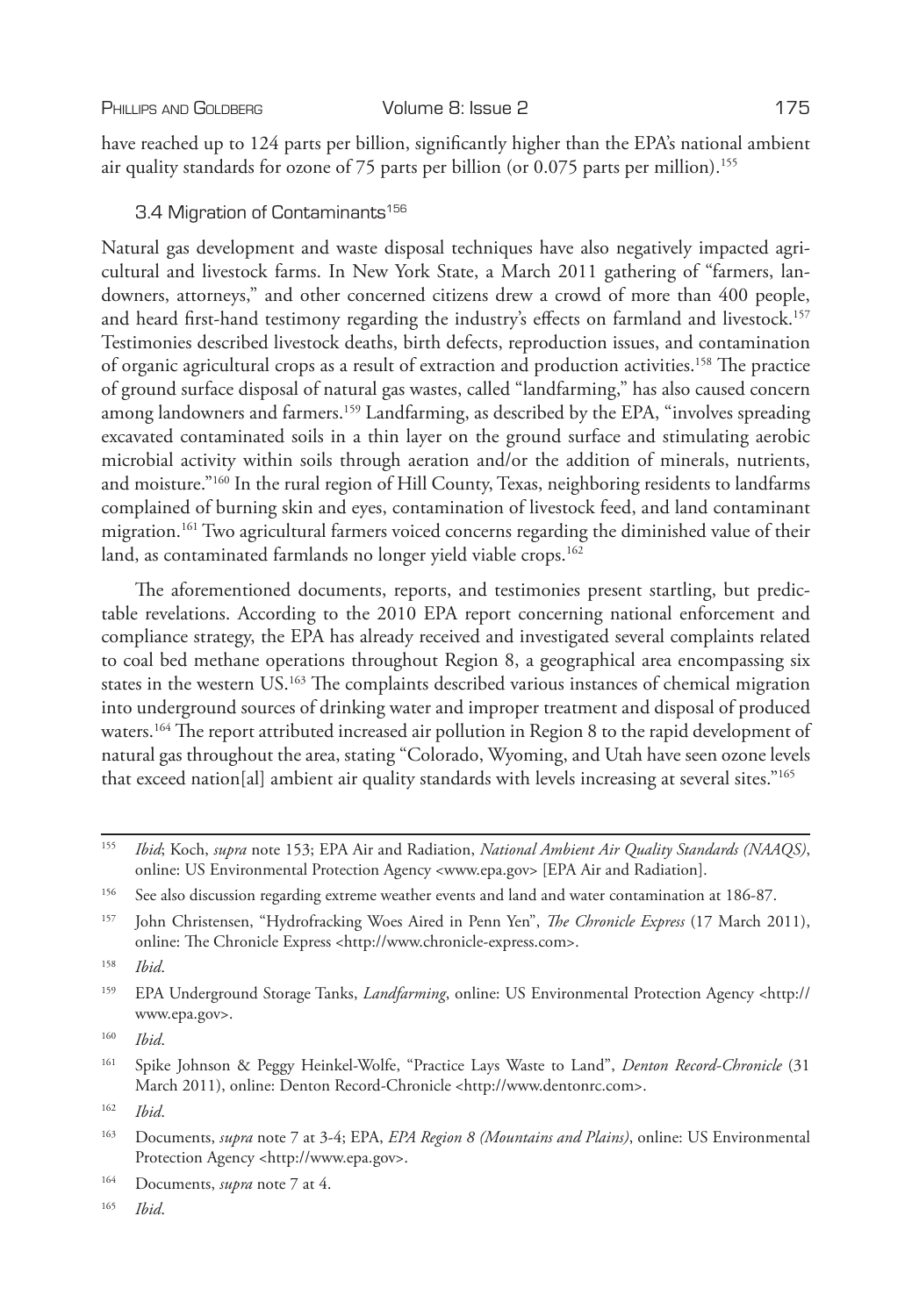# 3.5 Climate Change

Of notable significance, the EPA report makes mention of the correlation between natural gas production and increased emissions of organic compounds, such as methane, "a potent greenhouse gas" and significant contributor to climate change.<sup>166</sup> The association between natural gas and climate change has only recently begun to surface in mainstream media, although development of the resource has long been associated with significant emissions of methane.<sup>167</sup> Largely considered a clean energy source, the burning of natural gas emits far fewer harmful emissions than other conventional fuel sources;<sup>168</sup> thus, in terms of global warming, natural gas has often been viewed as a superior resource. However, the same may not be true of natural gas development activities, from hydraulic fracturing of shale gas in particular.

A recent study conducted by Cornell University Professor Robert Howarth and his collaborators ("Howarth study") concluded that methane emissions from certain aspects of shale gas production resulted in a larger greenhouse gas footprint than that of other fossil fuels, such as oil and coal.<sup>169</sup> The Howarth study considered emission factors from various points of natural gas use and development, including fugitive emissions, losses during well completion, venting and equipment leaks, losses in processing, and emissions in transport, storage, and distribution,<sup>170</sup> but did not consider the amount of energy required in fracking versus conventional operations. The authors estimated that 3.6 to 7.9 percent of total methane produced from shale operations was released to the atmosphere as compared to 1.7 to 6.0 percent for conventional operations.171 The researchers also determined that over a 20-year time horizon, "the [greenhouse gas] footprint for shale gas is 22 % to 43 % greater than that for conventional gas."172 They further concluded that even when methane emissions are focused over the more widely accepted 100-year time horizon, the greenhouse gas footprint is still substantial.<sup>173</sup>

Since its publication in April 2011, the Howarth study has received a great amount of public attention, including heavy criticism by many in the energy sector. Energy In Depth, a website run by various oil and gas producers in the US, published a scathing critique of Howarth's work, stating that the researchers had "manipulate[d] the study parameters."174 The article criticized the study for its admitted lack of data, as well as the researchers' use of the 20-year time horizon within which to assess methane emissions.<sup>175</sup> Debate still surrounds the appropriate time period within which to measure global warming potential, with each green-

<sup>175</sup> *Ibid*.

<sup>166</sup> *Ibid*.

<sup>167</sup> EPA Climate Change, *Inventory of US Greenhouse Gas Emissions and Sinks: 1990-2009* (15 April 2011) at ES-9, online: US Environmental Protection Agency <http://epa.gov>.

<sup>168</sup> *Overview of Natural Gas, Background*, online: NaturalGas.org <http://www.naturalgas.org>.

<sup>169</sup> Howarth, Santoro & Ingraffea 2011, *supra* note 7 at 687.

<sup>170</sup> *Ibid* at 680.

<sup>171</sup> *Ibid* at 683.

<sup>172</sup> *Ibid* at 685.

<sup>173</sup> *Ibid*.

<sup>174</sup> Energy in Depth, *Five Things to Know About the Cornell Shale Study* (2011) at 1, online: Energy in Depth <http://energyindepth.org/wp-content/uploads/2011/10/Five-Things-to-Know-Factsheet-FINAL.pdf>.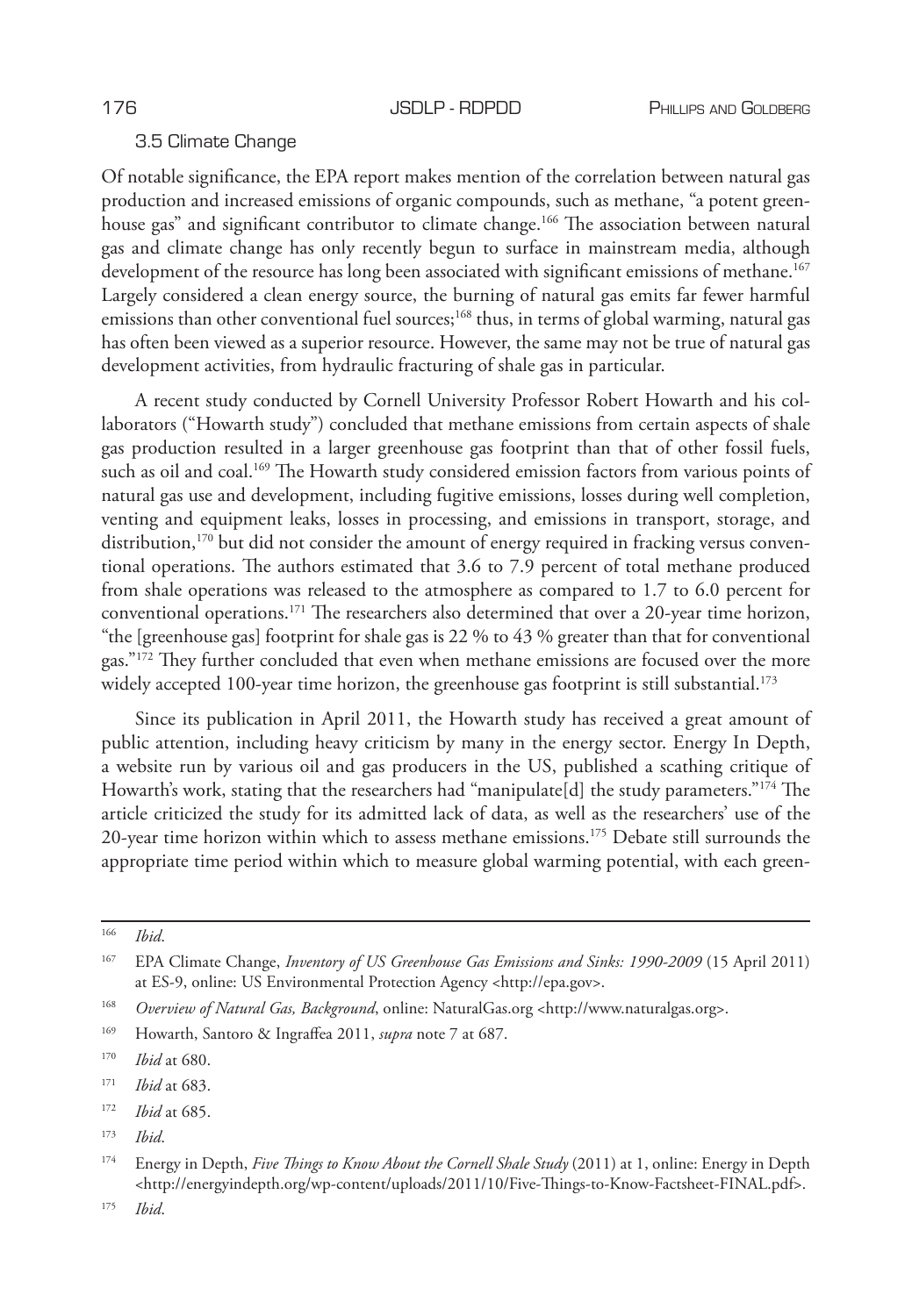house gas having different warming impacts over varied time spans.<sup>176</sup> The Intergovernmental Panel on Climate Change traditionally uses time horizons of 20, 100, or 500 years to measure the global warming potential of individual greenhouse gases.177 Indeed, one molecule of methane has a warming potential equivalent to 56 (over 20 years), 21 (over 100 years), and 6.5 molecules (over 500 years) of carbon dioxide.178 Other researchers at Cornell have also disagreed with the Howarth study's assumptions, particularly with the upper estimate of 7.9 percent of total methane production that will be lost during production.179 These researchers argued that possible technical improvements could reduce the amount of fugitive emissions, and they disagreed with Howarth's assessment of unconventional natural gas development's contribution to greenhouse gas emissions.<sup>180</sup> Howarth, in a rebuttal paper, disputed these contentions.181 It is beyond the scope of the present paper to attempt to reconcile these differences.

including the energy and greenhouse gas emissions used in the entire process, and we hope that improved data will be forthcoming.

Undeniably, substandard and insufficient access to information is one of the largest obstacles facing researchers when attempting to assess the impacts of natural gas development on human health and the environment. Howarth himself acknowledged insufficiencies in the data of the Cornell study, stating: "the uncertainty in the magnitude of fugitive emissions is large. Given the importance of methane in global warming, these emissions deserve far greater study than has occurred in the past. We urge both more direct measurements and refined accounting to better quantify lost and unaccounted for gas."182 Insufficient data and reporting, and outdated measurements of emissions of greenhouse gases are industry-wide issues. In a document concerning the petroleum and natural gas industries' emissions of greenhouse gases, the EPA recognized such informational deficiencies, with particular emphasis upon the impact and measurement of methane emissions.183 The EPA conceded that the agency had "significantly underestimated" emissions of greenhouse gases from certain aspects of resource

Rather, we believe that one should be able to estimate the total impact of shale gas drilling,

<sup>176</sup> Dan Lashof, "Natural Gas Needs Tighter Production Practices to Reduce Global Warming Pollution", (12 April 2011), online: Switchboard, National Resources Defense Council Staff Blog <http://switchboard.nrdc.org>.

<sup>177</sup> Piers Forster et al, "Changes in Atmospheric Constituents and in Radiative Forcing" in S Solomon et al, eds, *Climate Change 2007*: *The Physical Science Basis, Contribution of Working Group I to the Fourth Assessment Report of the Intergovernmental Panel on Climate Change* (Cambridge: Cambridge University Press, 2007) 131 at 212.

<sup>178</sup> United Nations Framework Convention on Climate Change, *Global Warming Potentials*, online: UNFCCC <http://www.unfccc.int>.

<sup>179</sup> Lawrence M Cathles et al, "A Commentary on "The Greenhouse-Gas Footprint of Natural Gas in Shale Formations" by R W Howarth, R Santoro, and Anthony Ingraffea" (2012) 113:2 Climatic Change 525 at 526.

<sup>180</sup> *Ibid* at 527-28.

<sup>&</sup>lt;sup>181</sup> Robert W Howarth, Renee Santoro & Anthony Ingraffea, "Venting and Leaking of Methane from Shale Gas Development: Response to Cathles et al." (2012) 113:2 Climatic Change 537 [Howarth, Santoro & Ingraffea 2012].

<sup>182</sup> Howarth, Santoro & Ingraffea 2011, *supra* note 7 at 688.

<sup>183</sup> EPA Climate Change, *Greenhouse Gas Emissions Reporting from the Petroleum and Natural Gas Industry* at 8, online: US Environmental Protection <http://www.epa.gov>.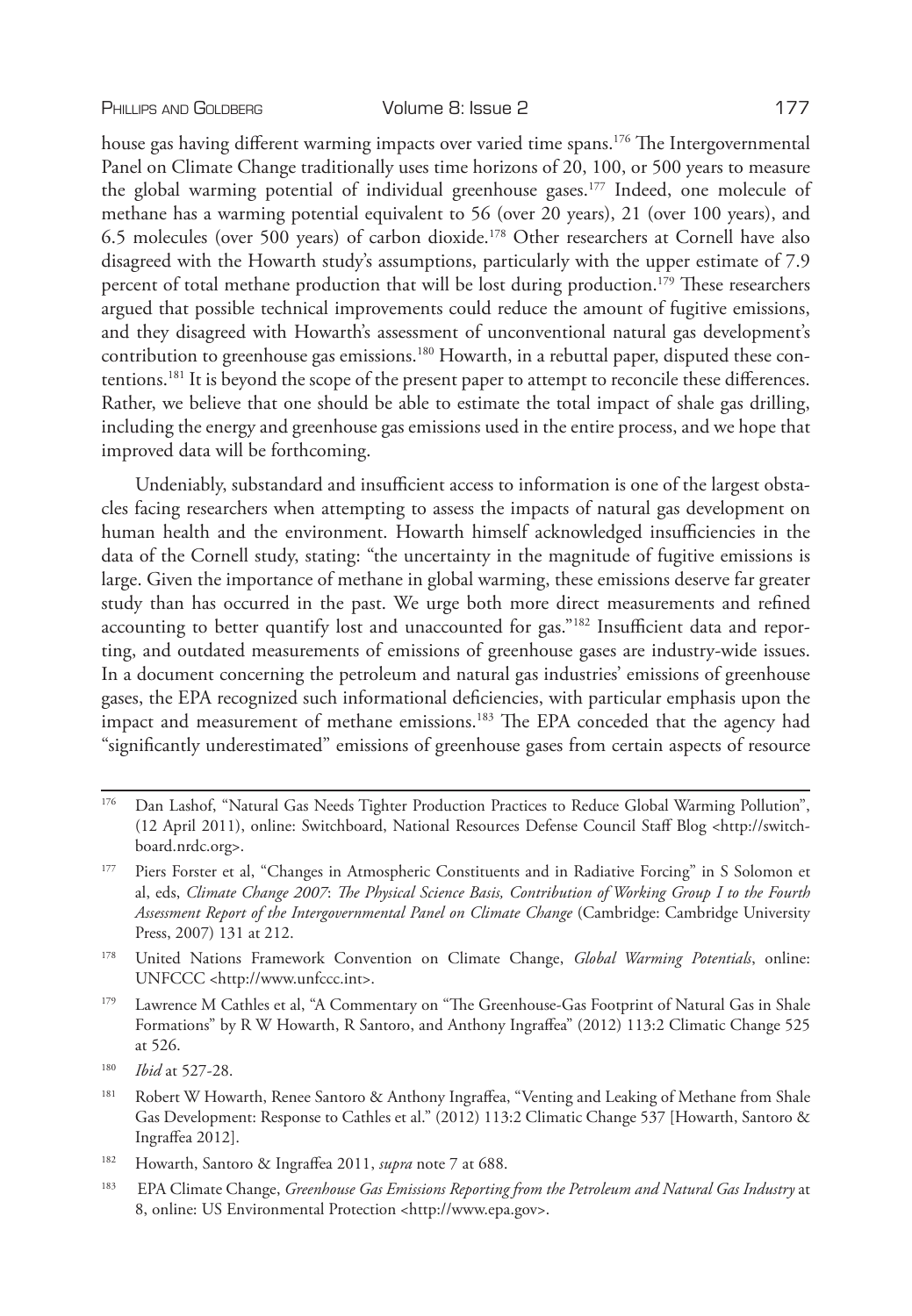extraction activities (oil and gas), specifically those from the following sources: "well venting for liquids unloading; gas well venting during well completions; gas well venting during well workovers; crude oil and condensate storage tanks; centrifugal compressor wet seal degassing venting; scrubber dump valves; onshore combustion; and flaring."184

### 3.6 Contamination of Water Resources

Public access to information and lack of reliable, scientific data to accurately determine the environmental and health effects of development activities, including hydraulic fracturing, continue to be a key obstacle to effective regulation of the natural gas industry. These sentiments were echoed in one of the few existing peer reviewed studies regarding the relationship between hydrofracking and methane contamination of underground sources of drinking water in two counties of Pennsylvania, made public in May  $2011.^{185}$  The study showed higher concentrations of methane in drinking wells (36-190 meters in depth) in active areas of natural gas extraction as compared to non-active areas.<sup>186</sup> The study also showed that methane in the active areas was derived from deep shale formations (about 1500 meters in depth). A number of mechanisms were proposed by which methane could migrate into the shallow drinking water wells and the authors suggested two likely avenues: from leaky gas-well casings or from gas following new fractures or enlarged ones in the rock formed during the fracturing process.<sup>187</sup> The researchers did not measure components of hydraulic fracturing fluid contamination within the shallow groundwater resources, but stated "[o]ur results show evidence for methane contamination of shallow drinking-water systems … and suggest important environmental risks accompanying shale-gas exploration worldwide."188

Although the May 2011 study did not find evidence of hydrofracking fluid within shallow groundwater resources, recent EPA sampling test results of drinking water and deep monitoring wells in Pavillion, Wyoming ("Pavillion investigation") indicate that hydraulic fracturing fluid contaminants may indeed be polluting aquifers.<sup>189</sup> At a public meeting held on November 9, 2011 in Pavillion, the EPA presented test results, which included findings of petroleumrelated compounds, 2-butoxyethanol phenols, phenols, and naphthalene in the sampled stock and private drinking water wells.190 Residents were told that the "ATSDR recommended that residents use alternate water for cooking and drinking [a]nd ventilation of bathrooms for those wells with high methane [levels]."<sup>191</sup> Sampling of the Pavillion area's deep monitoring wells revealed potassium and chloride levels "significantly elevated," up to 18-times above normal concentrations.192 Samples found "synthetic organic compounds" and "methane at near satu-

<sup>184</sup> *Ibid*.

<sup>185</sup> Osborn et al, *supra* note 89.

<sup>186</sup> *Ibid* at 8172-73.

<sup>187</sup> *Ibid* at 8175.

<sup>188</sup> *Ibid* at 8172.

<sup>189</sup> Abraham Lustgarten, "EPA Finds Compound Used in Fracking in Wyoming Aquifer", *ProPublica* (10 November 2011), online: ProPublica <http://www.propublica.org>.

<sup>190</sup> EPA Region 8, *EPA Pavillion Groundwater Investigation: 2010-2011 Sampling Summary of Results and Next Steps* at 4, online: US Environmental Protection Agency <http://www.epa.gov>.

<sup>191</sup> *Ibid*.

<sup>192</sup> *Ibid* at 6.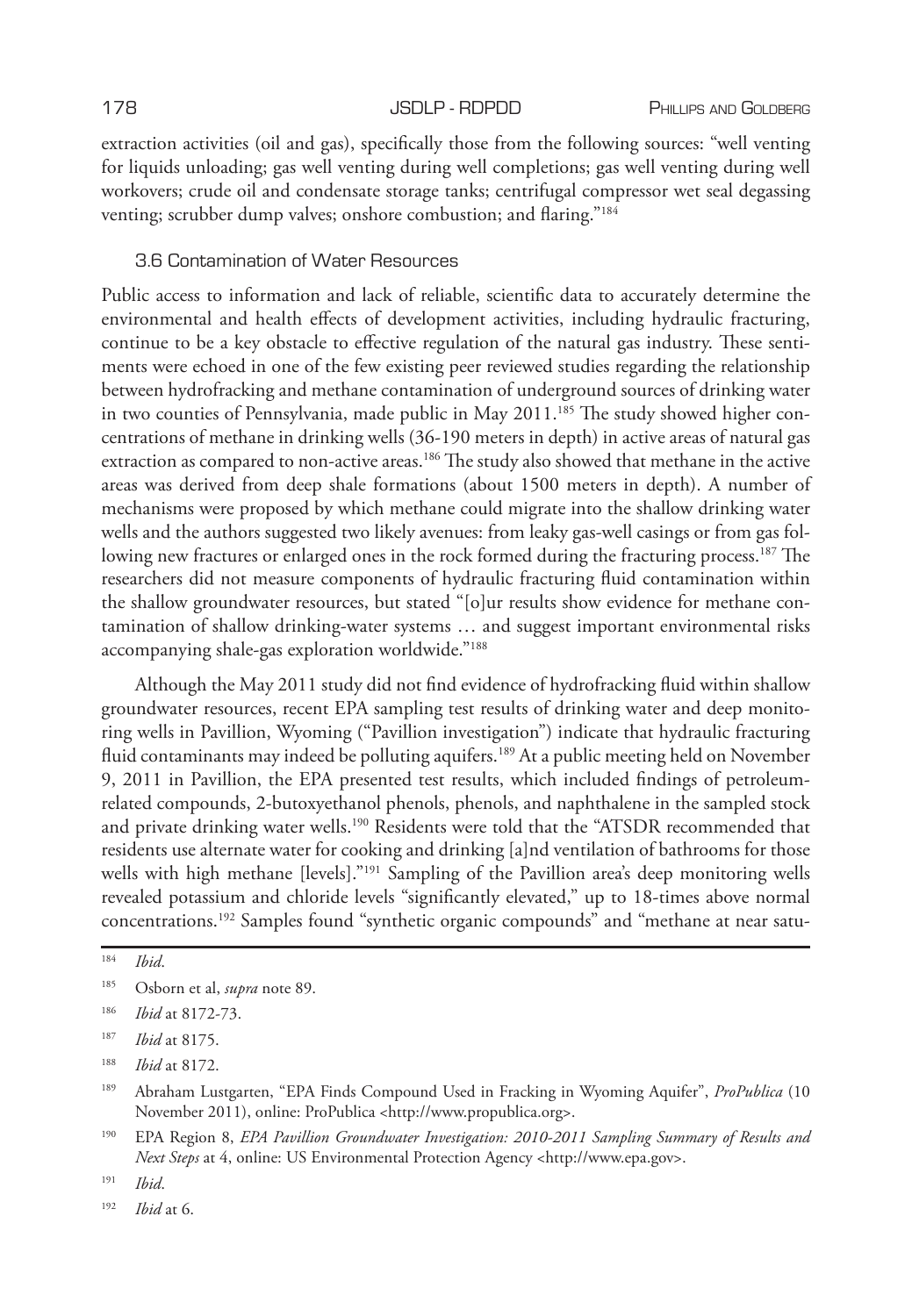### PHILLIPS AND GOLDBERG **Volume 8: Issue 2** 179

ration levels [with a] similar isotopic signature to production gas."193 The samples also revealed "other petroleum-related detections," including the presence of BTEX chemicals, with benzene at 50-times the maximum contaminant level.<sup>194</sup> In a December 2011 press release regarding the draft findings of the Pavillion investigation, the EPA stated that "analysis of samples taken from the [a]gency's deep monitoring wells … indicate[d] detection of synthetic chemicals, like glycols and alcohols consistent with gas production and hydraulic fracturing fluids, benzene concentrations well above [*Safe Drinking Water Act*] standards and high methane levels."195 The EPA's findings confirmed that the chemicals found in tested public and private drinking water wells were "consistent with migration from areas of gas production," although at the time of testing, levels were "generally below established health and safety standards."196

The research methodology and subsequent findings of the Pavillion investigation were compiled for public comment in a draft document released on December 8, 2011.<sup>197</sup> As has been the case in almost every major study regarding hydraulic fracturing and natural gas development, the EPA's initial findings were met with fervent criticism. Controversy focused upon the EPA's methodology in collecting water samples as well as the EPA's interpretation, and subsequent release, of the study's initial findings.<sup>198</sup> In a December 12, 2011 press release, Encana, a North American energy producer, emphasized that the company "strongly disagre[ed] with the [EPA's] preliminary conclusions in its draft report related to the groundwater study in the Pavillion natural gas field of Wyoming."<sup>199</sup> Among other criticisms, Encana stated that "[t] he EPA's data from existing domestic water wells align[ed] with all previous testing done by Encana in the area and show[ed] no impacts from oil and gas development."200 In relation to the agency's preliminary conclusions regarding contaminants found in deep monitoring wells, Encana asserted that "the EPA's findings … [were] conjecture, not factual and only serve[d] to trigger undue alarm."201

Amidst a growing controversy and given the importance of transparency, the EPA agreed to postpone the Pavillion investigation's peer review process to allow for "further sampling of the deep monitoring wells drilled."202 In a March 2012 press release regarding the delay, the EPA stated: "[t]he EPA, the State of Wyoming, and the [Northern Arapahoe and Eastern

- <sup>201</sup> *Ibid*.
- <sup>202</sup> EPA Region 8, *supra* note 197.

<sup>193</sup> *Ibid*.

<sup>194</sup> *Ibid*.

<sup>&</sup>lt;sup>195</sup> US Environmental Protection Agency, News Release, "EPA Releases Draft Findings of Pavillion, Wyoming Ground Water Investigation for Public Comment and Independent Scientific Review" (8 December 2011), online: US Environmental Protection Agency <http://www.epa.gov>.

<sup>196</sup> *Ibid*.

<sup>197</sup> EPA Region 8, *Pavillion Groundwater Investigation*, online: US Environmental Protection Agency <http://www.epa.gov> [EPA Region 8].

<sup>&</sup>lt;sup>198</sup> Laura Zuckerman, "USGS Aquifer Tests Near Pavillion, Wyoming Reveal Petroleum-Based Pollutants in Samples", *The Huffington Post* (28 September 2012), online: Huffington Post <http://www.huffingtonpost.com>.

<sup>199</sup> Encana, News Release, "Why Encana Refutes U.S. EPA Pavillion Groundwater Report" (12 December 2011), online: Encana <http://www.encana.com>.

<sup>200</sup> *Ibid*.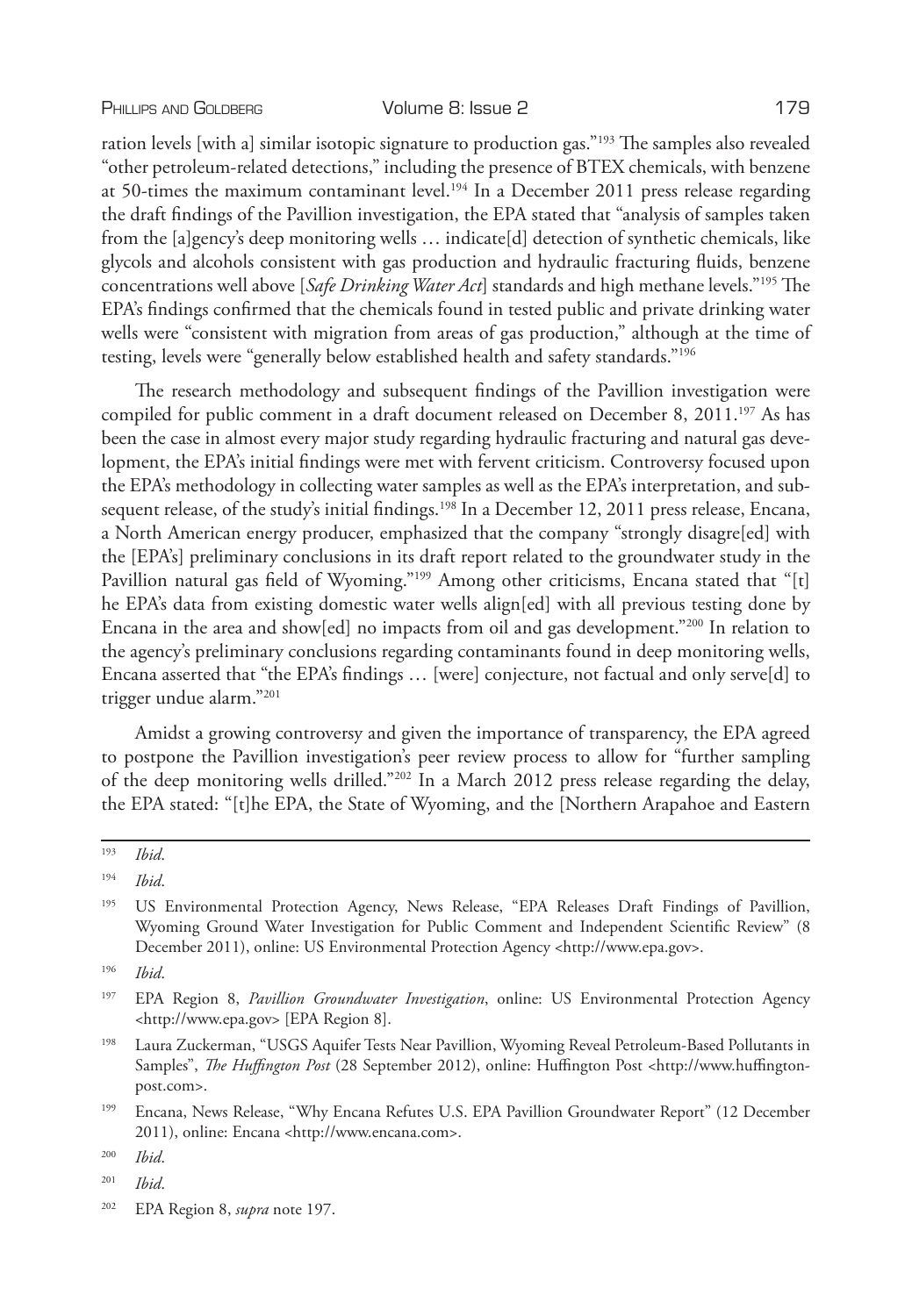Shoshone] Tribes recognize that further sampling of the deep monitoring wells drilled for the [a]gency's groundwater study is important to clarify questions about the initial monitoring results."203 In addition to the abovementioned parties, the US Geological Survey ("USGS") was tasked to conduct well sampling in Pavillion, "at the request of the State of Wyoming and in coordination with [the] EPA."204 The USGS sampling results were released on September 26, 2012, and public comments regarding the EPA's draft report will now be accepted through September 2013.205

The USGS sampling data has triggered another round of (expected) debate. Initial reactions to the data have been polarizing, with various conflicting media reports as to what the results say in relation to previously released EPA findings.206 The EPA reported that the USGS sampling results were "generally consistent" with the EPA's own study results, $207$  while Energy in Depth issued a news release purporting "[e]normous [d]ifferences between USGS and EPA on Pavillion."208 The USGS itself added little to the differing interpretations of data as it was agreed that the agency would not conduct its own analysis of the information collected.<sup>209</sup> The State of Wyoming has taken an equally cautious approach to premature interpretation of results, as the State's Department of Environmental Quality will be conducting its own examination of all well samples.<sup>210</sup>

After the conclusion of extensive peer review, the EPA's results could prove extremely significant to definitively establishing a connection between groundwater contamination and natural gas development activities; or conversely, to create further divisions. At present, the EPA makes clear that the "draft research report is not final as described in [the] EPA's Information Quality Guidelines, and does not represent and should not be construed to represent [a]gency policy or views."211 Despite the still essential need for peer review and interpretation of newly collected well sampling data, it is important to note the assertions made within the EPA's initial draft report. With regard to the EPA's study of Pavillion's shallow groundwater sources, "[d]etection of high concentrations of benzene, xylenes, gasoline range organics, and total purgeable hydrocarbons in groundwater samples from shallow monitoring wells near pits

<sup>203</sup> US Environmental Protection Agency, News Release, "Statement on Pavillion, Wyoming Groundwater Investigation" (8 March 2012), online: US Environmental Protection Agency <http://www.epa.gov>.

<sup>204</sup> EPA Region 8, *supra* note 197.

<sup>205</sup> *Ibid*.

<sup>206</sup> See e.g. Paula Dittrick, "API: USGS Did Better Job Testing Pavillion Water than EPA", *Oil and Gas Journal* (18 October 2012), online: Oil and Gas Journal <http://www.ogj.com>; Zuckerman, *supra* note 198.

<sup>207</sup> Tennille Tracy, "New EPA Findings Test Fracking Site", *The Wall Street Journal* (10 October 2012), online: Wall Street Journal <http://www.online.wsj.com>.

<sup>208</sup> Energy in Depth,"\*UPDATE\* Enormous Differences Between USGS and EPA on Pavillion" (16 October 2012), online: Energy in Depth Blog <http://www.energyindepth.org>.

<sup>&</sup>lt;sup>209</sup> Mike Soraghan, "EPA, Driller Differ on New Pavillion Water Test Results", *E&E Publishing LLC* (27 September 2012), online: E&E Publishing LLC <http://www.eenews.net>.

<sup>210</sup> Adam Voge, "Wyoming Gov. Mead: Wait for Analysis of Pavillion Data", *Casper Star Tribune* (2 October 2012), online: Casper-Star Tribune<http://www.trib.com>.

<sup>211</sup> *Notice of Extension of Public Comment Period*, 77 Fed Reg 3770 (2012).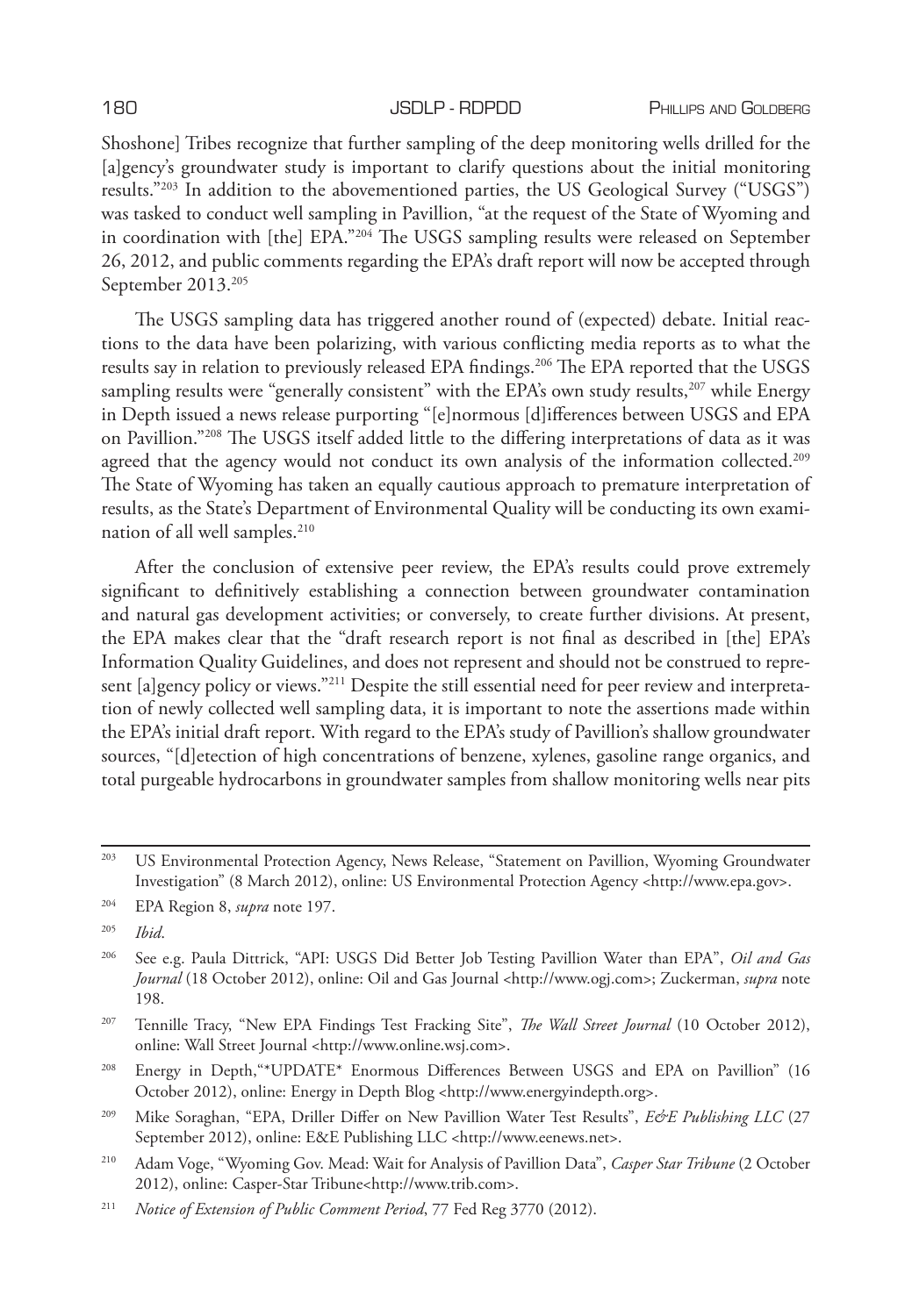indicate[d] that pits are a source of shallow groundwater contamination."<sup>212</sup> As to the study's findings for deep wells, the draft report stated: "[a]lternative explanations were carefully considered to explain individual sets of data. However, when considered together with other lines of evidence, the data indicate likely impact to groundwater that can be explained by hydraulic fracturing."213

A final, important consideration to natural gas development and issues of water resource degradation involves the route of contamination via extreme weather events and mismanagement of wastes. In addition to underground injection, wastewater from natural gas development activities is most commonly stored in aboveground, open pits.<sup>214</sup> The liquid volume held by pits may vary by operation, but on average open pits will store approximately "750,000 gallons" of wastewater product.<sup>215</sup> In the US, not all states require the use of pit liners when storing natural gas wastewater<sup>216</sup> and the migration of contaminant chemicals may thus occur via seepage through the soil. Water resources have also been contaminated due to negligent wastewater pit management.<sup>217</sup> In late 2009, Atlas Resources LLC was fined \$97,350 USD for "allowing used hydraulic fracturing fluids to overfill a wastewater pit and contaminate a high-quality watershed in Hopewell Township, Washington County," Pennsylvania.<sup>218</sup> There have been other such events of water contamination due to operator neglect in Pennsylvania;<sup>219</sup> however, open storage pits are also vulnerable to extreme weather patterns, in particular flooding.<sup>220</sup> The occurrence of extreme weather events (e.g., hurricanes and other severe storm activity) has risen steadily over the last several years and is expected to continue with changes in the Earth's climate.221 Flooding is of primary concern for areas with extractive sector development close to rivers and other large bodies of water, where floodwaters could potentially mix with wastewater storage, contaminating otherwise pristine water supplies.<sup>222</sup>

3.7 Epidemiology: Investigating Health Effects in Humans from Complex Mixtures of Hydraulic Fracturing Fluid

As indicated above, hydraulic fracturing fluids are comprised of many compounds, with over 750 chemicals identified by the US House of Representatives Committee on Energy and

<sup>215</sup> *Ibid*.

<sup>216</sup> *Ibid*.

<sup>217</sup> *Ibid* at 30.

- <sup>218</sup> Pennsylvania Department of Environmental Protection, News Release, "DEP Fines Atlas Resources for Drilling Wastewater Spill in Washington County" (17 August 2010), online: Pennsylvania Department of Environmental Protection <http://www.portal.state.pa.us>; Atkinson & King, *supra* note 214 at 30.
- <sup>219</sup> Atkinson & King, *supra* note 214 at 30.

- <sup>221</sup> Erin Overby, "Sandy and the Rise of Extreme Weather", *The New Yorker* (1 November 2012), online: The New Yorker <http://www.newyorker.com>.
- <sup>222</sup> Atkinson & King, *supra* note 214 at 29-30.

<sup>212</sup> EPA Region 8, *Draft Report: Investigation of Ground Water Contamination Near Pavillion, Wyoming* (December 2011) at xi, online: US Environmental Protection Agency <http://www.epa.gov>.

<sup>213</sup> *Ibid* at xiii.

<sup>214</sup> Nathan Atkinson & Katie King, "Flooding and Fracking: A Review of Extreme Weather Impacts on Drilling Activities" (2012) 27:2 Nat Resources & Env't 28 at 29.

<sup>220</sup> *Ibid*.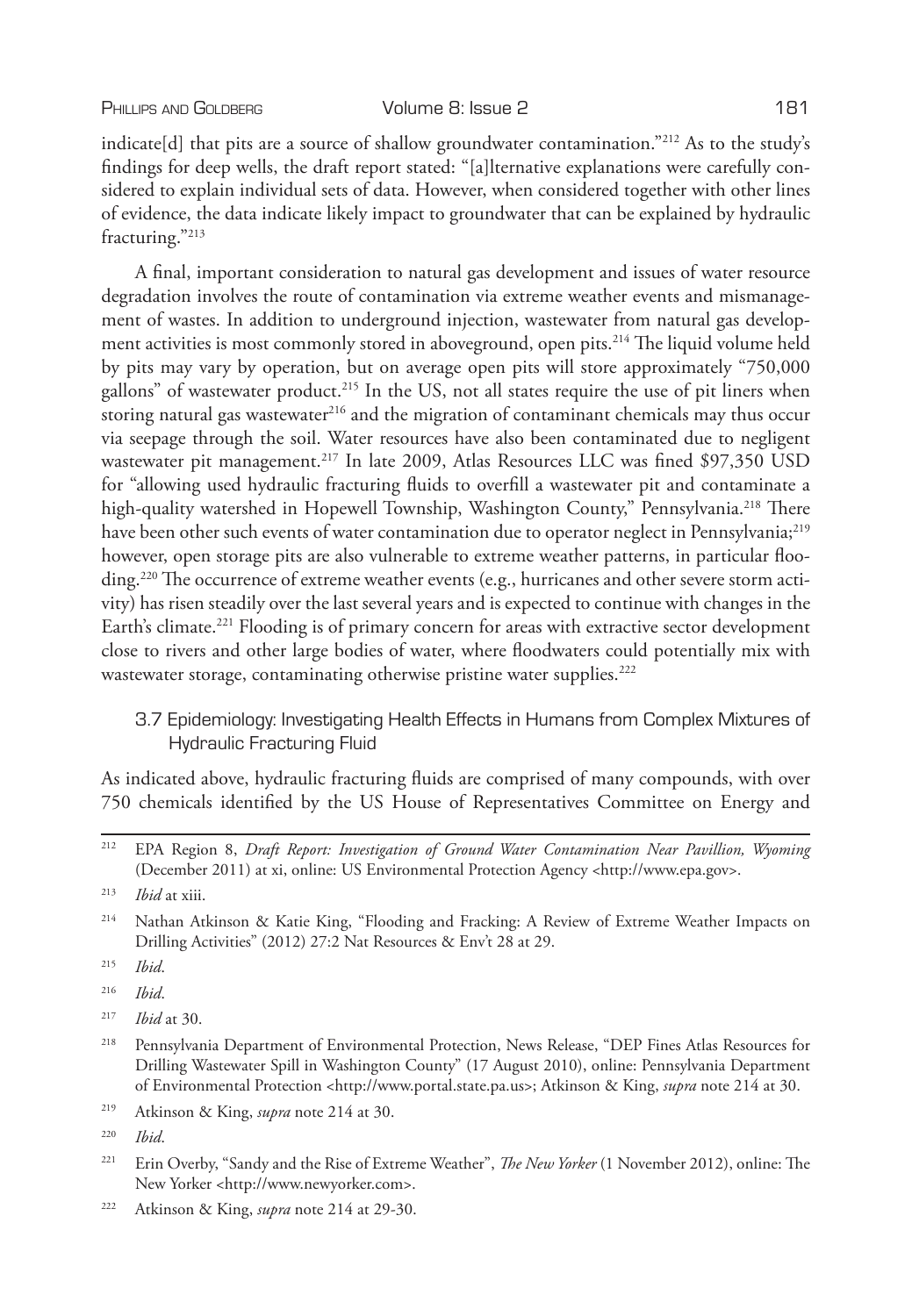Commerce.223 Some of these components have known toxicities, but toxicological and epidemiological information on the health effects is lacking for most others. Although we specifically discussed BTEX above, other compounds and mixtures of compounds may produce health effects that are not predictable by their known toxicities. Different combinations at various levels of exposure may lead to differing effects in humans and in other species. Although it is common in epidemiological studies of environmental and occupational hazards that exposures are from complex mixtures, the varying formulations, the route (ingestion, inhalation, or both), and the actual extent duration, and frequency of exposure, precludes predicting effects using standard risk assessment techniques and complicates the interpretation of any health studies conducted in affected human populations. Establishing that the observed health effects are causally-related to environmental exposures requires replication of findings, and this would be difficult to achieve because of the variability in the formulations of fracking fluids, actual exposures to individuals, and variability in physiological responses of people.

There is indeed a paucity of information on the effects of mixtures. For example, even for BTEX, there were not enough data for ATSDR to make specific statements, but rather the agency had to rely on a model in which effects are added across the four compounds.<sup>224</sup> For some compounds, mixtures in which individual components are above their threshold doses (i.e., doses below which no effects are observed) for non-cancer outcomes may lead to synergies, meaning that the effects may be greater than the sum of the effects across the individual compounds.225 For cancer, there appears to be some data suggesting that the effects on cancer in rodents of mixtures at low concentrations may also be synergistic independent of the dose.<sup>226</sup>

As suggested above, one of the main issues associated with investigating the health effects of complex mixtures, either those present in air, water, or other routes of exposures to humans and other species, is that often the effects may be subtle. For example, as part of the US National Toxicology Program investigating common groundwater contaminants, Germolec and colleagues showed in 1989 that mice exposed to 25 contaminants in water led to suppression of the immune system, even though frank toxicological effects were not found.<sup>227</sup> The implications for human exposure from toxicological studies are difficult to assess, especially since extrapolating from the effects of mice to people may not be accurate. However, one possible implication is that immunological effects caused by mixtures could lead to various non-specific health problems in humans; again, the actual effects will depend on the specific components, concentrations, frequency, and duration of exposure, and there may be extensive variability in how people respond to these toxic compounds.

From an epidemiological perspective, there are serious issues in determining whether exposure to a complex mixture is associated with specific health problems. Consider first the problem of determining acute health effects (i.e., effects that occur just after exposure) from

<sup>223</sup> US Minority Staff Report, *supra* note 130 at 1.

<sup>224</sup> ATSDR, *supra* note 116.

<sup>225</sup> Emily Monosson, "Chemical Mixtures: Considering the Evolution of Toxicology and Chemical Assessment" (2005) 113:4 Environmental Health Perspectives 383.

<sup>226</sup> *Ibid*.

<sup>&</sup>lt;sup>227</sup> Dori R Germolec et al, "Toxicology Studies of a Chemical Mixture of 25 Groundwater Contaminants: II. Immunosuppression in B6C3F Mice" (1989) 13 Fundamental and Applied Toxicology 377 at 377.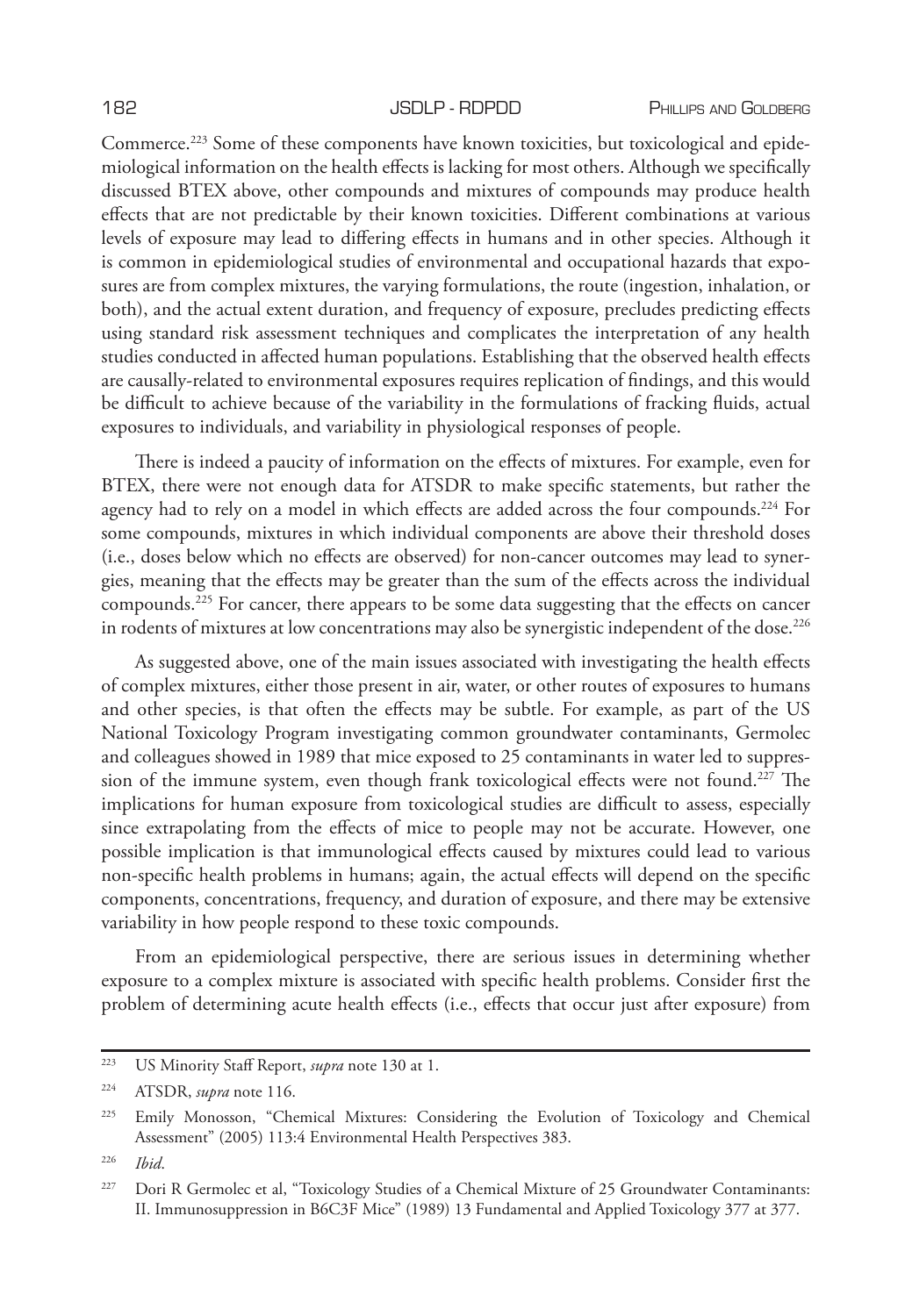well water is hazardous.

well water, for example, that may be contaminated by fracking fluids and other chemicals not native to the region. First, specific contaminants and concentrations will likely vary between the wells because of different routes of migration, so that exposures to individuals will vary. Second, responses of individuals will likely vary, not just because of the differing mixtures, but also because people may react differently to the same mixture of compounds. We have discussed above that exposure to BTEX can lead to various symptoms and individuals may respond differently to the same exposures. These varying reactions are due to differences in how people metabolize compounds, as well as the different reactions that people will have when exposed to other agents, such as environmental tobacco smoke or to complex mixtures in the workplace. Thus, it is unclear that any one health outcome will dominate, such as stomach problems or headache. The inability to uniquely identify one or more health outcomes complicates the interpretation of health studies, and this may be magnified by the complexity of the fracking fluids and the specific composition of the mixture after migration. Third, most hydraulic fracturing activities occur in rural areas, where populations are not large. This means that even if exposure to these complex mixtures did actually cause specific health effects in the population, it may not be detectable statistically because of the size of the study.<sup>228</sup> The upshot of these design problems is that it is unlikely that any study of acute effects would find any health problems, even though these problems may exist. In other words, these studies may not be able

Consider now that there may also be long-term (i.e., chronic) effects caused by exposure to these complex mixtures. Given that there are a number of carcinogens in fracking fluid, one could postulate that given enough exposure, excess cancers may be caused. There are again myriad issues with attempting to investigate this particular problem. In addition to the problems mentioned above in terms of heterogeneity of exposure and that individual responses may vary (i.e., different types of cancer may result in different people), cancer is actually a 'rare disease' (i.e., the proportion of people with cancer is much smaller than, say, the proportion with a headache). Thus, even larger populations than in the studies of acute health effects are required. Moreover, most cancers take a considerable time to develop (referred to as the "induction period"), and for adults this can be anywhere from 10-30 years before solid tumors develop.229 Thus, any study would require at least 10-20 years of follow-up to detect any possible excesses. This means that one would need to follow populations forward in time: such studies are complicated, as there are difficulties associated with measuring well water, keeping track of people who move or who die, as well as determining whether participants have been

to validate complaints of persons exposed nor could they show that exposure to contaminated

<sup>&</sup>lt;sup>228</sup> This aspect of study design is referred to as "statistical power," which is defined as the probability of detecting a health effect in a population assuming that one is actually present. Statistical power depends mainly on the size of the population and the strength of the true effect.

<sup>&</sup>lt;sup>229</sup> For children with cancer, such as leukemia, the latency period is far shorter. One of the very first papers on estimating latency periods in cancer was carried out in 1974 by Armenian and Lilienfield (HK Armenian and A Lilienfeld, "The Distribution of Incubation Periods of Neoplastic Diseases" (1974) 99:2 American Journal of Epidemiology 92). They estimated incubation (or latency) periods for a number of cancer sites and exposures. Briefly, they found long latencies (>10 years) for most solid tumours and found shorter latencies for the leukemias and lymphomas (non-solid tumours). A good reference for estimating latency periods for more typical exposures to ionizing radiation is SC Darby, S.C., et al, "Mortality in a Cohort of Women Given X-Ray Therapy for Metropathia Haemorrhagica" (1994) 56 International Journal of Cancer 793.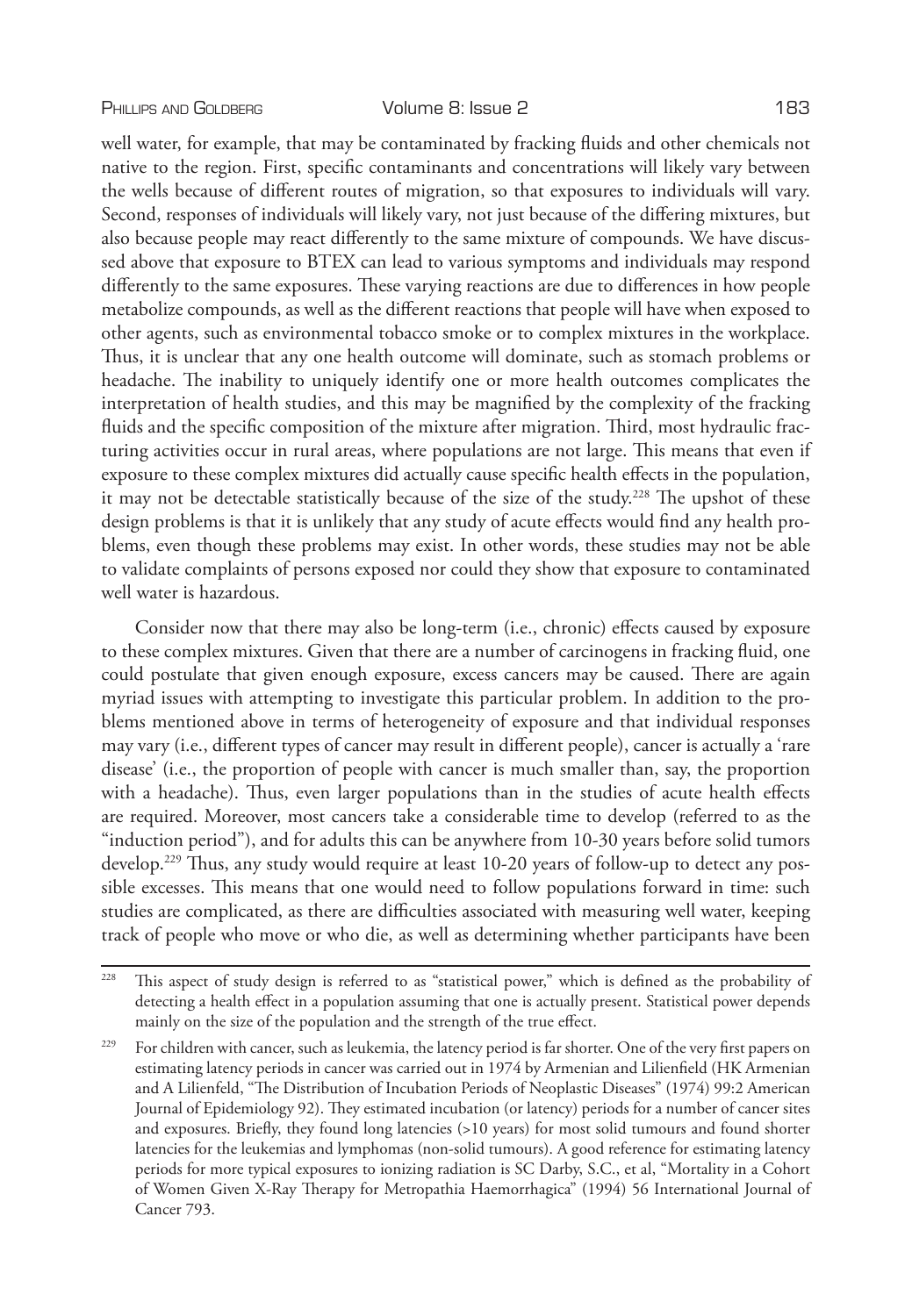diagnosed with a cancer. The relevancy of these chronic studies to the problem at hand obviously diminishes, as results would not be available for decades.<sup>230</sup>

In summary, epidemiology will likely not be helpful in identifying adverse health effects in communities affected by natural gas development. The corollary is that one could not place much faith in studies that did not find any such effects. Risk assessment, using toxicological data on individual compounds and estimating the joint effects, could possibly play a role in estimating effects, but these types of studies could be severely limited by insufficient toxicological data on the individual compounds, lack of data on the effects of mixtures, uncertainties in the statistical methods used to estimate the joint effects, and the difficulties associated with extrapolating effects from rodents to humans. Given that there are toxic compounds and that there is evidence that fracking fluids can contaminate underground aquifers and subsequently well water, the protection of the public's health must rely on limiting these activities until such time that non-toxic formulations of fracking fluid are found or contamination can be constrained. This is the essence of the precautionary principle and it underscores the need for studies on exposure to fracking compounds in groundwater and in the air.

# 3.8 Measuring Externalities

Many of the externalities associated with natural gas development manifest as costs to individuals (e.g., acute and chronic health effects), as well as to species and ecosystems. Many of these effects are reflected in public costs, such as costs to healthcare systems, increases in air pollution and consequent damages, water shortages due to use in extraction and due to contaminated aquifers, and if measured, environmental contamination. However, the majority of financial earnings from development endeavors are private in nature. This dichotomy is not new to environmental problems and the costs can be dramatic.

According to Chesapeake Energy, one of the largest natural gas producers in the US, drilling a new well may use up to 600,000 gallons of water, while fracturing a horizontal well "requires an average of 4.5 million gallons of water per well."<sup>231</sup> These are enormous amounts of water and for regions that experience frequent water shortages;<sup>232</sup> and ultimately, the significant depletion of freshwater resources, combined with the potential for groundwater contamination, may outweigh the public economic benefits (e.g., job creation) of increased natural gas development. Such a challenge currently faces the residents of Texas, where severe drought, coupled with already existing water shortages, could cost Texans as much as "\$115.7 billion a year by 2060."233 Already, towns in hard-hit areas of west Texas have initiated plans to use recycled wastewater for consumption.234 Potable water supplies used within hydraulic fracturing activities will inevitably be excluded from these plans as the supplies are not recyclable and

<sup>&</sup>lt;sup>230</sup> There are "retrospective" designs that can be used to look back in time rather than looking forward, but these are limited because specific exposures that occurred in the past cannot be measured easily.

<sup>231</sup> Chesapeake Energy, *Water Use in Deep Shale Exploration* (May 2012) at 1, online: Chesapeake Energy <http://www.chk.com/>.

<sup>232</sup> See e.g. Joe Carroll, "Worst Drought in More than a Century Strikes Texas Oil Boom", Bloomberg (13 June 2011), online: Bloomberg <http://www.bloomberg.com>.

<sup>233</sup> "Water in Texas: The Thirsty Road Ahead", *The Economist* (12 November 2011), online: The Economist <www.economist.com>.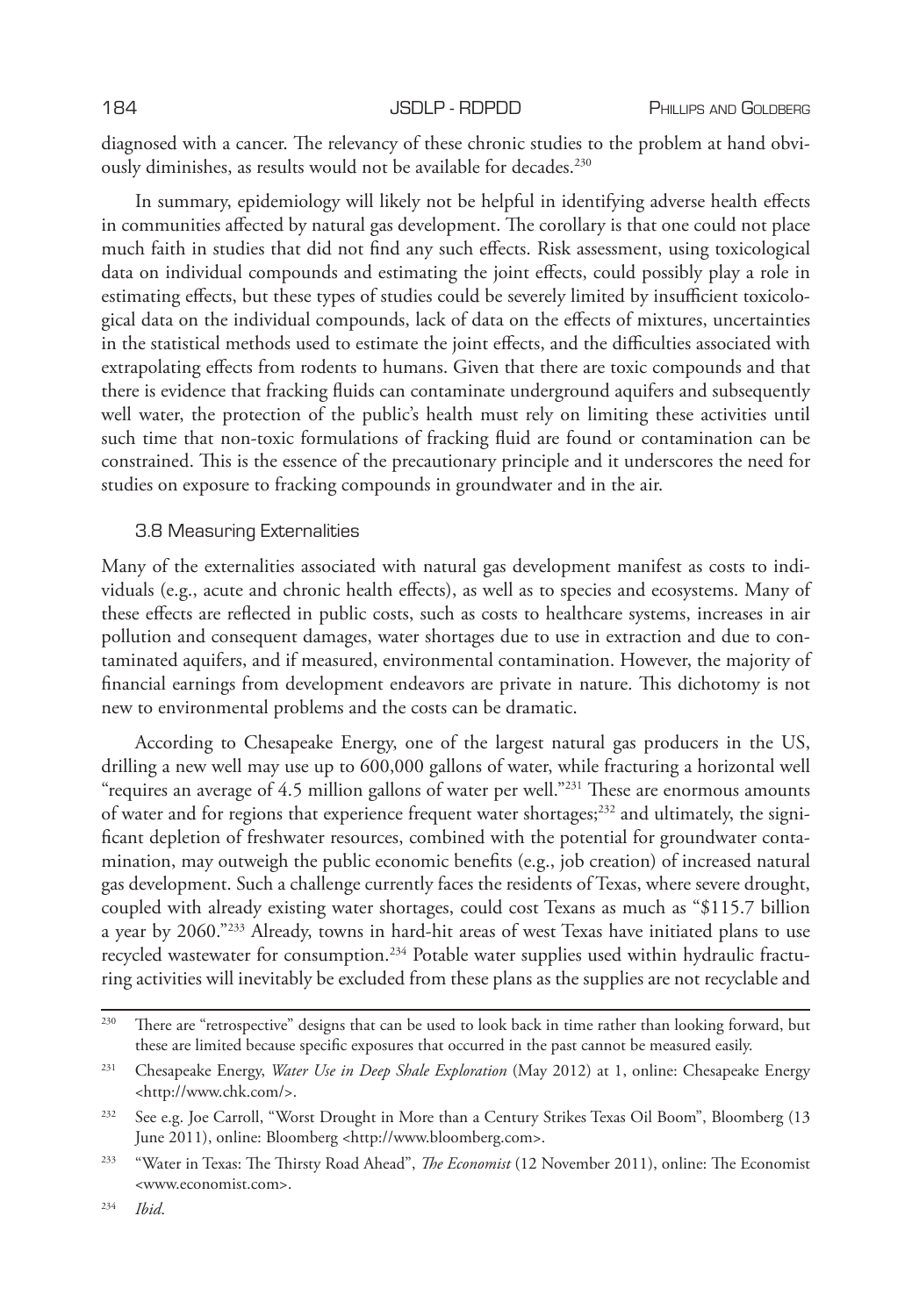not suitable for human use.<sup>235</sup> As a result, oil and gas producers may be facing more stringent regulations on water use as state legislators struggle to manage the region's steadily declining sources of drinking water.<sup>236</sup>

Externalities caused by increased levels of ground-level ozone also take a significant toll on agriculture, human health, and ecosystems. In the US, the EPA estimates that ground-level ozone is responsible for approximately "\$500 million [USD] in reduced crop production each year."237 Environment Canada has stated that "air pollution costs Canadians and the Canadian economy billions of dollars per year."238 These costs are not limited to economic and healthcare costs, but also include the "loss in social welfare due to pain, suffering, and death."239 According to Environment Canada, reducing ground-level ozone "would have significant health benefits, including reducing the number of premature deaths by hundreds, reducing hospital admissions and emergency room visits by thousands, and reducing restricted activity days by millions. These health improvements would result in several hundred million dollars in savings for Canada's medical system."240

Despite the high risks of inducing costly externalities, including unanticipated land contamination and subterranean or surface migration of chemicals into drinking and agricultural water resources, natural gas development, extraction, and production are at an all-time high.<sup>241</sup> In a May 2011 speech on energy policy, US President Barack Obama declared, "the potential for natural gas is enormous."<sup>242</sup> The President's speech endorsed passage of the now defunct *NAT GAS Act*,<sup>243</sup> a bipartisan bill reintroduced to Congress in April 2011, which would have encouraged the use and purchase of natural gas vehicles via a series of amendments to the *Internal Revenue Code*. 244 The US President's support of natural gas development has become,

<sup>235</sup> *Ibid*.

<sup>236</sup> *Ibid*.

<sup>237</sup> EPA Air Quality Planning and Standards, *Ozone: Good Up High, Bad Nearby* (June 2003), online: US Environmental Protection Agency <http://www.epa.gov>.

<sup>238</sup> Environment Canada Air, *Human Health Costs*, online: Environment Canada <http://www.ec.gc.ca>.

<sup>239</sup> *Ibid*.

<sup>240</sup> *Ibid*; Federal-Provincial Working Group on Air Quality Objectives and Guidelines, *National Ambient Air Quality Objectives for Ground-Level Ozone, Summary Science Assessment Document* (July 1999) at S-9, online: Health Canada <http://www.hc-sc.gc.ca> (In Canada and the US, ground-level ozone readings vary seasonally, by region, and by urban or rural settings. Within Canada, the highest concentrations of ground-level ozone have been found between the months of May to September, "with most sites recording maximum hourly ozone values over 100 [parts per billion]"); CCME, *Our Work: Smog*, online: Canadian Council of Ministers of the Environment <http://www.ccme.ca> (the Canada-wide standard for ground-level ozone is currently set at an average of 65 parts per billion over an eight-hour time span); EPA Air and Radiation, *supra* note 155 (in the US, the EPA has set the eight-hour ground-level ozone concentration objective at 75 parts per billion).

<sup>241</sup> US EIA, *supra* note 110.

<sup>&</sup>lt;sup>242</sup> US President Barack Obama, "Remarks by the President on America's Energy Security" (delivered at Georgetown University, 30 March 2011), online: The White House <http://www.whitehouse.gov>.

<sup>243</sup> Ed Dolan, "What Stands in the Way of Natural Gas Replacing Gasoline in the US?", *OilPrice* (8 January 2013), online: OilPrice <http://www.oilprice.com>.

<sup>244</sup> *Ibid*; US, Bill HR1380, *New Alternative Transportation to Give Americans Solutions Act of 2011*, 112th Cong, 2011.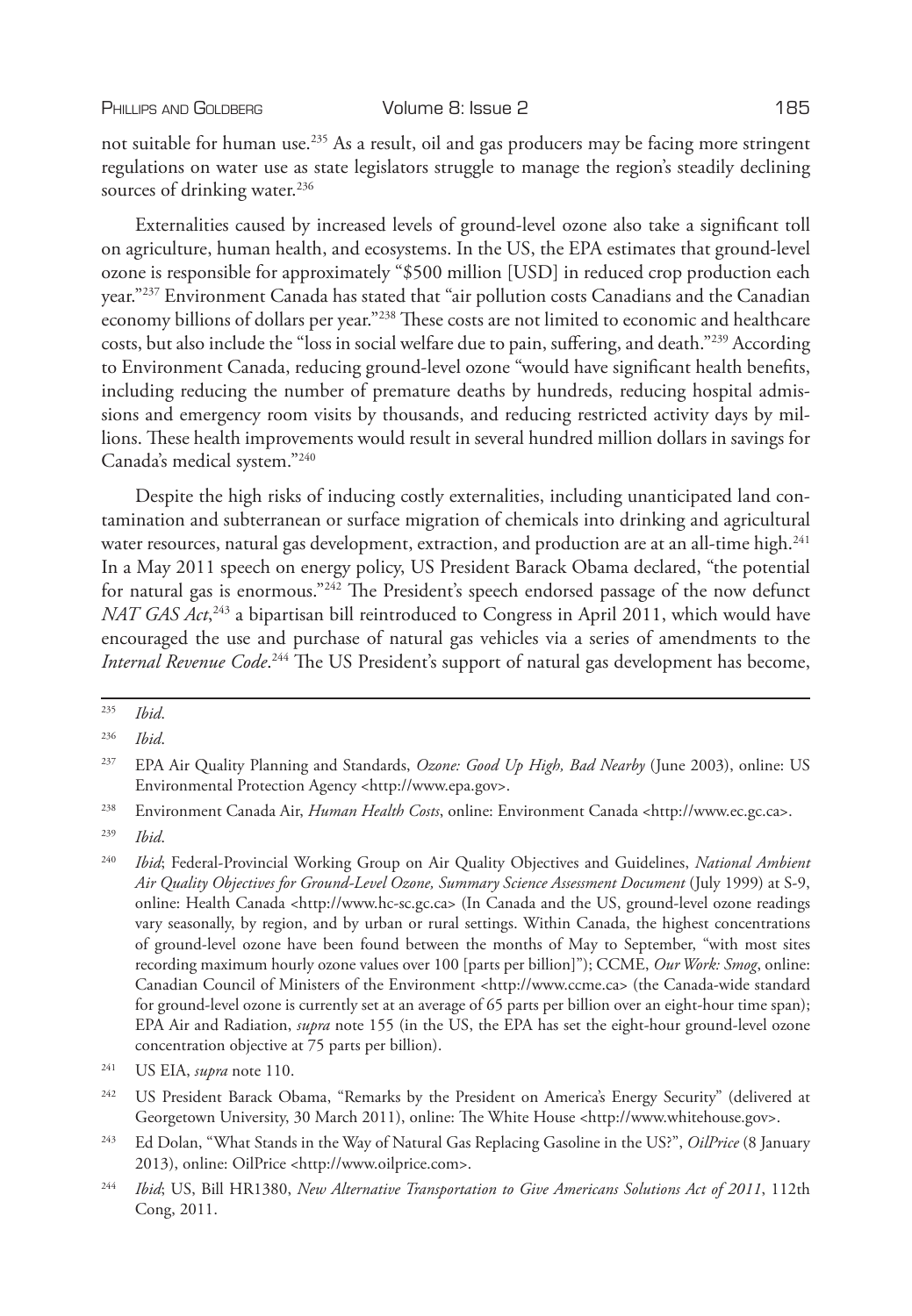in many regards, the mainstream position among many North American political leaders. To illustrate, in the 2010 Speech from the Throne, Canada's Conservative government boasted of the nation's place as the "third largest natural gas producer"245 in the world, stating that such resource development helped to "secure [Canada's] place as a clean energy superpower."<sup>246</sup>

Politicians are not alone in their views on natural gas. *New York Times* op-ed columnist, Joe Nocera, described the northeast US Marcellus Shale natural gas reserves as "an incredible gift."247 Also in the *New York Times*, in a letter to the editor, Robert Catell, Chair of the Advanced Energy Research and Technology Center, urged the US to "not forgo the opportunity presented by natural gas from shale."248 Citing natural gas as "the cleanest of the fossil fuels," Catell emphasized the resource's importance "[i]n this time of energy uncertainty."<sup>249</sup> Although Catell's article lauded natural gas' potential as a principal energy resource, he readily acknowledged that the industry faced many hurdles with regard to "performance standards, transparency and communication."<sup>250</sup> The hurdles to which Catell referred highlight a fundamental controversy surrounding natural gas development and hydraulic fracturing activities. As we discussed above, many of the identified adverse effects may be impossible to ascertain with scientific certainty or accuracy, and there have been significant issues associated with monitoring and safety assessments of development activities.<sup>251</sup>

The precautionary principle establishes that concrete evidence need not be required when assessing a development activity that may cause a plethora of health and environmental hazards. To date, however, precaution and public participation have been set aside in favor of increased, opaque extraction and production activities. This approach is in direct conflict with the foundations of precautionary-based, responsible development and decision-making which, when utilized effectively, would undoubtedly support a moratorium on any activity that presented the potential for severe, widespread, and long-lasting negative effects. True, "[a] lmost all human/industrial activities will have some impact on ecosystems," but "[t]he virtue of the precautionary principle is to continuously try to reduce our impacts rather than trying to identify a level of impact that is safe or acceptable."252 Still, reducing the adverse impacts of a natural gas development may be impossible without comprehensive, transparent studies of extraction and production activities themselves. Until that time, precautionary measures in the shape of development moratoriums are greatly needed in order to safeguard human health and the environment.

<sup>&</sup>lt;sup>245</sup> Other sources indicate that, as of 2010, Canada is actually the fourth largest producer in the world: see CIA, *supra* note 84.

<sup>246</sup> Governor General Michaëlle Jean, "A Stronger Canada. A Stronger Economy. Now and for the Future. Speech from the Throne to the Open Third Session of the Fortieth Parliament of Canada" (Ottawa 3 March 2010) at 9, online: Speech from the Throne <http://www.speech.gc.ca>.

<sup>247</sup> Joe Nocera, "About My Support for Natural Gas", *The New York Times* (15 April 2011) A21.

<sup>248</sup> Robert B Catell, "The Promise and Risks of Natural Gas", Letter to the Editor, *The New York Times* (31 March 2011) A26.

<sup>249</sup> *Ibid*.

<sup>250</sup> *Ibid*.

<sup>251</sup> See e.g. Earthworks, *Inadequate Enforcement Means Current Colorado Oil and Gas Development Is Irresponsible* (March 2012) at 2, online: Earthworks <http://www.earthworksaction.org>.

<sup>252</sup> Tickner, Raffensperger & Myers, *supra* note 32 at 16.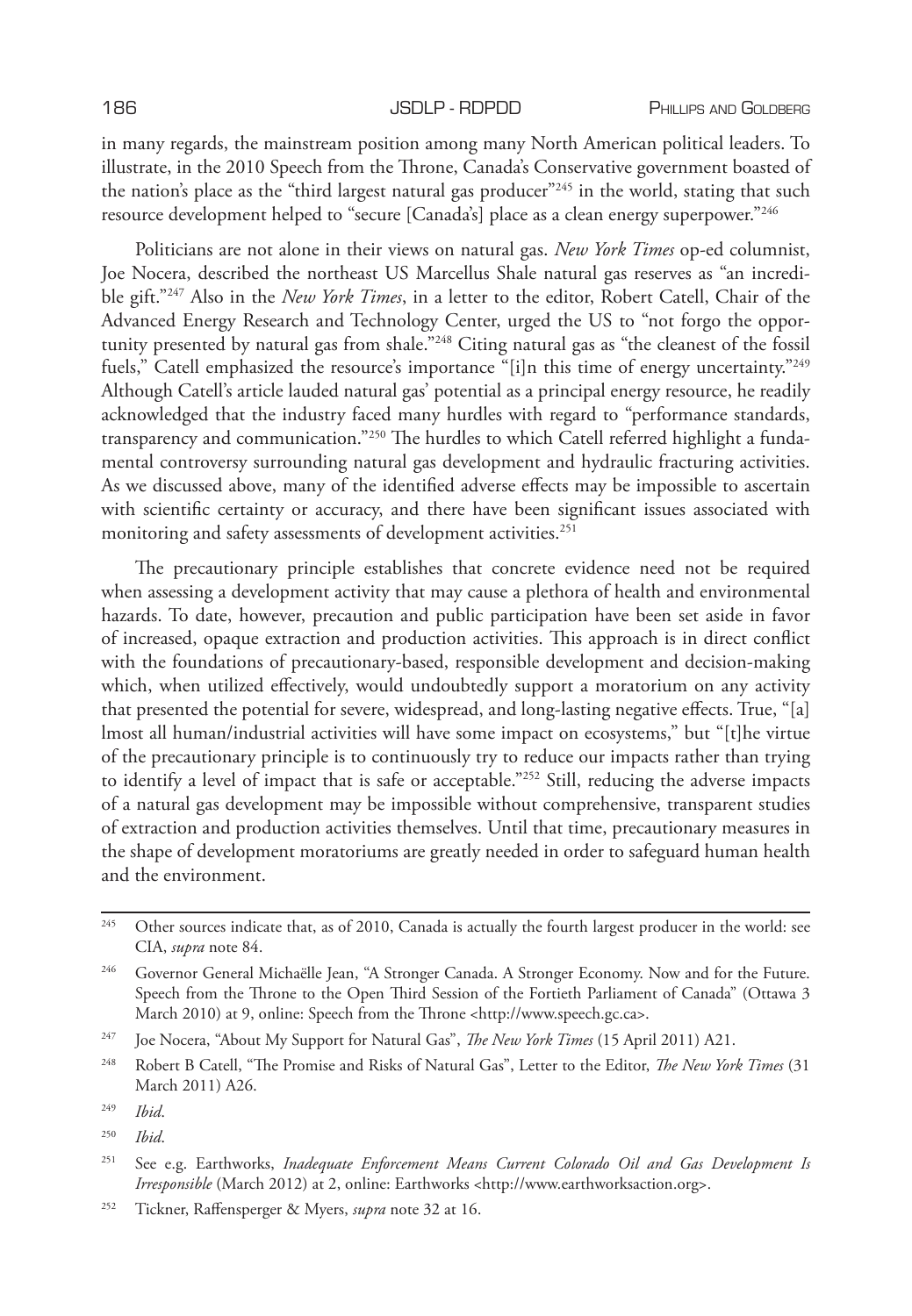# **4. NATURAL GAS DEVELOPMENT AND HYDRAULIC FRACTURING MORATORIUM EFFORTS: LEGAL AND SOCIOPOLITICAL IMPLICATIONS**

As illustrated in the sections above, natural gas development and the practice of hydraulic fracturing are associated with environmental and health risks. Many of the risks, especially the risks to human health, are unknown or, as previously discussed (e.g., migration of fracking compounds and methane into groundwater) are only beginning to be recognized through scientific study and research. In areas with expanding natural gas development and exploration, concerns regarding health, environmental degradation, contaminated water resources, and other forms of pollution have given rise to complete or partial moratoriums on hydraulic fracturing in development activities.<sup>253</sup> Such actions, largely congruent with precautionary principle rationales, have also come in the form of resolutions expressing political support for regulation, additional research, and review of the adverse effects associated with natural gas development.<sup>254</sup> Local government responses have been particularly widespread in the US.<sup>255</sup> However, the path to moratoriums is not without resistance, both political and legal.<sup>256</sup> Arguments against hydrofracking moratoriums are primarily economic in nature—the practice significantly increases natural gas production as well as the total quantity of recoverable gas reserves.257 Such is the argument of shale gas proponents in the Province of Quebec, where development of the resource promised to offset the Province's increasing debt. As of March 2012, the Province retained the highest debt in Canada,<sup>258</sup> with a gross debt<sup>259</sup> of approximately 54.2 percent of gross domestic product.<sup>260</sup> Given the economic benefits associated with

<sup>258</sup> Ministère des Finances et de l'Économie, *Comparisons with Other Governments in Canada*, online: Finances Québec <http://www.finances.gouv.qc.ca>.

<sup>253</sup> See e.g. Food & Water Watch, *Local Actions Against Fracking*, online: Food & Water Watch <http://www. foodandwaterwatch.org> [Food & Water Watch] for a list of state and municipal actions that seek to further regulate natural gas development in the US; Sierra Club Atlantic, *Hydraulic Fracturing in Atlantic Canada: The Risk to Our Water, Our Air, and Our Economies* (August 2011) at 6, online: Sierra Club <http://www.sierraclub.ca> [Sierra Club Atlantic].

<sup>254</sup> See Food & Water Watch, *supra* note 253.

<sup>255</sup> *Ibid*.

<sup>256</sup> See e.g. *Anschutz Exploration Corp v Dryden (Town of)*, 940 NYS (2d) 458 (NY Sup Ct, Tompkins County 2012) [*Anschutz*] (upholding municipal ordinance banning all oil and natural gas development activities, including hydraulic fracturing); Rob Juteau, "Little Falls Split on Hydraulic Fracturing Moratorium", *Utica Observer-Dispatch* (22 February 2012), online: Utica Observer-Dispatch <http://www.uticaod. com>; Nicolas Van Praet, "Quebec on Pace to Become Canada's Poorest Province", *National Post* (8 February 2012), online: National Post <http://news.nationalpost.com>.

<sup>257</sup> Jessica Rivero Gilbert, "Assessing the Risks and Benefits of Hydraulic Fracturing" (2011) 18:2 Mo Envtl L & Pol'y Rev 169 at 174.

<sup>259</sup> Ministère des Finances et de l'Économie du Québec, *Debt Concepts*, online: Finances Québec <http:// www.finances.gouv.qc.ca> (Finances Québec measures gross debt as the following: "[d]ebt contracted on financial markets [plus] [t]he government's commitments to state employee retirement plans and futur[e] employee benefits [minus] [t]he balance of the Generations Fund"); Ministère des Finances et de l'Économie du Québec, *Actions Taken to Reduce The Debt*, online: Finances Québec <http://www. finances.gouv.qc.ca> (the Generations Fund was created to reduce debt in Québec and utilizes "waterpower royalties" as its main source of funding).

<sup>260</sup> Ministère des Finances et de L'Économie du Québec, *Québec's Debt*, online: Finances Québec <http:// www.finances.gouv.qc.ca>.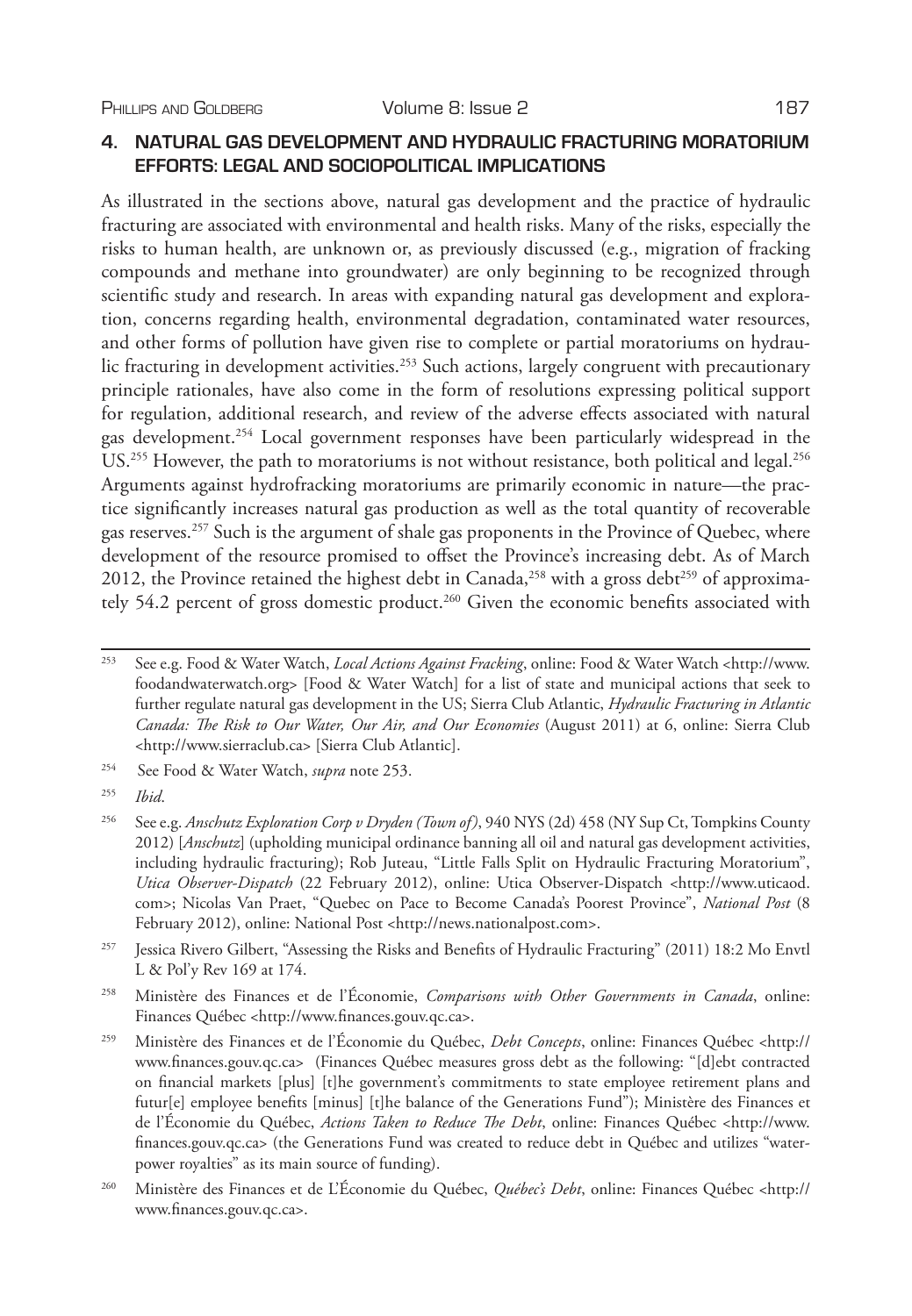natural gas extraction, it appears clear that without greater political support for development and hydrofracking regulation on state, provincial, and federal levels, and without widespread incorporation of the precautionary principle into resource administration, local moratorium efforts may ultimately be doomed to fail.

# 4.1 Canada

In North America, the Province of Quebec has demonstrated the greatest penchant for the exercise of precaution when assessing the potential for, and dangers of, natural gas development within its borders. The Province is home to a portion of the Utica Shale gas formation which extends from the city of Montreal to the Province's capital, Quebec City.<sup>261</sup> If developed, the Utica Shale has been estimated to be worth between \$38.3 and \$178.5 billion CAD.262 However, to date, very few wells have been drilled in the Utica Shale<sup>263</sup> as a result of a temporary moratorium instituted in March 2011 by the Government of Quebec.<sup>264</sup>

The Quebec moratorium was established following the release of a report regarding shale gas development by the Province's Bureau d'audiences publiques sur l'environnement ("BAPE"), translated as the Office of Public Hearings on the Environment.265 The report, entitled *Sustainable Development of the Shale Gas Industry in Quebec*, proposed the implementation of a strategic environmental assessment to fill existing informational gaps surrounding the practice of hydraulic fracturing.<sup>266</sup> The report also recommended a temporary moratorium on hydraulic fracturing except for those operations "related directly to the [environmental] assessment."<sup>267</sup> The BAPE recommendations were largely accepted by Pierre Arcand, Quebec's then Minister of Sustainable Development, Environment, and Parks. In March 2011, the Minister announced plans to commence a concurrent assessment of and temporary moratorium on hydraulic fracturing, except for those fracturing activities to be studied as part of the

<sup>261</sup> National Energy Board, *Energy Briefing Note: A Primer for Understanding Canadian Shale Gas* (November 2009) at 19, online: National Energy Board <http://www.neb-one.gc.ca> [National Energy Board]; CAPP, Shale Gas, online: Canadian Association of Petroleum Producers <http://www.capp.ca> (Shale, a form of natural gas, "is found in very fine-grained sedimentary rock tightly locked in very small spaces and requires advanced technologies to drill and extract," such as hydraulic fracturing).

<sup>262</sup> Ministère des Finances et de l'Économie du Québec, *A Fair and Competitive Royalty System for Responsible Shale Gas Production* (March 2011) at 7, online: Finances Québec <http://www.finances.gouv.qc.ca>.

<sup>263</sup> National Energy Board, *supra* note 261.

<sup>264</sup> Rhéal Séguin, "Quebec halts shale gas exploration", *The Globe and Mail* (8 March 2011), online: The Globe and Mail <http://www.theglobeandmail.com>.

<sup>265</sup> Stephan Trudeau, "Quebec Shale Gas Development Update: BAPE Report Released by Minister Arcand", (8 March 2011), online: Davis LLP <http://www.davis.ca>.

<sup>266</sup> Bureau d'audiences publiques sur l'environnement, *Sustainable Development of the Shale Gas Industry in Québec, Inquiry and Public Hearing Report, Excerpts from Report 273* (Québec: Bureau d'audiences publiques sur l'environnement, 2011) at 223, 245 [BAPE] (The BAPE defines strategic environmental assessments in the following manner: "an impact analysis process applied to government policies, plans and programs, and to any other initiative situated upstream of projects. Its purpose is to provide an overview of the potential impacts that several similar projects would have, and it is carried out early in the process of planning new activities or the reconsidering future of existing activities, in order to address environmental, health-related, social and economic considerations").

<sup>267</sup> *Ibid* at 226.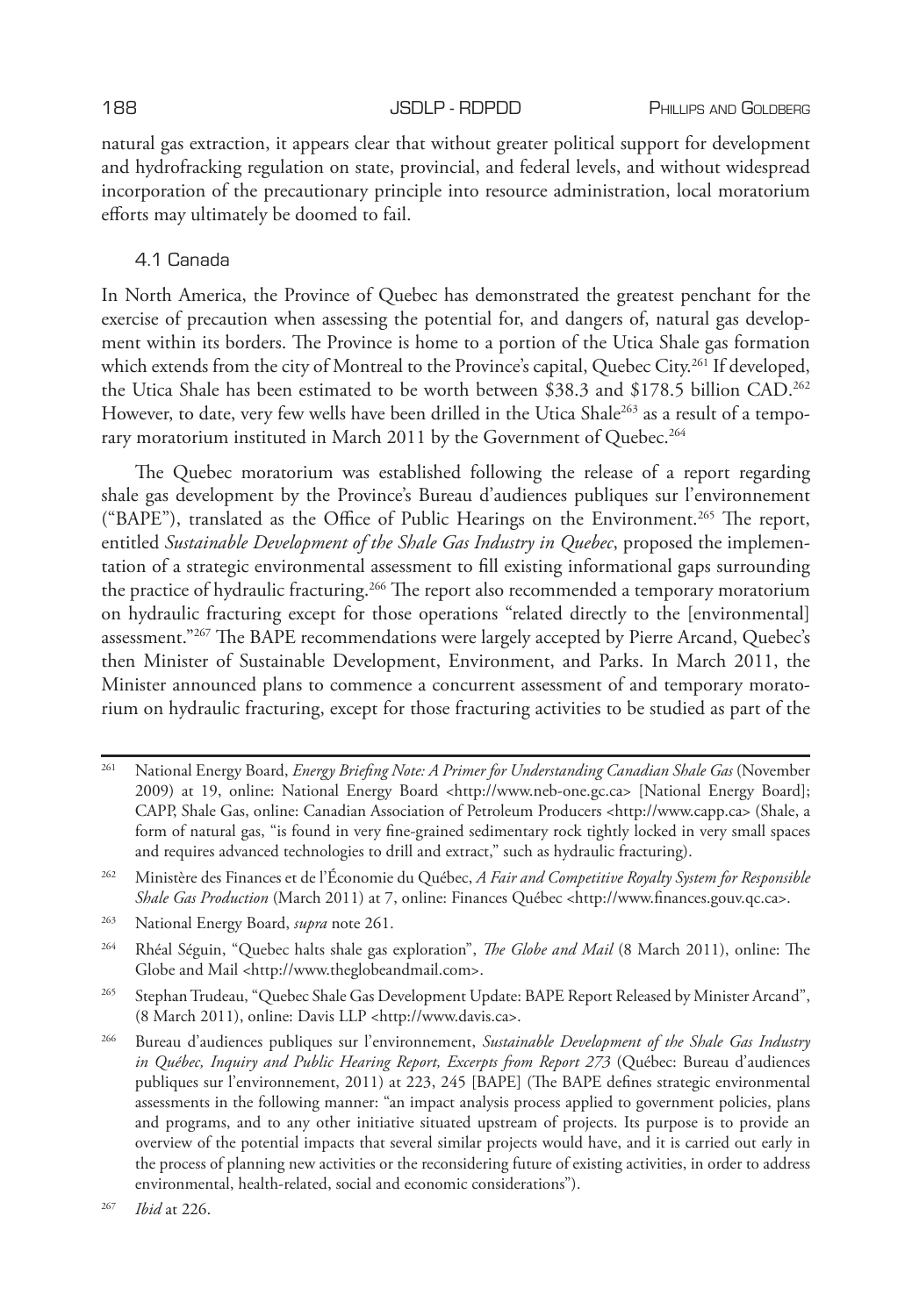recommended strategic environmental assessment.268 Approximately one year later, Minister Arcand declared the Province would enact an absolute, comprehensive ban on all hydraulic fracturing activities, including those previously utilized as part of the ongoing environmental assessment.269

Despite Quebec's already precautionary approach towards natural gas development decision-making, in September 2012, following the Province's election of the Parti Québécois,  $270$ newly appointed Minister of Natural Resources Martine Ouellet announced the government's outright opposition to all shale gas development, including the government's plans for "a sweeping moratorium, both on exploration and on extraction."271 In a statement to the media, the Minister declared "I cannot see the day when the extraction of natural gas by the fracking method can be done in a safe way."272 The Minister also criticized the Province's current strategic environmental assessment committee, asserting that certain committee "members [were] in direct conflict of interest."273 As a result, the government has indicated its plans to initiate a new study of natural gas development under the BAPE.274 Industry reaction across the Province has been mixed. Given the previously existing moratorium on development activities, in theory, very little has changed.<sup>275</sup> However, many in the natural gas industry have expressed disappointment in the newly elected government's "hard line" against shale gas development and question the provincial government's short- and long-term fiscal strategy.<sup>276</sup>

The Province of Quebec faces more than mere verbal opposition from industry in regard to its resource development policies, past and present. In November 2012, Lone Pine Resources Inc. filed a Notice of Intent to Submit a Claim against the Government of Canada,<sup>277</sup> citing violations of the *North American Free Trade Agreement* ("*NAFTA*"), Chapter 11.278 Chapter 11 is intended to "[protect] investors against arbitrary expropriation and expropriation without

- <sup>268</sup> Ministère du Développement durable, de l'Environnement, de la Faune et des Parcs, Press Release, "Operations of This Industry Will Be Subject to the Development of Scientific Knowledge" (8 March 2011), online: Ministère du Développement durable, de l'Environnement, de la faune et des Parcs <http://www.mddep.gouv.qc.ca>.
- <sup>269</sup> Pierre Bertrand, "Quebec Installs Outright Moratorium on Hydraulic Fracturing", *International Business Times* (4 April 2012), online: International Business Times <http://wwwibtimes.com>.
- <sup>270</sup> Alexander Panetta, "Parti Quebecois wins Quebec election 2012", *National Post* (4 September 2012), online: National Post <http://www.news.nationalpost.com>.
- <sup>271</sup> Sophie Cousineau, Bertrand Marotte & Rhéal Séguin, "Quebec gas in peril as PQ signals ban", *The Globe and Mail* (20 September 2012), online: The Globe and Mail <http://www.theglobeandmail.com>.
- <sup>272</sup> *Ibid*.
- <sup>273</sup> "PQ Says No To Shale Gas", *CTV News* (20 September 2012), online: CTV News <http://www.montreal.ctvnews.ca>.
- <sup>274</sup> Cousineau, Marotte & Séguin, *supra* note 271.
- <sup>275</sup> Amanda Stephenson, "Oil Firms Take Issue with PQ Minister", *Calgary Herald* (21 September 2012), online: Calgary Herald <http://www.calgaryherald.com>.
- <sup>276</sup> Cousineau, Marotte & Séguin , *supra* note 271.
- <sup>277</sup> Lone Pine Resources Inc, Press Release, "Lone Pine Resources Submits *NAFTA* Notice of Intent to Response to Expropriation of Rights in Quebec" (15 November 2012), online: Yahoo Finance <http:// www.finance.yahoo.com>.
- <sup>278</sup> Michael J Styczen, *NAFTA Claim For Compensation Arising Out of Quebec Shale Gas Ban* (20 November 2012), online: Davis LLP <http://www.davis.ca>.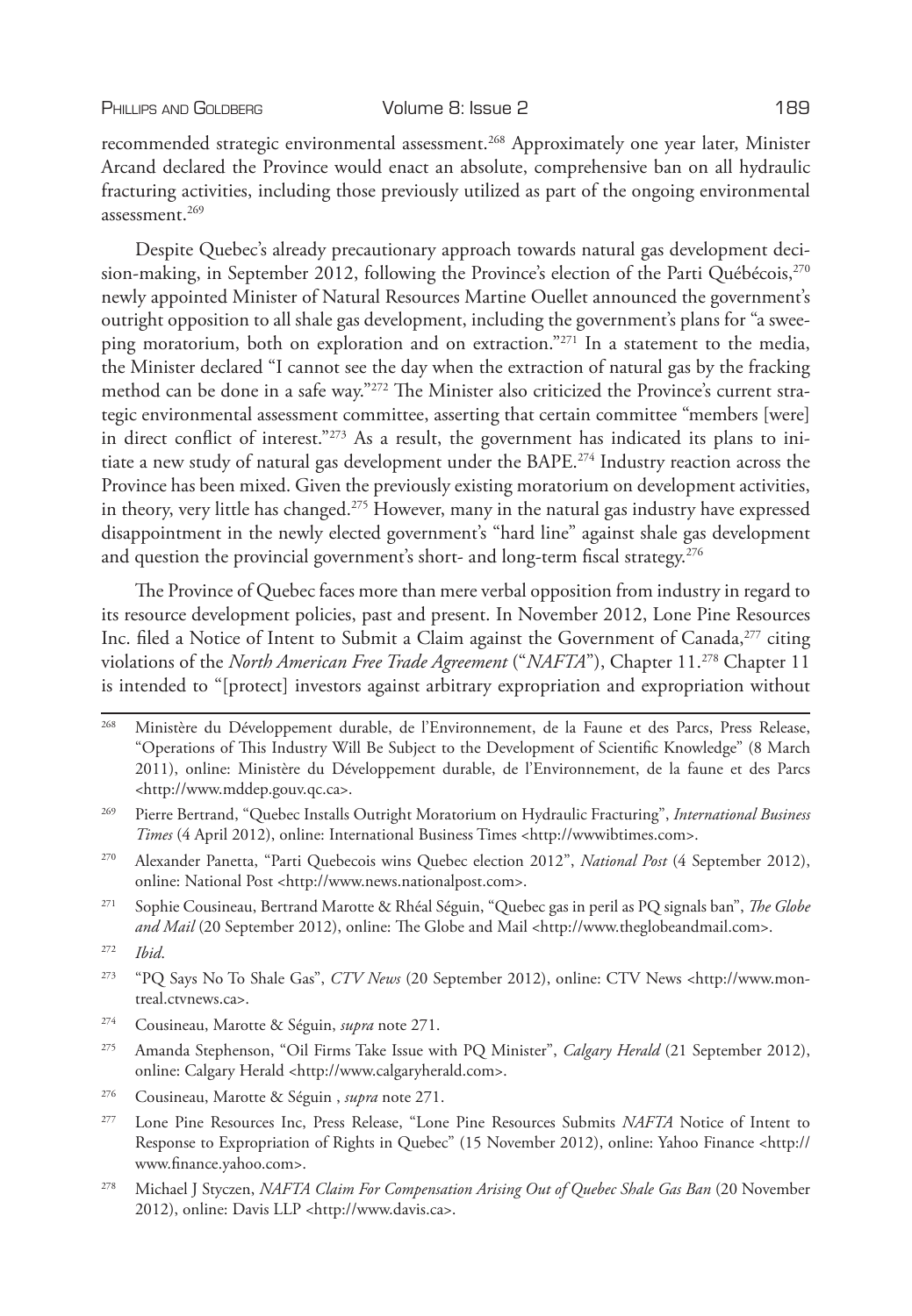compensation by the *NAFTA* member states."279 Lone Pine's complaint comes following the 2011 passage of Quebec's Bill 18, *An Act to limit oil and gas activities*, 280 which led to the revocation of the company's exploration permits, totaling 33,460 acres.<sup>281</sup> The company maintains the Province now owes \$250 million in compensation.282 The *Act*, which seeks to limit resource extraction in certain geographic areas of Quebec, invalidates "[a]ny mining right" in the restricted zone,283 including those held by Lone Pine. In considering the viability of Lone Pine's claim under *NAFTA*, Attorney Michael Styczen, Associate at Davis LLP, Calgary stated:

*NAFTA* [Chapter] 11 claims resulting out of regulatory change do not often result in any recovery for the complaining party (the right of each state to pass regulations to protect the environment not being considered an expropriation) [though] a claim such as this (with existing licenses explicitly cancelled without compensation) may well [have] a better chance of success, and may result in claims by other producers whose rights were cancelled without compensation as a result of Bill 18.<sup>284</sup>

The controversy surrounding hydraulic fracturing and natural gas development is not limited to the Province of Quebec in Canada. A recent poll by Environics Research found that approximately 62 percent of all Canadians were in favor of a nationwide moratorium on the practice of hydrofracking,<sup>285</sup> while only 28 percent opposed such precautionary measures.<sup>286</sup> Though only Quebec has instituted a complete moratorium on hydrofracking, other Canadian provinces have begun to take alternative precautionary steps to assess the practice's adverse environmental impacts and confront growing social discontent.287 In June 2011, the Province of Nova Scotia began a review of the environmental effects associated with "hydraulic fracturing in onshore petroleum exploration."288 Results of the review are expected for 2014, following an April 2012 extension, during which time the Province hopes to "consider technical reviews underway in Canada and the [US]."289 The review has elicited numerous public comments that illustrate deep-seated concern over hydraulic fracturing,<sup>290</sup> prompting the Province

<sup>281</sup> Styczen, *supra* note 278.

<sup>286</sup> "Majority of Canadians Support a Moratorium on Fracking", *National Post* (6 February 2012), online: Canada.com <http://www.canada.com>.

<sup>290</sup> Government of Nova Scotia, *Consultation on Hydraulic Fracturing, Public Comments and Review*, online: Government of Nova Scotia <http://www.gov.ns.ca>.

<sup>279</sup> *Ibid*.

<sup>280</sup> Bill 18, *An Act to limit oil and gas activities*, 2nd Sess, 39th Leg, Quebec, 2011 (assented to 13 June 2011), SQ 2011, c 13 [*Bill 18*].

<sup>282</sup> *Ibid*.

<sup>283</sup> *Bill 18*, *supra* note 280 at s 2.

<sup>284</sup> Styczen, *supra* note 278.

<sup>285</sup> Council of Canadians, Press Release, "Don't Frack with Our Water, Say Majority of Canadians in New Poll" (6 February 2012), online: Council of Canadians <http://www.canadians.org>.

<sup>287</sup> Sierra Club Atlantic, *supra* note 253 at 13-20.

<sup>288</sup> Government of Nova Scotia, *Hydraulic Fracturing Review*, online: Government of Nova Scotia <http:// www.gov.ns.ca>.

<sup>289</sup> Government of Nova Scotia, News Release, "Province Extends Hydraulic Fracturing Review" (16 April 2012), online: Nova Scotia <http://www.novascotia.ca> [Government of Nova Scotia 2012].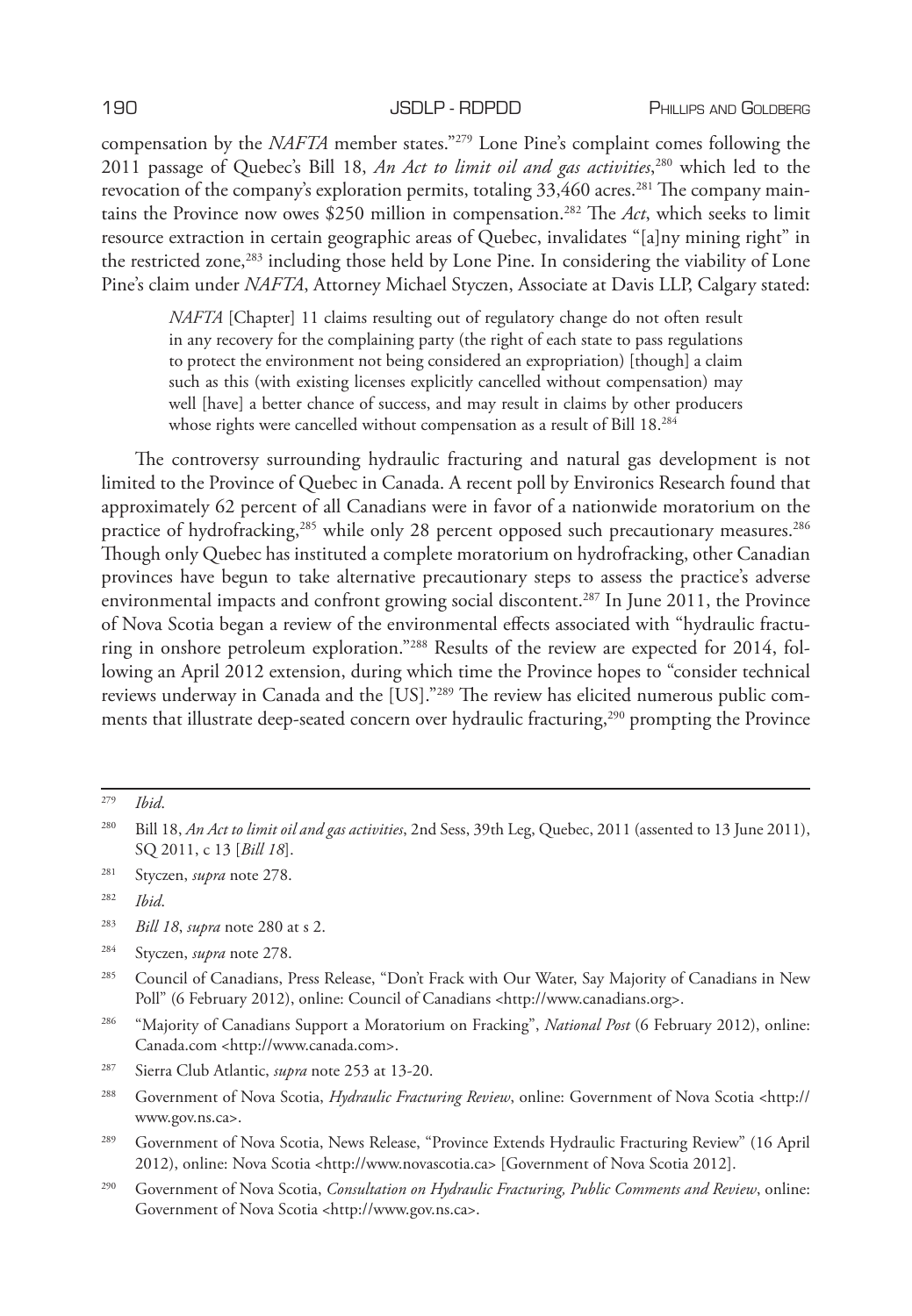to place a temporary moratorium on the practice, though "traditional oil and gas operations will continue."291

In New Brunswick, where approximately one-seventh of the province is leased to oil and gas developers,<sup>292</sup> citizens, environmental groups, and lobbyists have become increasingly mobilized.293 In August 2011, more than 1,000 protesters assembled before the Province's capital of Fredericton to protest hydraulic fracturing and its use within New Brunswick shale gas development.294 The Canadian federal government has also responded to the rising political and social pressures surrounding hydraulic fracturing. In late 2011, the government announced its intent to conduct two separate environmental assessments of the practice's environmental effects.295 The study was conducted by Environment Canada and scientists from the Council of Canadian Academies<sup>296</sup> and was being prepared for peer review when this article was written.<sup>297</sup>

4.2 The United States

In the US, moratorium efforts on hydraulic fracturing are quickly becoming commonplace. Municipal governments across the country have been particularly active in this regard, with well over 100 local ordinances passed that either support legislative action against hydraulic fracturing or effectively ban the activity altogether.<sup>298</sup> For many American legislators, the precautionary principle serves as an underlying, guiding tenet at the foundation of moratorium efforts. Such was the case for the Vermont State Legislature which in May 2012 passed *An Act Relating to Hydraulic Fracturing Wells for Natural Gas and Oil Production* ("*House Bill 464*").299 The *Act* established a total ban on all hydraulic fracturing activities within the State until such time as the process "[could] be conducted without risk of contamination to the groundwater of Vermont."300 In its explanation for instituting the moratorium, the Vermont legislature noted that it was acting "to ensure the state's underground sources of drinking water remain free of contamination."301

As public concern mounts over ever-increasing natural gas development, state municipalities have also begun to utilize a variety of legal instruments in attempts to safeguard against

<sup>301</sup> *Ibid* at § 1(3).

<sup>291</sup> Government of Nova Scotia 2012, *supra* note 289.

<sup>292</sup> Sierra Club Atlantic, *supra* note 253 at 13.

<sup>293</sup> See e.g. Daniel McHardie, "Environmental Groups Mobilize Against Shale Gas", *CBC News* (1 December 2011), online: CBC News <http://www.cbc.ca>; "More than 1,000 protest hydro-fracking", *CBC News* (1 August 2011), online: CBC News <http://www.cbc.ca> ["1,000 Protest"].

<sup>294</sup> "1,000 Protest", *supra* note 293.

<sup>295</sup> "Natural Gas Fracking Reviews Launched", *CBC News* (23 September 2011), online: CBC News <http:// www.cbc.ca/news>.

<sup>296</sup> *Ibid*.

<sup>297</sup> Council of Canadian Academies, *Harnessing Science and Technology to Understand the Environmental Impacts of Shale Gas Extraction*, online: Council of Canadian Academies <http://www.scienceadvice.ca>.

<sup>298</sup> Food & Water Watch, *supra* note 253.

<sup>299</sup> US, HB464, *An Act Relating to Hydraulic Fracturing Wells for Natural Gas and Oil Production*, 2011-12, Reg Sess, Vt, 2012, (enacted) [*House Bill 464*].

<sup>300</sup> *Ibid* at § 1(4).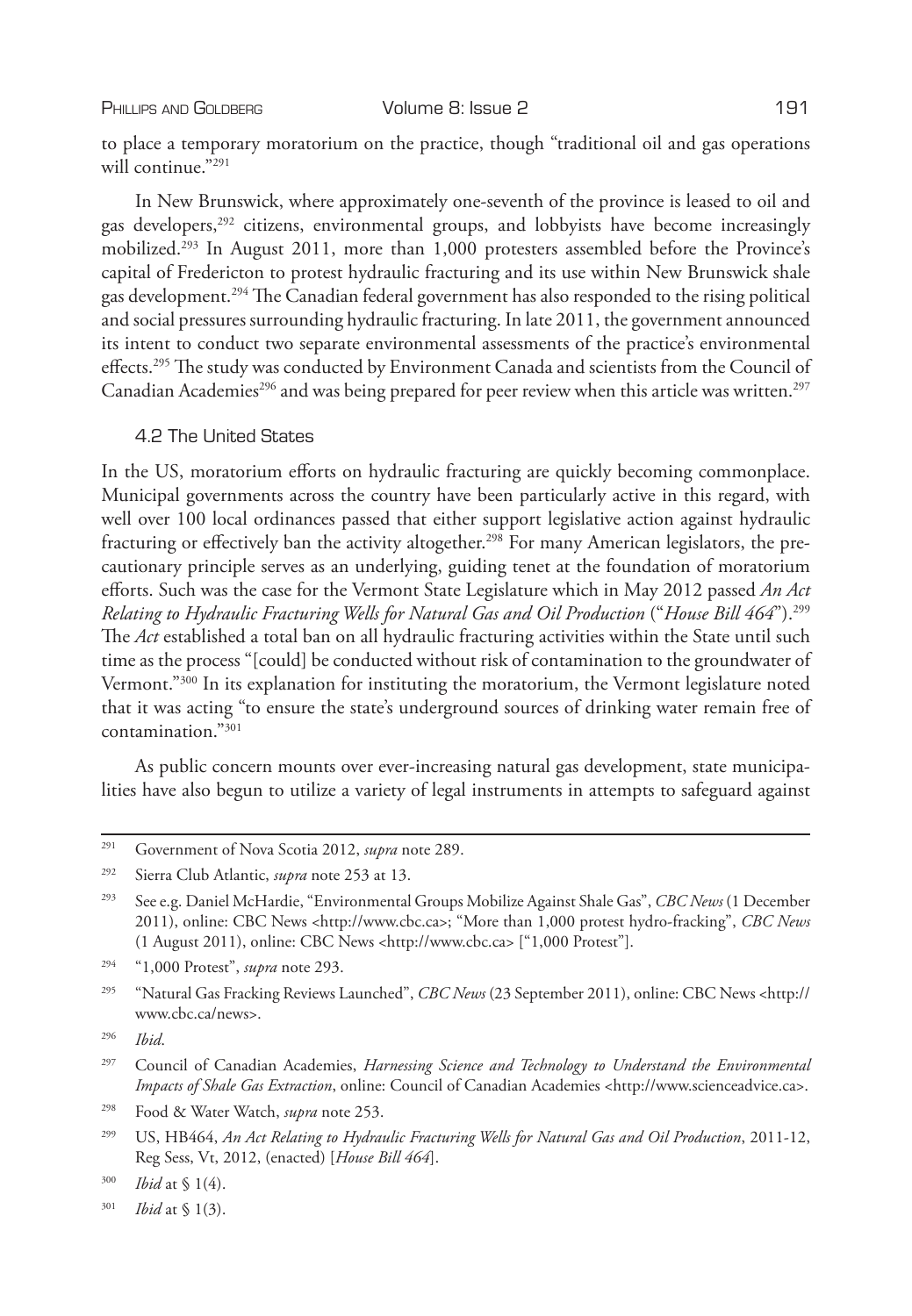potential adverse environmental and health effects. Among these instruments include land use and zoning ordinances, $302$  and even municipal police powers. $303$  The use of zoning ordinances has been uniquely successful for municipalities seeking to ban hydraulic fracturing within town or city limits. In the State of New York, at least two municipal zoning ordinances have now been tested within the trial court system and both were found to withstand judicial scrutiny.<sup>304</sup>

The first case, *Anschutz v Town of Dryden*, sought to determine "whether a local municipality may use its power to regulate land use to prohibit exploration for, and production of, oil and natural gas."305 In August 2011, the defendant Town of Dryden amended the local zoning ordinance to effectively ban all natural gas and oil development within the town's geographical limits.<sup>306</sup> The town, located within the Marcellus Shale region,<sup>307</sup> had previously leased roughly 22,200 acres to plaintiff Anschutz Exploration Corporation for the development of natural gas.308 As a result of the zoning ordinance and its prospective impact on future natural gas development, Anschutz sought to invalidate the ordinance, arguing, inter alia, that the amendment was "preempted by the Oil, Gas, and Solution Mining Law" of New York State.<sup>309</sup>

<sup>303</sup> See e.g. US, Home Rule Charter of the City of Pittsburgh, Pennsylvania at §§ 618.01, 618.05, online: <http://earthlawcenter.org/static/uploads/documents/Marcellus\_Shale\_Ord\_Pittsburgh\_1.pdf> (codification of ordinance 37-2010, Marcellus Shale Natural Gas Drilling [City of Pittsburgh]; US, Town of Mountain Lake, Natural Gas Extraction Ordinance, ordinance 2011-01 at arts 2(3), 6(1), online: Community Environmental Legal Defense Fund <http://celdf.live2.radicaldesigns.org/downloads/ Ordinance-Mt.pdf > [Town of Mountain Lake].

- <sup>304</sup> *Anschutz*, *supra* note 256; *Cooperstown Holstein Corp v Middlefield (Town of)*, 943 NYS (2d) 722 (NY Sup Ct, Otsego County 2012) (affirmed *Cooperstown Holstein Corp v Middlefield (Town of)*, 2013 NY Slip Op 3148 (NY Sup Ct, App Div, Third Dept 2013) [*Cooperstown*].
- <sup>305</sup> *Anschutz*, *supra* note 256 at 461.

<sup>306</sup> *Ibid*.

- <sup>307</sup> New York State Department of Environmental Conservation, *Marcellus Shale*, online: New York State Department of Environmental Conservation <http://www.dec.ny.gov> [Department of Environmental Conservation] ("[t]he Marcellus Shale is a black shale formation extending deep underground from Ohio and West Virginia northeast into Pennsylvania and southern New York … [g]eologists estimate that the entire Marcellus Shale formation may contain up to 489 trillion cubic feet of natural gas throughout its entire extent").
- <sup>308</sup> *Anschutz*, *supra* note 256 at 461 (the trial court did not address the legal issues pertaining to the development leases or the large financial expenses incurred by Anschutz Exploration Corp as a result of relying on those leases).
- <sup>309</sup> *Anschutz*, *supra* note 256 at 461; US, New York, *Environmental Conservation Law*, art 23 (codification of *Oil, Gas, and Solution Mining Law*, see online: <http://www.dec.ny.gov/energy/26498.html>.

<sup>302</sup> See e.g. US, Town of Middlefield, *A Local Law Repealing the Town of Middlefield Zoning Ordinance and Adopting the Town of Middlefield Zoning Law* (14 June 2011), online: <http://www.middlefieldny. com/uploads/1/2/6/8/12682437/zoning\_law\_061411\_2011\_final.pdf>; US, Town of Dryden, *Town of Dryden Notice of Adoption of Amendments to Zoning Ordinance* (24 July 2011), online: Food & Water Watch <http://documents.foodandwaterwatch.org/doc/Frack\_Actions\_DrydenNY.pdf>.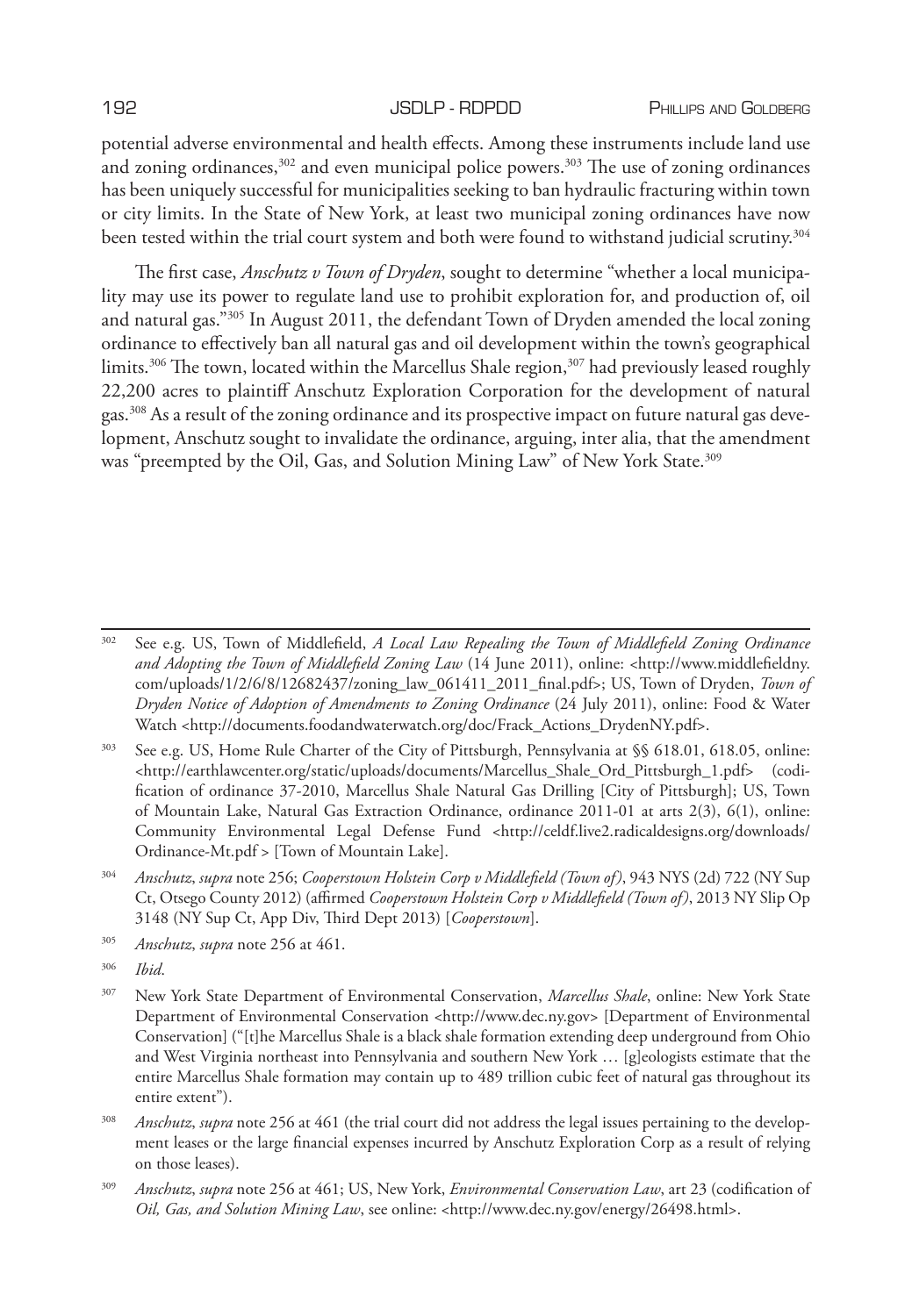### PHILLIPS AND GOLDBERG **Volume 8: Issue 2** 193

In determining the validity of the plaintiff's claim, the trial court focused its decision upon the principle of stare decisis, $310$  comparing the plaintiff's argument to a similarly-situated case involving the State's *Mined Land Reclamation Law*. 311 Decided by the Court of Appeals of New York in 1987, the case considered whether New York's *Mined Land Reclamation Law*, through the use of a supersede provision, effectively preempted all local zoning ordinances "relating to the extractive mining industry."312 The appeals court considered the legislative intent behind the law and determined that only those local ordinances "dealing with the actual operation and process of mining would frustrate the statutory purpose."<sup>313</sup> Thus, zoning ordinances that prohibited extraction activities altogether would not be in violation of the statute's regulatory intent.314 Because the New York Legislature had not specifically restricted municipalities from regulating "permissible uses of land," the Town's "total ban on extraction of natural resources [was] permissible."<sup>315</sup>

The second New York case to recently consider the validity of a municipal ordinance banning oil and gas development was *Cooperstown v Town of Middlefield.*<sup>316</sup> Plaintiff Cooperstown Holstein Corporation owned property within the Town of Middlefield upon which it had "previously executed [two] oil and gas leases" in February and March of 2007.<sup>317</sup> The leases, claimed Cooperstown, were now "frustrated" by the enforcement of a June 2011 zoning ordinance which banned all oil and gas development within the Town of Middlefield.<sup>318</sup> *Cooperstown*, like *Anschutz*, was heard before New York's Supreme Court, a trial level court, in February 2012, and considered a similar question of law: was Middlefield's municipal ordinance superseded by section 23-0303(2) of New York's *Environmental Conservation Law*, also referred to as the *Oil, Gas and Solution Mining Law*? 319

Section 23-0303(2) states: "[t]he provisions of this article shall supersede all local laws or ordinances relating to the regulation of the oil, gas and solution mining industries."320 The *Cooperstown* trial court took a similar approach to *Anschutz* and first looked to the State legislature's intent when enacting the *Oil, Gas and Solution Mining Law*. 321 Through an extensive

- <sup>310</sup> James A Ballentine & William S Anderson, Ballentine's Law Dictionary, 3rd ed, (Rochester, NY: Lawyers Cooperative Publishing Co., 1969) *sub verbo* "stare decisis" ("[t]he doctrine or principle that decisions should stand as precedents for guidance in cases arising in the future. A strong judicial policy that the determination of a point of law by a court will generally be followed by a court of the same or lower rank in a subsequent case which presents the same legal problem, although different parties are involved in the subsequent case").
- <sup>311</sup> *Anschutz*, *supra* note 256 at 466.
- <sup>312</sup> *Ibid* (citing *In the Matter of Frew Run Gravel Products, Inc v Carroll (Town of)*, 71 NY (2d) 126 at 129 (NY Ct App 1987) [*In the Matter of Frew Run*]).
- <sup>313</sup> *In the Matter of Frew Run*, *ibid* at 133.

- <sup>315</sup> *Anschutz*, *supra* note 256 at 473.
- <sup>316</sup> *Cooperstown*, *supra* note 304.
- <sup>317</sup> *Ibid* at 723.
- <sup>318</sup> *Ibid*.
- <sup>319</sup> *Ibid* at 723-24.
- <sup>320</sup> *Environmental Conservation Law*, NY CLS ECL art 23 tit 3 §§ 23-0303(2) (2012).
- <sup>321</sup> *Cooperstown*, *supra* note 304 at 724.

<sup>314</sup> *Ibid*.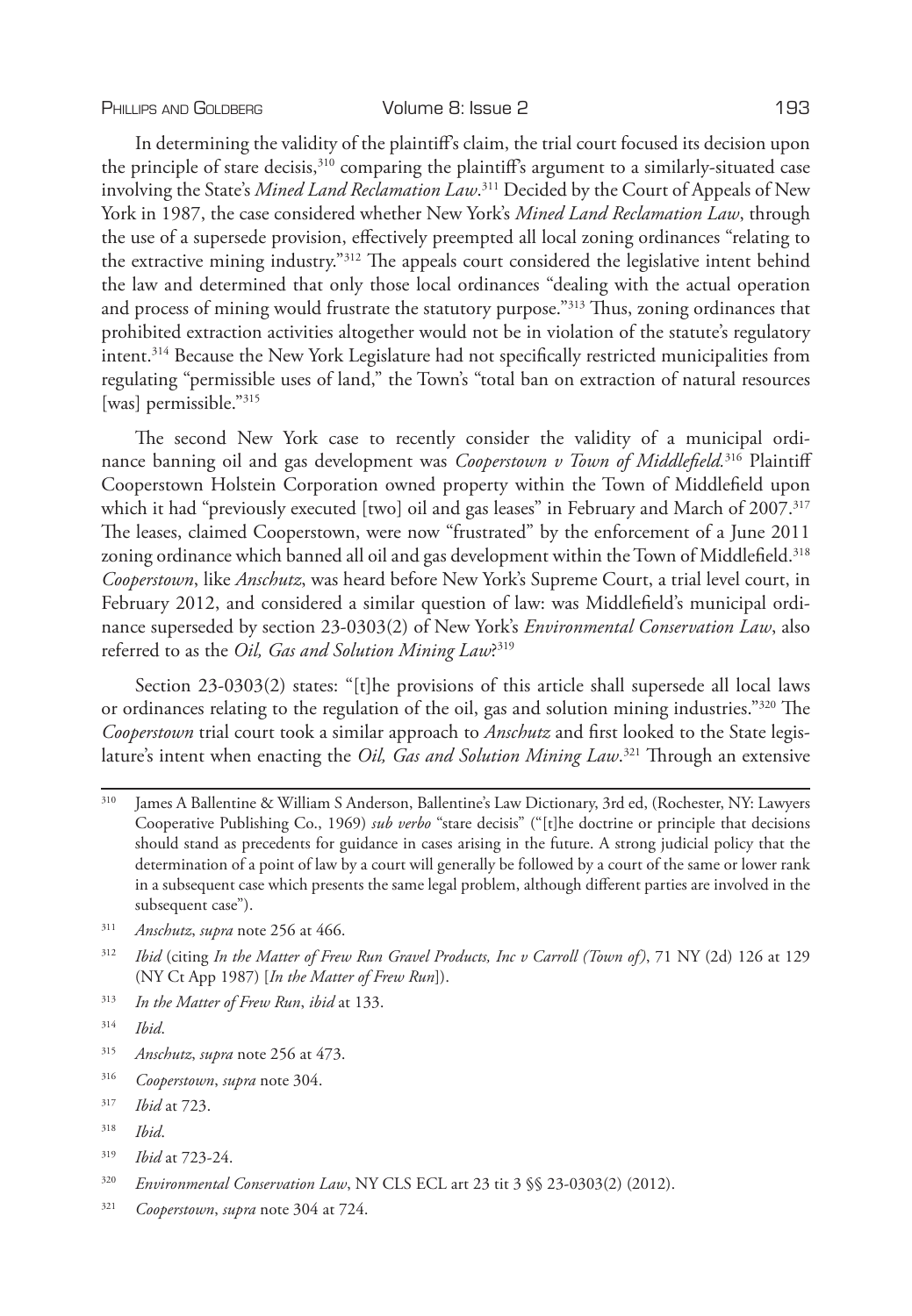review of the legislative history leading up to enactment of section 23-0303(2), the court found the following: "[n]either the plain reading of the statutory language nor the history of [*Environmental Conservation Law*] §23-[0303(2)] would lead this court to conclude that the phrase was intended by the Legislature to abrogate the constitutional or statutory authority vested in local municipalities to enact legislation affecting land use."322 The court found that because Middlefield's land use ordinance did not regulate the "how," but rather the "where" of oil and gas development, the ordinance was thus in compliance with state law.<sup>323</sup>

Despite the favorable rulings obtained by New York municipalities with regard to resource development moratoriums, the State's courts have made clear that zoning ordinances are only valid "in the absence of a clear expression of legislative intent to preempt local control over land use."324 In the 1987 case *Turnpike Woods v Town of Stony Point*, the Court of Appeals of New York stated: "[w]hile towns may impose certain restrictions and conditions on the use and development of land pursuant to the appropriate legislative grant of authority … they may not exercise this grant of power in a manner inconsistent with State law—unless the power to amend or supersede State law has been expressly conferred."<sup>325</sup> This condition leaves municipal moratoriums highly vulnerable to changes in the State's oil and gas regulatory framework. Such was the case in Pennsylvania, where a newly passed bill sought to significantly limit the ability of local municipalities to pass ordinances relating to oil and gas development activities.<sup>326</sup>

The bill, Pennsylvania *House Bill 1950*, more commonly referred to as *Act 13*, sought to supersede all local ordinances passed in relation to oil and gas development.<sup>327</sup> Section 3304 of the bill, entitled "Uniformity of Local Ordinances," created the impossibility of locallyinstituted moratoriums, as the section stated that "all local ordinances regulating oil and gas operations shall allow for the reasonable development of oil and gas resources."328 "Reasonable development" was defined to include a multitude of construction, production, and extraction activities related to oil and natural gas development. The term created a non-discriminatory structure of sorts, where a municipality was barred from imposing land use ordinances relating to oil and natural gas development that would not also be applicable to "other industrial uses or other land development within the particular zoning district where the oil and gas operations [were] situated."329 The bill further defined the applicable parameters of local zoning ordinances by explicitly authorizing natural gas development activities in "agricultural and

<sup>322</sup> *Ibid* at 728.

<sup>323</sup> *Ibid* at 729.

<sup>324</sup> *Anschutz*, *supra* note 256 at 466 (citing *In the Matter of Gernatt Asphalt Products, Inc v Sardinia (Town of)*, 87 NY2d 668 (NY Ct App 1996)) at 682. Other US state courts have considered the validity of local zoning ordinances to ban oil and natural gas development activities (see e.g. *Greeley (City of) v Lundvall Brothers, Inc*, 830 P (2d) 1061 (Colo Sup Ct 1992)).

<sup>325</sup> *Turnpike Woods, Inc v Stony Point (Town of)*, 70 NY (2d) 735 at 737 (NY Ct App 1987) (overturning a local ordinance that significantly delayed plaintiff developer Turnpike Woods' construction of a subdivision, in violation of New York Town Law § 276(4)).

<sup>326</sup> US, HB1950, *An Act Amending Title 58 (Oil and Gas) of the Pennsylvania Consolidated Statutes*, 2012, Pa, 2012 [*Act 13*].

<sup>327</sup> *Ibid* at § 3302.

<sup>328</sup> *Ibid* at § 3304(a).

<sup>329</sup> *Ibid* at § 3304(b)(3).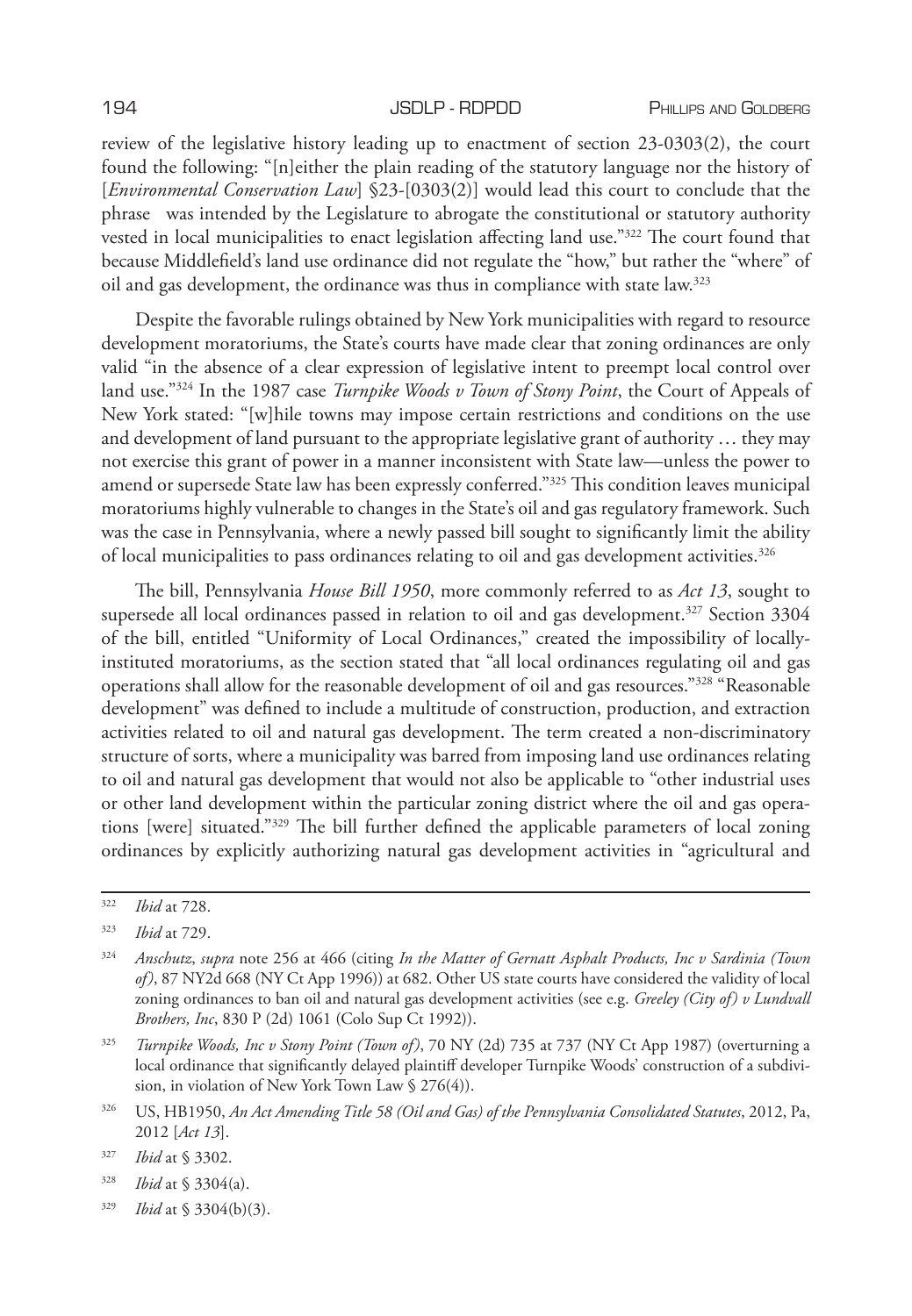industrial zoning districts," provided certain requirements were met.<sup>330</sup> Once signed into law, the Pennsylvania bill effectively disempowered municipalities from regulating zoning in the area of oil and gas development. The bill established legal standing for any party claiming to be "aggrieved" by the enactment of an adverse municipal ordinance and granted a right to attorney fees and costs to the affected party.<sup>331</sup> Additionally, the new bill revoked the ability of an offending local government "to receive funds [collected] under Chapter 23 [(relating to unconventional gas well fees)]<sup>332</sup> ... until the local government amend[ed] or repeal[ed] its ordinance."333

In response to *Act 13*'s overriding land use measures, which effectively stripped municipalities of their right to govern the placement of oil and gas development activities, Robinson Township, the non-profit Delaware Riverkeeper Network, and several other Pennsylvanian municipalities ("Petitioners")<sup>334</sup> brought suit against the Commonwealth of Pennsylvania, asserting that *Act 13* violated several provisions of both the state and federal constitutions.<sup>335</sup> The Petitioners alleged twelve violations in all, stating that *Act 13* "prevent[ed] them from fulfilling their constitutional and statutory obligations to protect the health, safety and welfare of their citizens, as well as public natural resources from the industrial activity of oil and gas drilling."336 In a 4-3 decision, the Commonwealth Court of Pennsylvania described the *Act*'s various provisions, stating that "Act 13 preempt[ed] local regulation, including environmental laws and zoning code provisions except in limited instances" and also gave "the power of eminent domain to a corporation that is empowered to transport, sell or store natural gas … and require[d] uniformity of local ordinances."337

Of particular importance to our discussion here was the court's ruling concerning the *Act*'s "requirement that municipal ordinances be amended to include oil and gas operations in all zoning districts."338 Petitioners argued that forcing municipalities to enact zoning ordinances of this nature was a violation of article 1, section 1 of the Pennsylvania Constitution as well as an infringement of section 1 of the Fourteenth Amendment of the US Constitution.339 Article 1, section 1 states: "[a]ll men are born equally free and independent, and have certain inherent and indefeasible rights, among which are those of enjoying and defending life and liberty, of acquiring, possessing and protecting property and reputation, and of pursuing their own

- <sup>338</sup> *Ibid* at 480.
- <sup>339</sup> *Ibid*.

<sup>330</sup> *Ibid* at § 3304(b)(7).

<sup>331</sup> *Ibid* at §§ 3306(1), 3307.

<sup>332</sup> An unconventional gas well, as defined by *Act 13* is "[a] bore hole drilled or being drilled for the purpose of or to be used for the production of natural gas from an unconventional formation" (*Act 13*, *supra* note 326 § 3203). Section 2302 allowed local and municipal governments to "impose a fee on unconventional gas wells that have been spud in the county" (*ibid* at § 2302(a)).

<sup>333</sup> *Ibid* at § 3308.

<sup>334</sup> The issue of standing is outside the scope of our discussion here; however, the Commonwealth Court of Pennsylvania did discuss this component in great detail. See *Robinson (Township of) v Pennsylvania*, 52 A (3d) 463 at 471-78 (Commw Ct Pa 2012) [*Robinson v Pennsylvania*].

<sup>335</sup> *Ibid* at 469-70.

<sup>336</sup> *Ibid* at 469.

<sup>337</sup> *Ibid* at 468-69.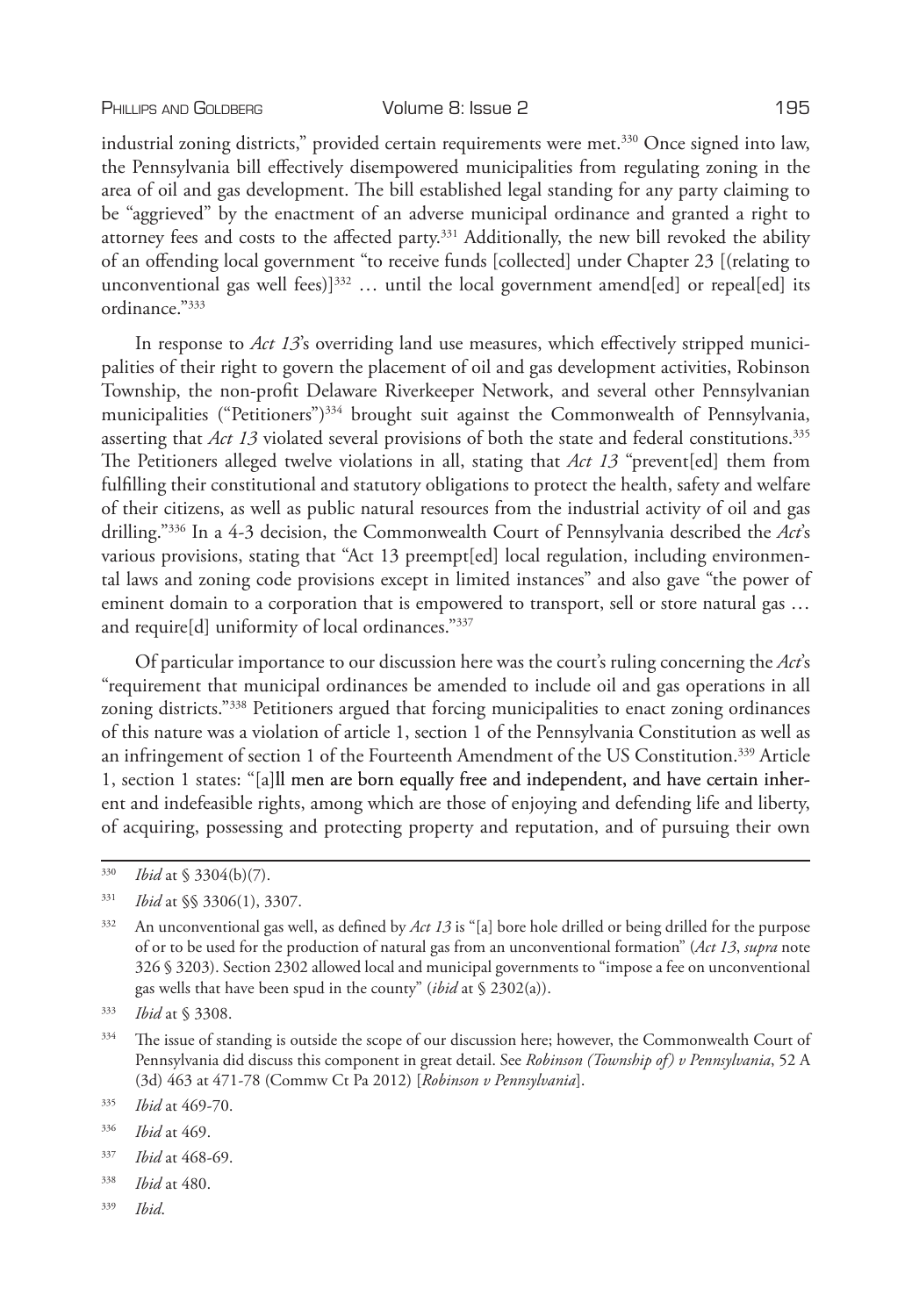happiness."340 Section 1 of the Fourteenth Amendment to the *US Constitution* maintains that "[n]o State shall make or enforce any law which shall abridge the privileges or immunities of citizens of the United States; nor shall any State deprive any person of life, liberty, or property, without due process of law; nor deny to any person within its jurisdiction the equal protection of the laws."341

In making its determination, the court analyzed the alleged constitutional violations from a substantive due process standpoint, taking "into consideration the rights of all property owners subject to the zoning and the public interests sought to be protected."342 Citing the Pennsylvania Supreme Court, the court explained that a "substantive due process inquiry … must accord substantial deference to the preservation of rights of property owners … [though a] property owner is obliged to utilize his property in a manner that will not harm others … and zoning ordinances may validly protect the interests of neighboring property owners from harm."<sup>343</sup> Thus, for the State's compulsory zoning ordinance modifications to be constitutional, they "must be directed toward the community as a whole, concerned with the public interest generally, and justified by a *balancing* of community costs and benefits."344 Here, the court determined that *Act 13*'s mandatory zoning requirements did "not protect the interests of neighboring property owners from harm" and created "irrational [zoning] classifications," allowing oil and gas development to be permitted in all sectors of the municipalities, including neighborhoods and other residential areas. Therefore, the court found the provision to be an unconstitutional violation of substantive due process.<sup>345</sup> The court discussed each of the complaints in turn, ruling in favor of Petitioners on four of the twelve counts brought by the township, all of which will not be discussed here.<sup>346</sup> In October 2012, the case was heard before the Supreme Court of Pennsylvania on appeal;<sup>347</sup> however, as of the end of December 2012, a decision has not yet been released.

As an alternative to local zoning ordinances, other US municipalities have attempted (or successfully enacted) hydraulic fracturing moratoriums on the basis that development activities threaten the residents and the environment of the town, constitute a legal nuisance, or even violate civil and political rights.<sup>348</sup> In December 2010, the City of Pittsburgh, Pennsylvania

<sup>344</sup> *Ibid* at 482 (emphasis added by Commw Ct Pa 2012).

<sup>340</sup> PA Const art I, § 1.

<sup>341</sup> US Const amend XIV, § 1.

<sup>342</sup> *Robinson v Pennsylvania*, *supra* note 334 at 482.

<sup>343</sup> *Ibid* (quoting *In re Realen Valley Forges Greenes Assocs*, 838 A (2d) 718 at 728 (Sup Ct Pa 2003), quoting *Hopewell Twp Board of Supervisors v Golla*, 452 A (2d) 1337 at 1341-42 (Sup Ct Pa 1982)).

<sup>345</sup> *Ibid* at 484.

<sup>346</sup> *Ibid* at 470-71.

<sup>347</sup> Kevin Begos, "Pennsylvania Zoning Laws For Gas Drilling, Known As Act 13, Debated in State Supreme Court", *The Huffington Post* (18 October 2012), online: The Huffington Post <http://www.huffingtonpost.com>.

<sup>348</sup> See e.g. City of Pittsburgh, *supra* note 303; Town of Mountain Lake, *supra* note 303; *Northeast Natural Energy LLC v Morgantown (City of)*, Civil Action No 11-C-411 (W Va Cir Ct, Monongalia County 2011) [*Morgantown*].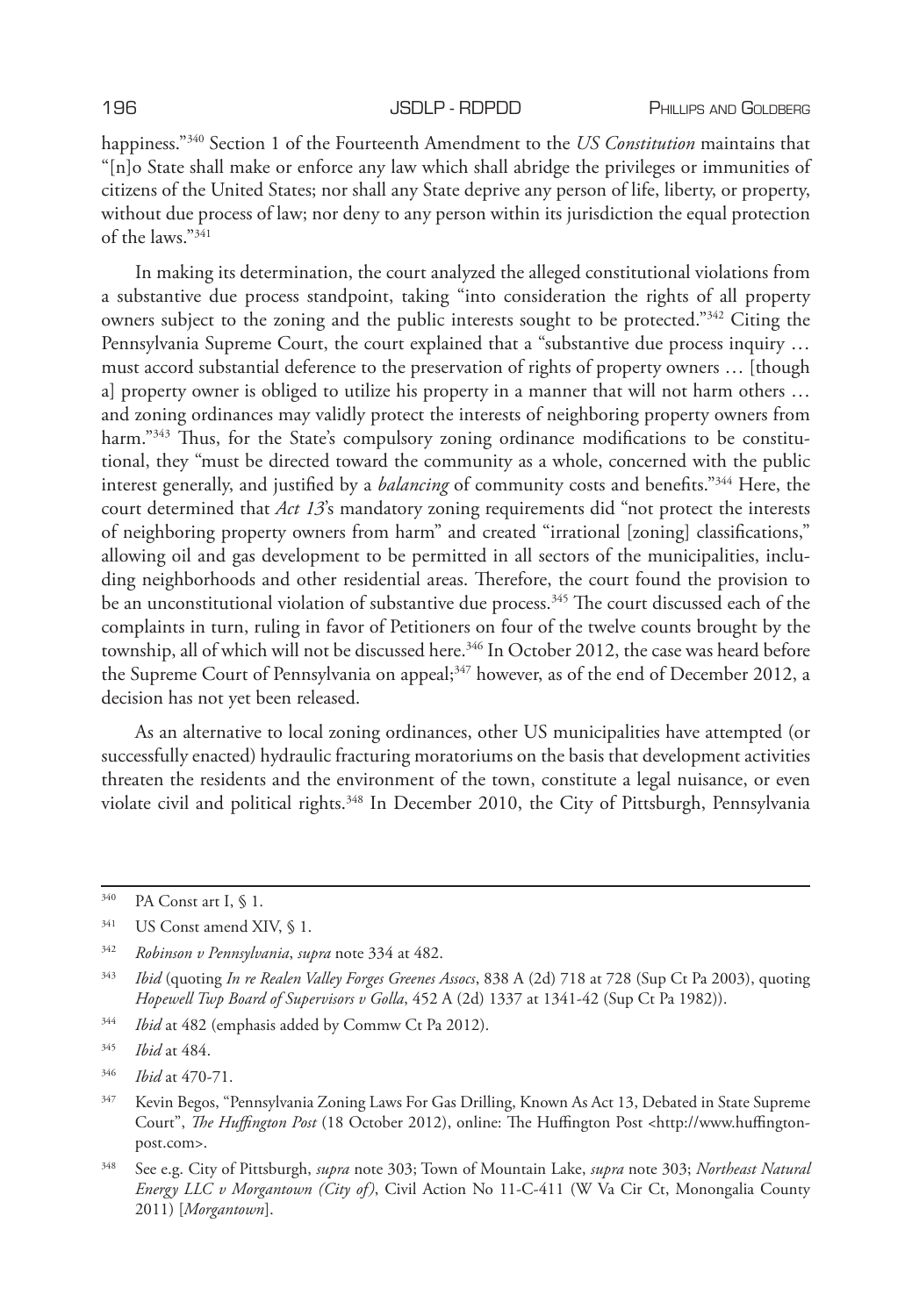passed a municipal ordinance<sup>349</sup> which banned natural gas extraction and created a "Bill of Rights for the residents and communities of the City."350 Among other privileges, the ordinance asserted certain environmental and human rights held by the Pittsburgh community, including the right to "sustainably access, use, consume, and preserve water."<sup>351</sup> Perhaps most divisive, in light of the *Act 13* discussion above, is section 618.04(c) which states the following: "[c]orporations engaged in the extraction of natural gas shall not possess the authority or power to enforce state or federal preemptive law against the people of the City of Pittsburgh, or to challenge or overturn municipal ordinances adopted by the City Council of Pittsburgh."352 Whether the City of Pittsburgh will alter its local ordinance, either voluntarily or by force, remains to be seen. Many important decisions for the State's future oil and gas development regulations rest with the decision of Pennsylvania's Supreme Court in *Robinson v Pennsylvania*. 353

The final approach used by municipalities to institute moratoriums on natural gas development activities to be here addressed was instituted by the City of Morgantown, West Virginia in June 2011.354 The Town successfully passed a local ordinance which characterized hydraulic fracturing as a public nuisance and banned the activity within municipal limits as well as one mile outside of the city's borders.<sup>355</sup> In addition to the potential adverse environmental and health effects caused by hydraulic fracturing, the ordinance maintained that the activity "interfere[d] with the rights of citizens in the enjoyment of their property" and thus constituted a public nuisance.356 Similar to other municipalities described herein, the City of Morgantown asserted the authority to protect the citizenry from "injury or annoyance," abate those activities that would constitute a hazard or public nuisance, and "promote the public morals, safety, health, and good order" of the city via enactment of the ordinance.<sup>357</sup>

Within days of its enactment, the Morgantown ordinance was legally challenged<sup>358</sup> on the basis that it was preempted (or superseded) by West Virginia State laws which govern the regulation of oil and gas development activities.<sup>359</sup> The case was decided before the Circuit Court of Monongalia County in August 2011. In its decision, the circuit court looked to legislative intent to determine the precise role of the State's Department of Environmental Protection in

<sup>349</sup> City of Pittsburgh, *supra* note 303. See City Clerk's Office, *Legislative Information Center*, online: City of Pittsburgh <http://www. http://pittsburghpa.gov>.

<sup>350</sup> City of Pittsburgh, *supra* note 303 at § 618.01.

<sup>351</sup> *Ibid* at §§ 618.03, 618.03(a).

<sup>352</sup> *Ibid* at § 618.04(c).

<sup>353</sup> At the time this article was authored, the Supreme Court of Pennsylvania had not yet released a decision in *Robinson v Pennsylvania*.

<sup>354</sup> "Morgantown Bans Fracking", *Metro News* (22 June 2011), online: Metro News <http://www.wvmetronews.com>.

<sup>355</sup> US, City of Morgantown, *Well Drilling*, c 1 art 721 (ord 11-24) at §§ 721.01(a)-(b) (2011).

<sup>356</sup> *Ibid*.

<sup>357</sup> *Ibid*.

<sup>358</sup> Ben Adduchio, "Company Sues Morgantown over Drilling Ban", *West Virginia Public Broadcasting* (27 June 2011), online: West Virginia Public Broadcasting <http://www.wvpubcast.org>.

<sup>359</sup> *Morgantown*, *supra* note 348 at 1.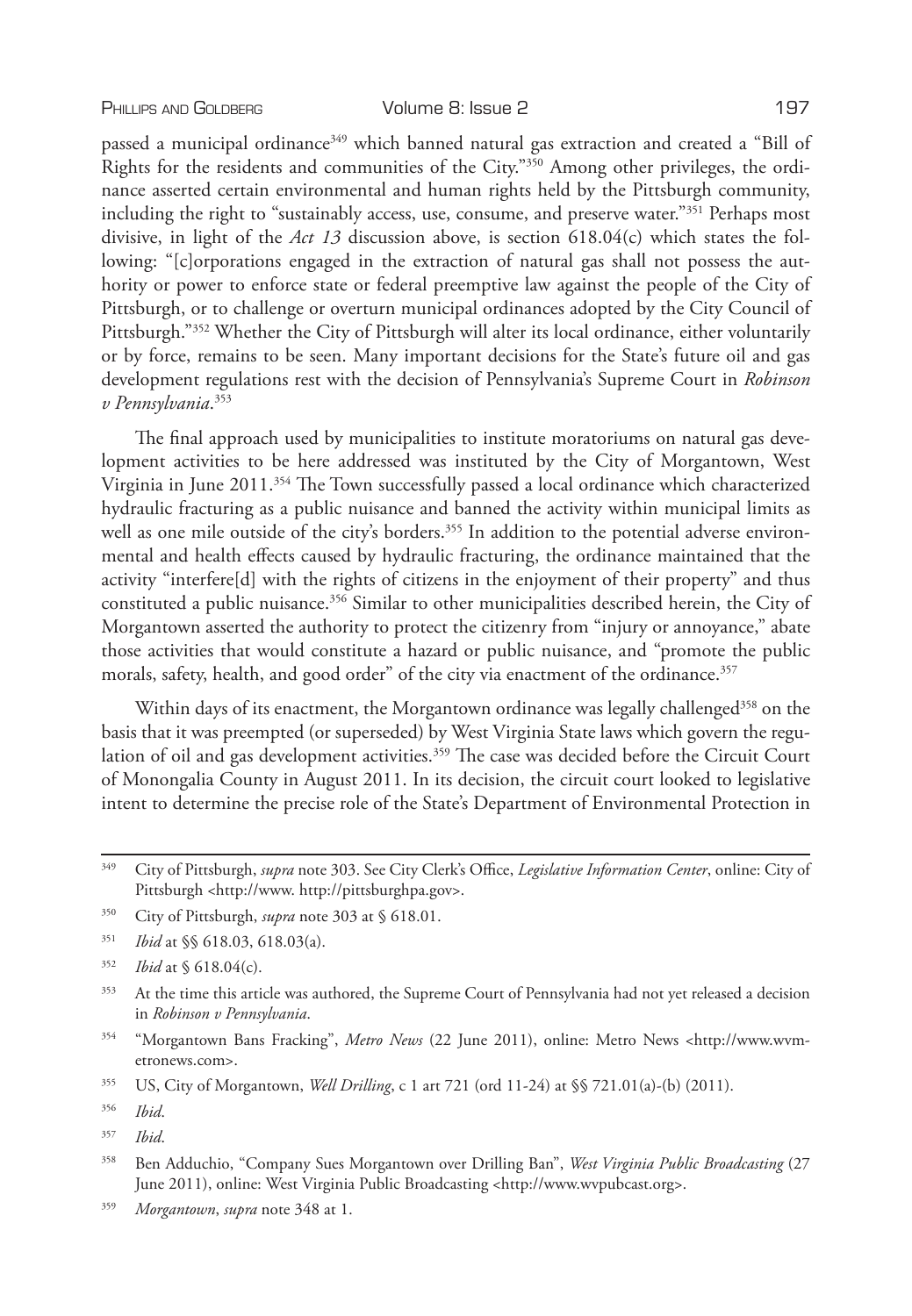the area of oil and gas development.360 The court noted that Chapter 22 of the *West Virginia Code* outlined specific regulatory parameters "related to the exploration, development, production, storage and recovery of [West Virginia's] oil and gas."361 Unlike New York, the West Virginia court did not distinguish Morgantown's zoning ordinance from other forms of oil and gas regulation authorized specifically to the State. The court reasoned that because the local ordinance was within "the same field" as the applicable state law, the "doctrine of preemption" applied, meaning the town was preempted from passing ordinances that arguably overlapped state regulation.<sup>362</sup> Further, the state law contained no specific exemptions which would allow for municipal governance over any aspect of oil and gas development.<sup>363</sup> The circuit court's analysis extended to the general role of municipalities within the State and made clear that the authorities granted Morgantown by the legislature were not unconditional.364 Citing West Virginia's Supreme Court, the court reiterated that in the balancing of municipal and state law, "it is generally held that if there are inconsistencies, the municipal ordinance must yield."365

In its decision, the West Virginia circuit court highlighted one of the principal controversies surrounding natural gas regulation: "[t]his Court is mindful that the environmental issues regarding the fracking process are foremost in the public's concern."366 The court acknowledged the desire of Morgantown's citizens to exercise precaution in oil and gas development activities, but noted its belief that the State's government was taking appropriate measures to alleviate citizen concerns, referring to a related executive order signed by the State's Governor.367 The order, issued in July 2011, iterated the importance of natural gas development to West Virginia's economy while simultaneously acknowledging the need "to further the immediate preservation of public health, safety and welfare and to prevent substantial harm to the public interest that could result from the occurrence of any one particular Potential Environmental Incident."368 The order seems an encouraging, though modest, response to public concern surrounding hydraulic fracturing. Issued to provide interim, strengthened regulation "while the Legislature … works to formulate and advance its [regulatory reform] proposal," the order required new rules be instituted to augment precautionary and safety measures.<sup>369</sup>

 West Virginia is not the only American state to take what appear to be subtle, proactive measures in response to increased public concerns regarding hydraulic fracturing and natural

- <sup>360</sup> *Ibid* at 6.
- <sup>361</sup> *Ibid*.

- <sup>363</sup> *Ibid* at 9.
- <sup>364</sup> *Morgantown*, *supra* note 348 at 7.
- <sup>365</sup> *Ibid* at 7-8.
- <sup>366</sup> *Ibid* at 9.
- <sup>367</sup> *Ibid* at 9.

<sup>369</sup> *Ibid*.

<sup>362</sup> *Ibid* at 6-7.

<sup>368</sup> US, State of West Virginia Executive Department, *Executive Order No 4-11* (2011), online: Office of Governor Earl Ray Tomblin <http://www.governor.wv.gov>. Here we see a pertinent example of the conflicting environmental ethics associated with application of the precautionary principle (see discussion page 164). The executive order highlights a cost-benefit analysis that has occurred between development of resources and protection of environment and health. This analysis is presumably the result of an environmental ethic which favors development of resources above other considerations.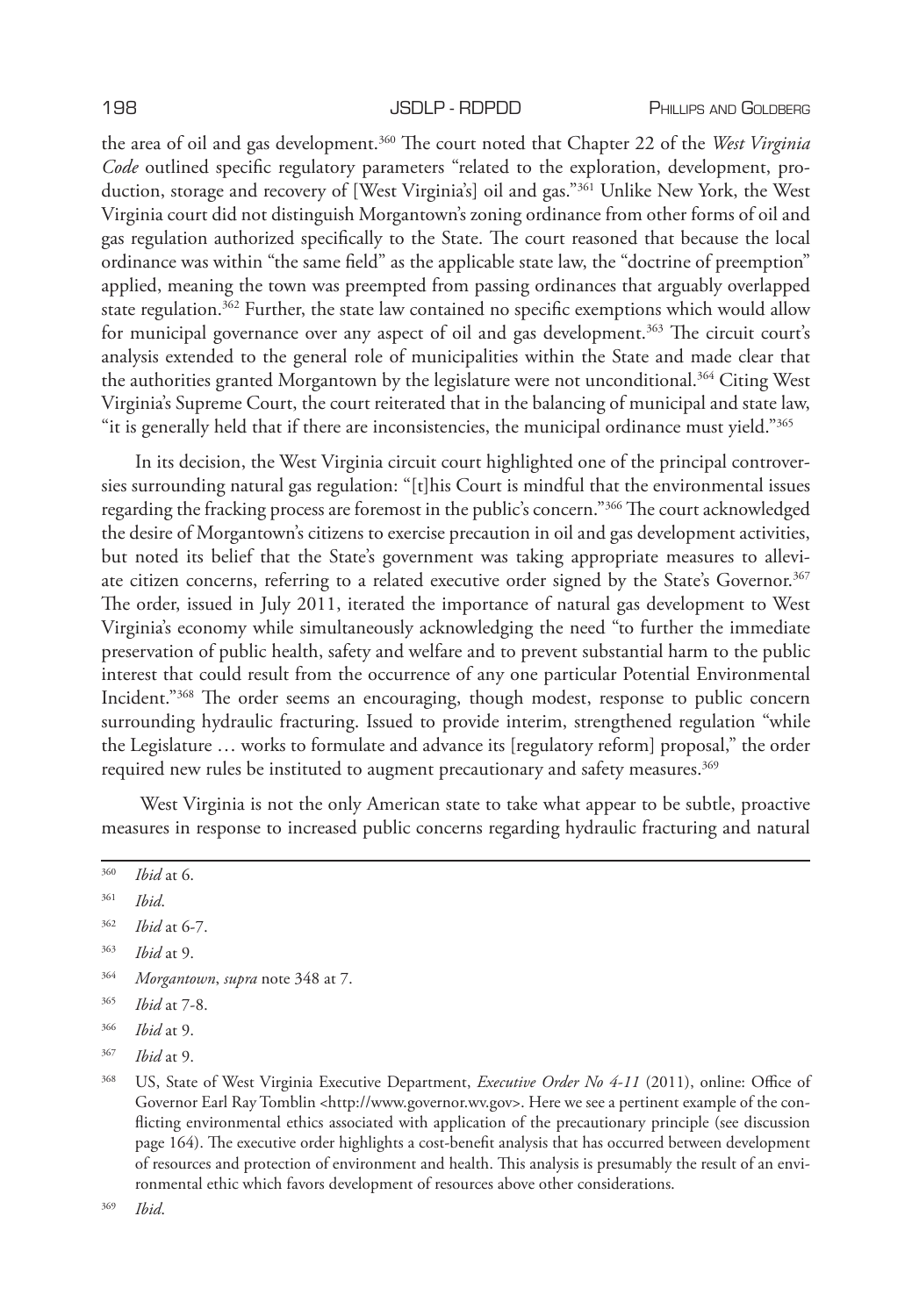gas development. A small number of states have now instituted or are in the process of approving temporary moratoriums on hydrofracking activities. In January 2012, the New Jersey State Legislature passed into law a bill imposing a one-year moratorium on all hydraulic fracturing.370 The moratorium was instituted "in order to conduct an investigation into whether hydraulic fracturing could have or is likely to have an adverse impact on air and water quality in [the] State."371 The bill was introduced in the New Jersey Senate in December 2010 and originally called for the permanent prohibition of all hydrofracking within the State. $372$ 

Although the original bill passed through both New Jersey's Senate and General Assembly, the *Act* was conditionally vetoed by the State's Governor in August 2011.373 The Governor reasoned that while the environmental and health concerns surrounding hydraulic fracturing were warranted, he did "not believe that the case [had] been made to justify a complete, permanent, statutory prohibition on fracking." $374$  The bill was returned to the legislature with a new proposal: "a one-year moratorium on fracking in New Jersey while the issue [was] studied by the [US Department of Energy], [US Environmental Protection Agency], and [New Jersey Department of Environmental Protection]."375 The changes were accepted by a nearly unanimous New Jersey legislature.376 Despite implementing a successful temporary moratorium, the legislature's compromise was viewed by many New Jersey citizens and environmental groups as a poor response to the growing concerns and distrust surrounding oil and gas development.<sup>377</sup> However, new legislation in the form of *Assembly Bill 3644*378 was recently introduced by Republican State Assemblyman Declan O'Scanlon which seeks to extend New Jersey's temporary moratorium.379 The extension would ban hydrofracking until such time as the EPA completed its study of the Pavillion, Wyoming gas fields, allowing the State's Department of

<sup>372</sup> US, SB2576, *An Act concerning certain drilling techniques and supplementing P.L. 1985, c. 432*, 2010-11, Reg Sess, NJ, 2010.

<sup>370</sup> US, SB2576, *An Act concerning certain drilling techniques and supplementing P.L. 1985, c. 432*, 2010-11, Reg Sess, NJ, 2012 (enacted).

<sup>&</sup>lt;sup>371</sup> *Ibid* at s 1 (at the time of its passing, the New Jersey legislature acknowledged that hydraulic fracturing activities were not yet occurring in the state ).

<sup>373</sup> See Bills 2010-2011, S2576, online: New Jersey State Legislature <http://www.njleg.state.nj.us> [NJ Bills 2010-11].

<sup>374</sup> Governor Chris Christie, *Senate Bill No 2576*, online: New Jersey State Legislature <http://www.njleg. state.nj.us>.

<sup>375</sup> *Ibid*.

<sup>376</sup> See NJ Bills 2010-11, *supra* note 373.

<sup>&</sup>lt;sup>377</sup> Sierra Club New Jersey Chapter, Press Release, "Legislature Fails to Protect our Water from Fracking" (10 January 2012), online: Sierra Club <http://www.sierraclub.org>; Alexis Levinson, "Christie Proposes One-Year Moratorium on Fracking", *The Daily Caller* (25 August 2011), online: The Daily Caller <http:// dailycaller.com>; Sierra Club Scrapbook, *Big New Jersey Rally Demands Fracking Ban in Delaware River Basin* (11 January 2012), online: Sierra Club <http://www.sierraclub.org>.

<sup>378</sup> US, AB3644, *Establishes moratorium on hydraulic fracturing for purposes of natural gas exploration or production until certain conditions are met*, 2012-13, Reg Sess, NJ, 2013.

<sup>379</sup> Mark J Bonamo, "State Assemblyman Introduces Fracking Ban Extension Bill", *NJ.com* (27 December 2012), online: NJ.com <http://www.nj.com>.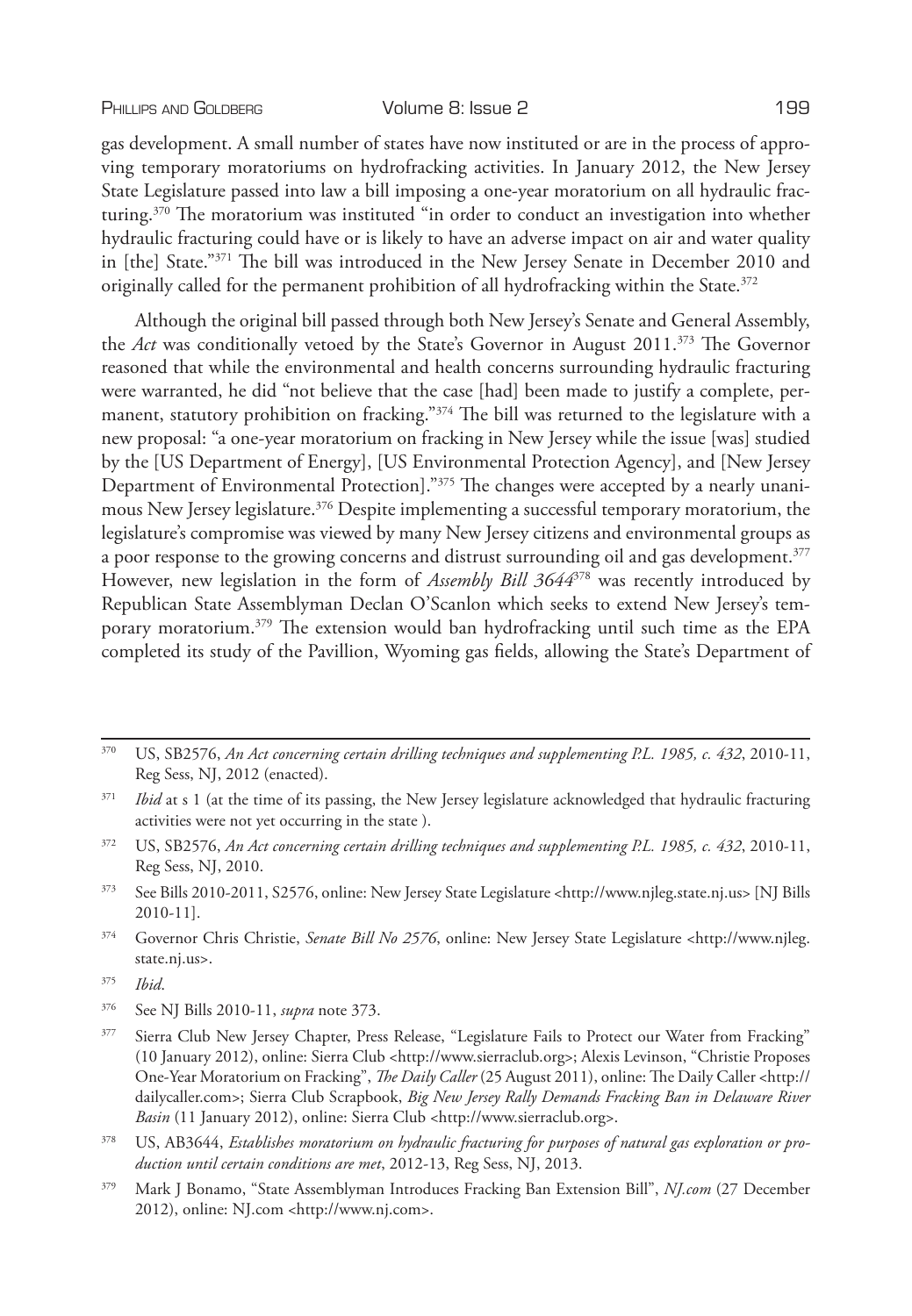Environmental Protection time to review the EPA's conclusions and make determinations of its own.380

Unlike its neighboring New Jersey, New York State has yet to pass significant legislation regarding hydraulic fracturing.381 In 2010, both the New York Senate and Assembly passed a bill providing for a temporary moratorium on hydraulic fracturing; however, the bill was vetoed by then Governor David Paterson.382 The Governor instead issued an executive order which curtailed permitting and directed that further environmental review of the process be initiated.383 Despite this legislative setback, there currently exist several bills working their way through the New York Legislature which address both regulation of natural gas development and the use of hydrofracking.384 For example, *Assembly Bill 7218A*, initiated in April 2011, would completely "[prohibit] the use of hydraulic fracturing and the disposal and/or processing of any fluid which was used in a hydraulic fracturing process."385 *Assembly Bill 7400A*, though introduced shortly after *Assembly Bill 7218A*, moved remarkably quicker through the legislature.<sup>386</sup> The bill sought to temporarily suspend hydraulic fracturing activities to allow "the state and its residents the opportunity to continue the review and analysis of the effects of hydraulic fracturing on water and air quality, environmental safety and public health."387 In January 2012, the bill died in the State Senate, only to return to the Assembly for further amendment.<sup>388</sup>

As of October 2012, New York State enjoys an administrative moratorium of sorts as the State's Department of Environmental Conservation evaluates the environmental effects associated with horizontal drilling and hydraulic fracturing within the Marcellus Shale.<sup>389</sup> In accordance with the abovementioned executive order, $390$  the department must also prepare a

<sup>380</sup> *Ibid*.

<sup>&</sup>lt;sup>381</sup> Information from this article is current through December 2012.

<sup>382</sup> Tom Zeller Jr, "New York Governor Vetoes Fracking Bill", *The New York Times* (11 December 2010), online: The New York Times <http://www.nytimes.com>.

<sup>383</sup> US, State of New York Executive Chamber, Executive Order No 41: *Requiring Further Environmental Review* (2010), online: Governor Andrew M Cuomo <http://www.governor.ny.gov> [Executive Order].

<sup>384</sup> See e.g. US, SB1230, *Establishes a moratorium on the issuance of permits for the drilling of wells and prohibits drilling within two miles of the New York city water supply infrastructure*, 2011-12, Reg Sess, NY, 2011; US, SB1234, *Relates to the regulation of the drilling of natural gas resources*, 2011-12, Reg Sess, NY, 2011; US, SB2697A, *Relates to natural gas development using hydraulic fracturing*, 2011-12, Reg Sess, NY, 2011; US, SB5592, *Suspends hydraulic fracturing for the extraction of natural gas or oil*, 2011-12, Reg Sess, NY, 2011; US, AB7218A, *Prohibits the use of hydraulic fracturing in the extraction of oil and gas*, 2011-12, Reg Sess, NY, 2011 [Assembly Bill 7218A]; US, AB7400A, *Suspends hydraulic fracturing for the extraction of natural gas or oil*, 2011-12, Reg Sess, NY, 2011 [*Assembly Bill 7400A*].

<sup>385</sup> *Assembly Bill 7218A*, *supra* note 385.

<sup>386</sup> *Assembly Bill 7400A*, *supra* note 385.

<sup>387</sup> *Ibid* at s 1.

<sup>388</sup> See New York State Assembly, *A07400 Summary*, online: NY State Assembly <http://www.assembly.state. ny.us>.

<sup>&</sup>lt;sup>389</sup> Cailin Lechner, "New York's Moratorium on Hydraulic Fracturing Likely to Continue", (23 October 2012), online: RegBlog <http://www.law.upenn.edu>; Department of Environmental Conservation, *supra* note 307.

<sup>390</sup> Executive Order, *supra* note 383.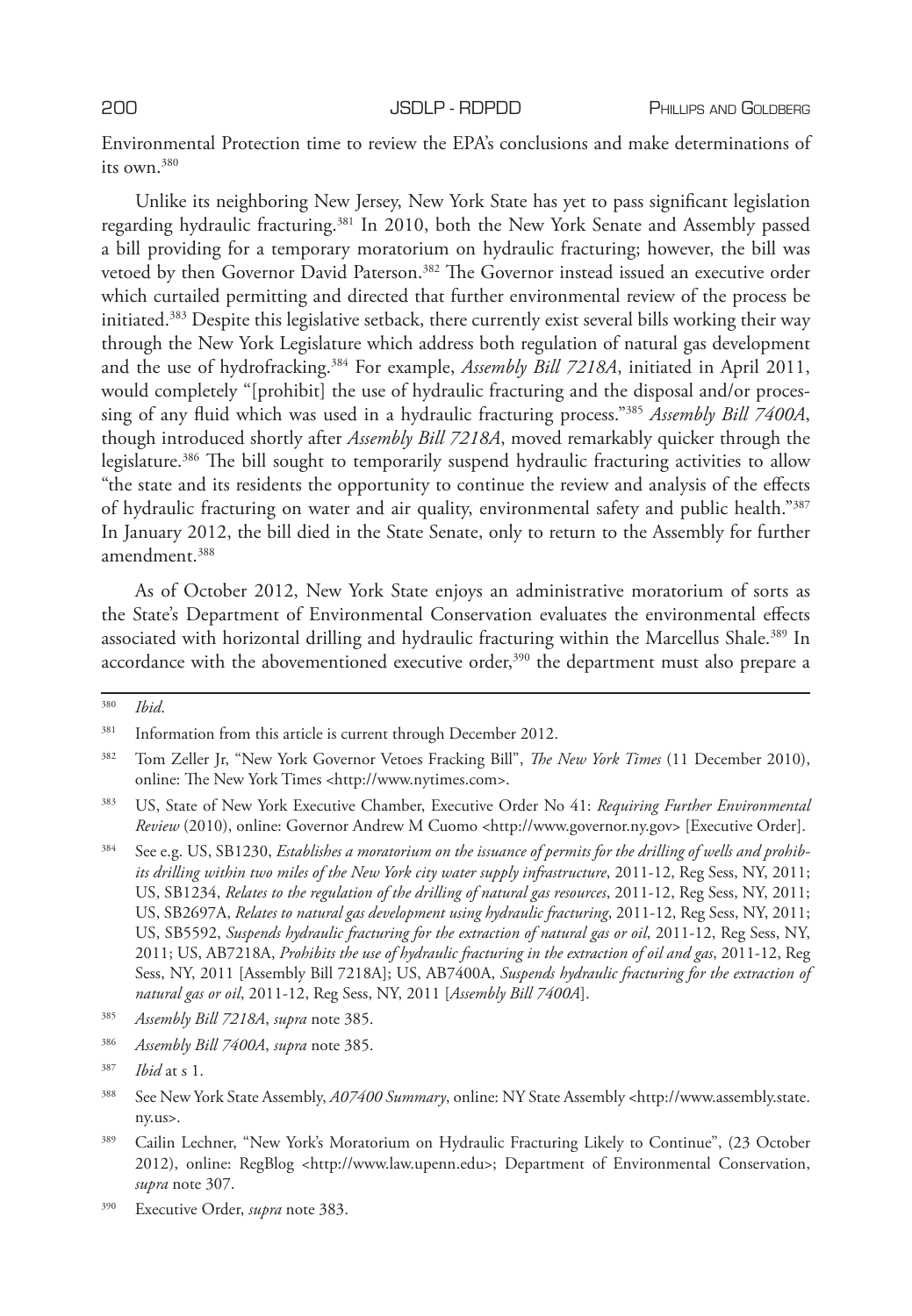### PHILLIPS AND GOLDBERG **Volume 8: Issue 2** 201

"Supplemental Generic Environmental Impact Statement,"391 which also includes an assessment of public health effects.<sup>392</sup> Thus far, the impact statement has undergone two public comment periods, with the second ending in January 2012.393 While preparation of the impact statement remains ongoing, the executive order indicates that no new permits for horizontal drilling and hydraulic fracturing will be issued.<sup>394</sup> The State's Department of Environmental Conservation also indicated that "no permits [for high-volume fracturing] will be issued until [the department] has the proper enforcement capacity to monitor all fracturing activities."395

State level efforts to curb hydrofracking, though often unsuccessful, continue to occur. In 2011, the State of Maryland's General Assembly House of Delegates successfully passed *The Marcellus Shale Safe Drilling Act of 2011*. 396 The bill called for the creation of a special advisory committee for the purpose of studying the potential adverse environmental and health effects caused by shale gas extraction, including hydraulic fracturing.397 Upon completion of the study, the advisory committee would provide "findings, conclusions, and recommendations, if any, for statutory or regulatory changes" to Maryland's oil and gas laws.<sup>398</sup> The House of Delegates passed the bill by a vote of 98 to 40.<sup>399</sup> Nonetheless, the bill failed to move through the stages of Maryland's Senate approval, eventually expiring upon its first reading.<sup>400</sup>

# 4.3 Implications for Natural Gas Development

The previous discussion serves to highlight the growing trend towards incorporation of the precautionary principle into natural gas regulatory frameworks at the state, provincial, and municipal levels in both Canada and the US. The means by which local, state, and provincial governments have attempted to incorporate the principle are varied, but have carried one common, underlying objective: protect human health and the environment against adverse effects caused by increased development activities. Each effort is illustrative of a legislative approach that emphasizes precaution when potential risks have been documented, even though probabilities of each outcome have not been identified with precision and not all possible outcomes have

- <sup>391</sup> SGEIS on the Oil, Gas and Solution Mining Regulatory Program, Well Permit Issuance for Horizontal Drilling and High-Volume Hydraulic Fracturing to Develop the Marcellus Shale and Other Low-Permeability Gas Reservoirs, online: New York State Department of Environmental Conservation <http://www.dec.ny.gov> [SGEIS].
- <sup>392</sup> Lechner, *supra* note 389.
- <sup>393</sup> SGEIS, *supra* note 391.
- <sup>394</sup> Executive Order, *supra* note 383.
- <sup>395</sup> Department of Environmental Conservation, Press Release, "New Recommendations Issued in Hydraulic Fracturing Review" (30 June 2011), online: New York State Department of Environmental Conservation <http://www.dec.ny.gov>.
- <sup>396</sup> US, HB852, *The Marcellus Shale Safe Drilling Act of 2011*, 2011, Reg Sess, Md, 2011.
- <sup>397</sup> *Ibid* at s 14107.1.
- <sup>398</sup> *Ibid* at s 14107.1(F).
- <sup>399</sup> See Maryland General Assembly, *House Bill 852*, online: Maryland Legislature <http://www.mgaleg. maryland.gov>.
- <sup>400</sup> US, SB634, *The Marcellus Shale Drilling Act of 2011*, 2011, Reg Sess, Md, 2011; Tom Pelton "Drilling Down to the Deadline: At Midnight, Clock Will Run Out For Hydraulic Fracturing Bill in Maryland", *Bay Daily* (11 April 2011), online: Chesapeake Bay Foundation <http://cbf.typepad.com>.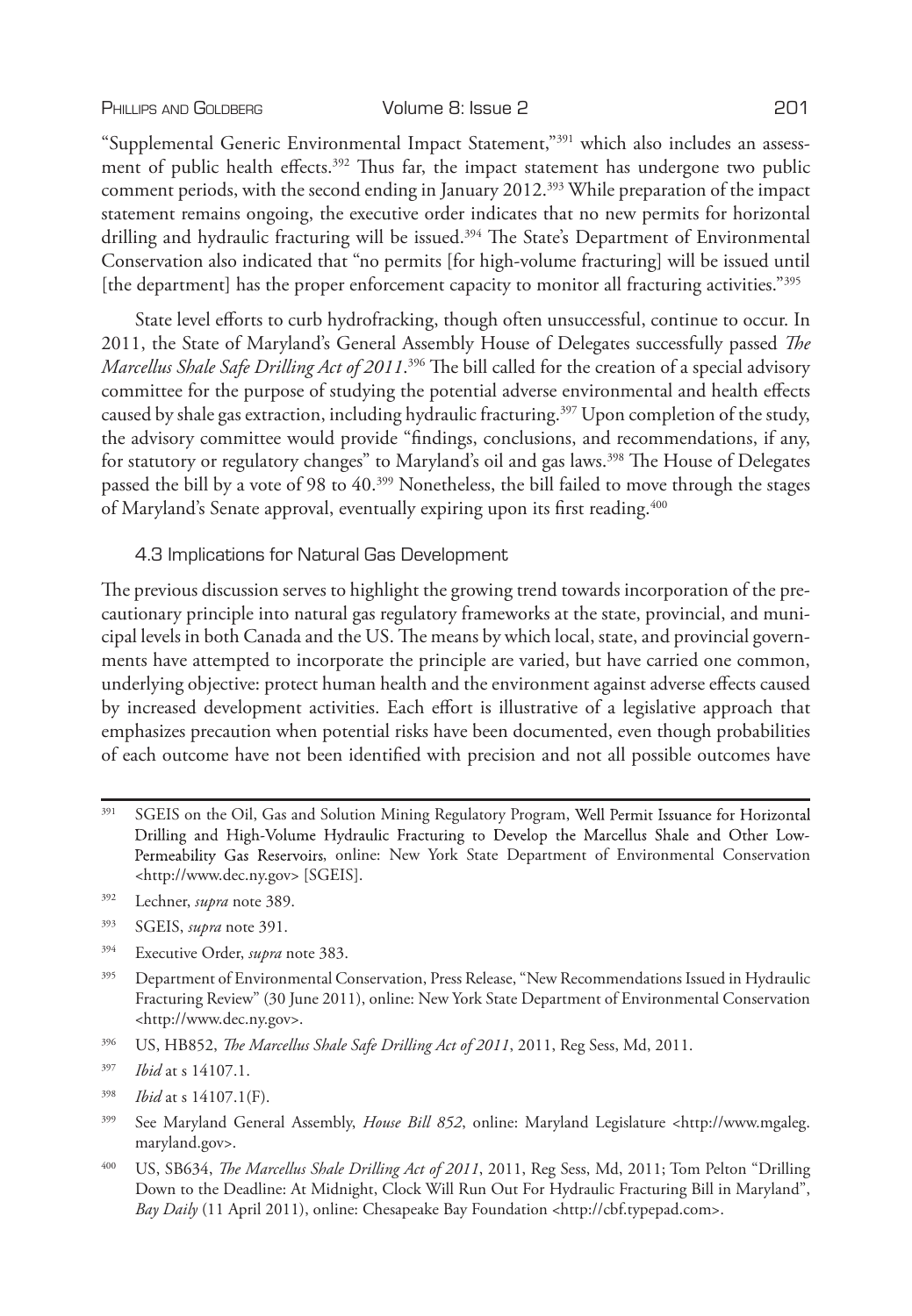been identified. Although not all municipal and state moratorium efforts have been successful, each attempt effectively advocates, in a public setting, the need for precautionary-based decision-making that provides for "sound, rational processes for preventing negative impacts of human activities on human and ecosystem health."401 This "sound, rational"402 approach to natural resource regulation supports our primary argument: in the face of potentially significant adverse environmental and health effects, a complete moratorium on hydraulic fracturing and natural gas development is required until further, comprehensive research may be conducted. The precautionary measures advocated by the Province of Quebec and the recent passage of *House Bill 464* in Vermont are promising developments in the growing trend towards responsible development decision-making and precautionary moratoriums.<sup>403</sup> As demonstrated, many municipalities, states, and provinces have already attempted to pass or succeeded in passing a variety of moratorium-type ordinances and legislation. These efforts are exemplary of a public will that supports the exercise of precaution in the face of increased uncertainty and life-threatening risk.

# **5. CONCLUSIONS**

The sections above illustrate that natural gas development activities are, by nature, associated with risks of significant contamination and subsequent adverse effects on the health of ecosystems and individuals, even though many of the consequences of contamination are not fully understood. We argue that precautionary measures via the use of safety guidelines and increased regulation are essential, and that a cost-benefit analysis is inappropriate. Without immediate precautionary actions, costly (not just in monetary terms), irreversible externalities to human health and the environment will occur. Natural gas development requires comprehensive safeguards to protect valuable resources and prevent against irreparable damage. Yet, such safeguards are impossible to implement if there exists a significant lack of information and scientific data regarding the effects of development upon human life and the natural environment. In particular, there are sizeable informational shortcomings surrounding the use of hydraulic fracturing within extraction activities. Our arguments indicate clearly that a precautionary moratorium on all natural gas development is required until the short- and long-term effects of extraction activities can be accurately ascertained.

In the US and Canada, many municipal, state, and provincial governments have already begun to take steps towards complete moratoriums on hydrofracking and other resource development activities. Some, like the State of Vermont, have been highly successful in this regard, while others have experienced powerful opposition from fellow legislators and industry. Despite the opposition and perceived failures of many local and state governments to pass binding moratoriums, each effort represents the emerging trend towards public support of precautionary-based regulation and decision-making. The precaution that citizens have sought to exercise through moratorium efforts is based, in part, on legitimate, fundamental concerns for the health of exposed populations in ingesting materials that are established toxicants. Although we cannot predict with certainty what the specific health effects of exposure to these toxicants will be, as these will vary between individuals, it is clear that exposure to fracking

<sup>401</sup> *Lowell Statement*, *supra* note 13.

<sup>402</sup> *Ibid*.

<sup>403</sup> See *House Bill 464*, *supra* note 299; see also discussion of the Province of Quebec, pages 45-47.